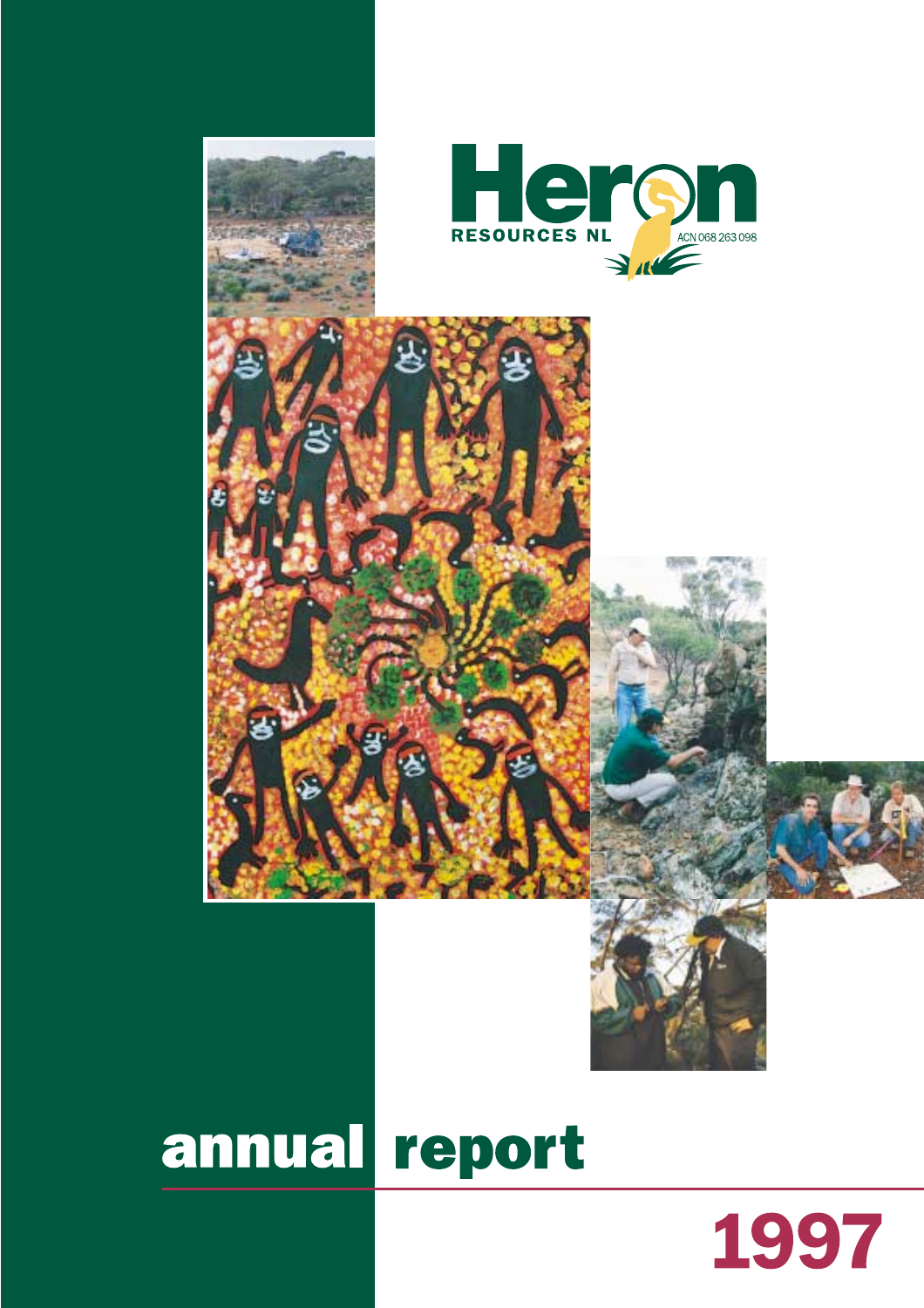### Corporate Directory

#### **Directors**

Rodney Michael Evans FCA, FCIS, FCIM, AIArbA *Chairman (Non Executive)* Level 4, 5 Mill Street PERTH WA 6000

Ian James Buchhorn BSc (Hons), Dipl Geosci, MAusIMM *Managing Director (Executive)* 47 Brookman Street KALGOORLIE WA 6430

Robert George Colville AssocRMIT, MAusIMM *Director (Non Executive)* 1 Bennetts Place KALGOORLIE WA 6430

Glenn James Beresford Porter B Juris, LLB *Director (Non-Executive)* 16 Ord Street WEST PERTH WA 6005

#### Company Secretary

Ross James Arancini BBus, ACA *Company Secretary* 110 Hensman Street SOUTH PERTH WA 6151

#### Registered and Principal Office

47 Brookman Street PO Box 1280 KALGOORLIE WA 6430 Telephone: (08) 9091 9253 Facsimile: (08) 9091 9256 Email: heron@ludin.com.au

#### **Auditors**

Butler Settineri Chartered Accountants 35-37 Havelock Street WEST PERTH WA 6005

#### Solicitor to the Company G Porter & Associates 16 Ord Street WEST PERTH WA 6005

Bankers Challenge Bank 230-236 Hannan Street KALGOORLIE WA 6430

Share Registry Security Transfer Registrars Pty Ltd ACN 008 894 488 Level 1, 168 Adelaide Terrace

PERTH WA 6000 Telephone: (08) 9221 4200 Facsimile: (08) 9221 1581

#### Stock Exchange

Australian Stock Exchange Limited 2 The Esplanade PERTH WA 6000 http://www.asx.com.au

ASX CODE **HRR** 

SEAT ABBREVIATION Heron

HOME BRANCH Perth

INDUSTRY CLASSIFICATION 013 GOLD (Gold, Other Mining)

RESEARCH SERVICE INDEX NO. Mining H50

ISIN AU000 000 HRR6



*Cover centre piece: "Wankatha coming to sit down in the shade of a big tree" by renowned Goldfields Artist, Mary McLean*

*Photo Right: Ian Buchhorn (Managing Director), Suzanne Rossetto (Administration Manager),* 

*Dave Crook (Exploration Manager)*



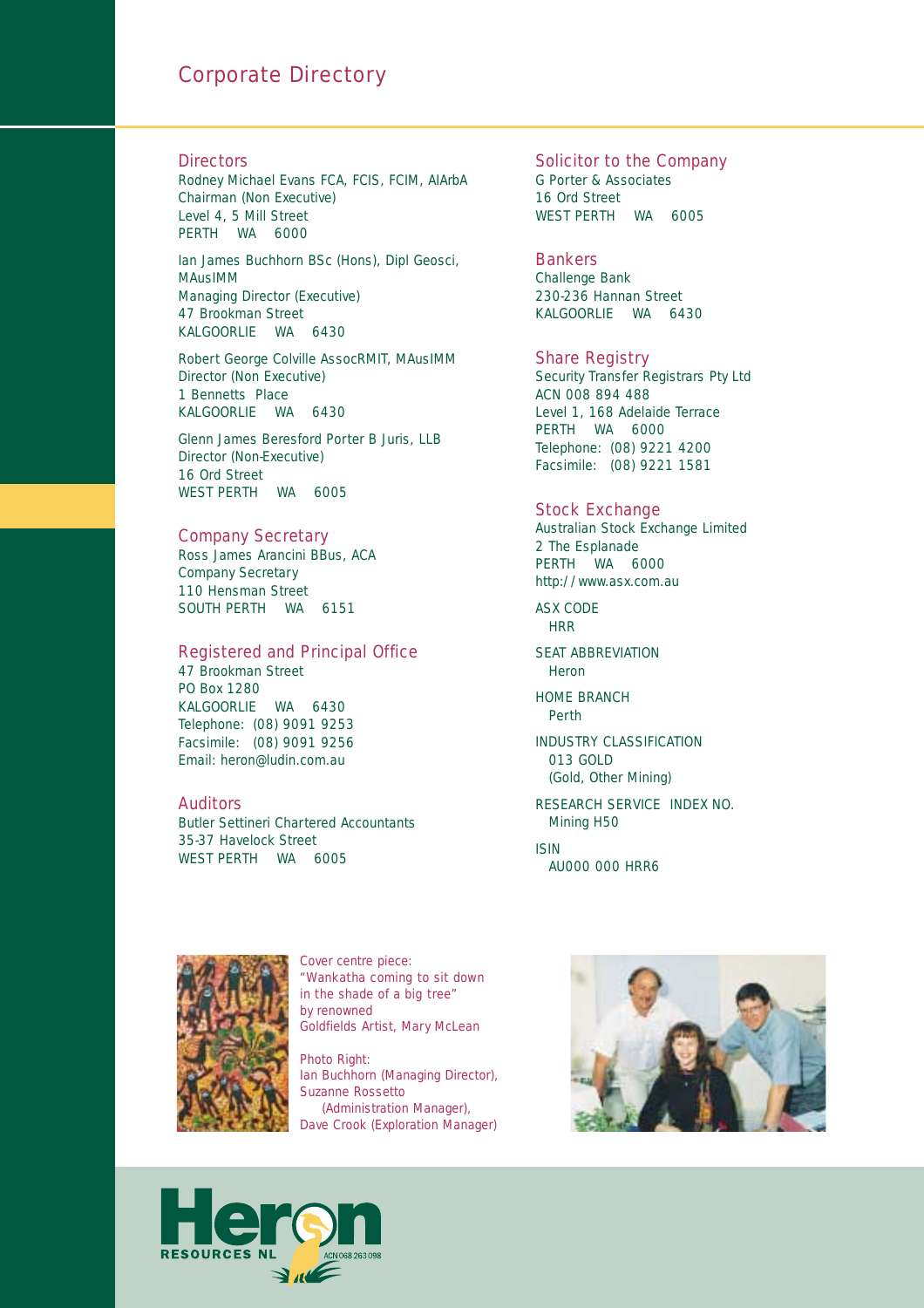### **Contents**

|     | 1.0 CHAIRMAN'S REVIEW                     | 3  |
|-----|-------------------------------------------|----|
|     |                                           |    |
| 2.0 | <b>OPERATIONS REVIEW</b>                  | 4  |
|     | 3.0 CORPORATE PROFILE                     | 26 |
|     | CORPORATE GOVERNANCE PRACTICES            | 27 |
| 4.0 | DIRECTORS' REPORT                         | 29 |
| 5.0 | FINANCIAL STATEMENTS                      | 33 |
|     | PROFIT AND LOSS ACCOUNT                   | 33 |
|     | <b>BALANCE SHEET</b>                      | 34 |
|     | STATEMENT OF CASH FLOWS                   | 35 |
|     | NOTES TO AND FORMING PART OF THE ACCOUNTS | 36 |
|     | DIRECTORS' STATEMENT                      | 43 |
| 60  | INDEPENDENT AUDIT REPORT                  | 44 |
| 7 O | SHAREHOLDER INFORMATION                   | 45 |
| 8.0 | INTEREST IN MINING TENEMENTS              | 47 |
|     | <b>GLOSSARY OF TERMS</b>                  | 56 |

page 1



*Board Members: Bob Colville, Rod Evans (Chairman), Ian Buchhorn (Managing Director) and Glenn Porter*

## annual report

1997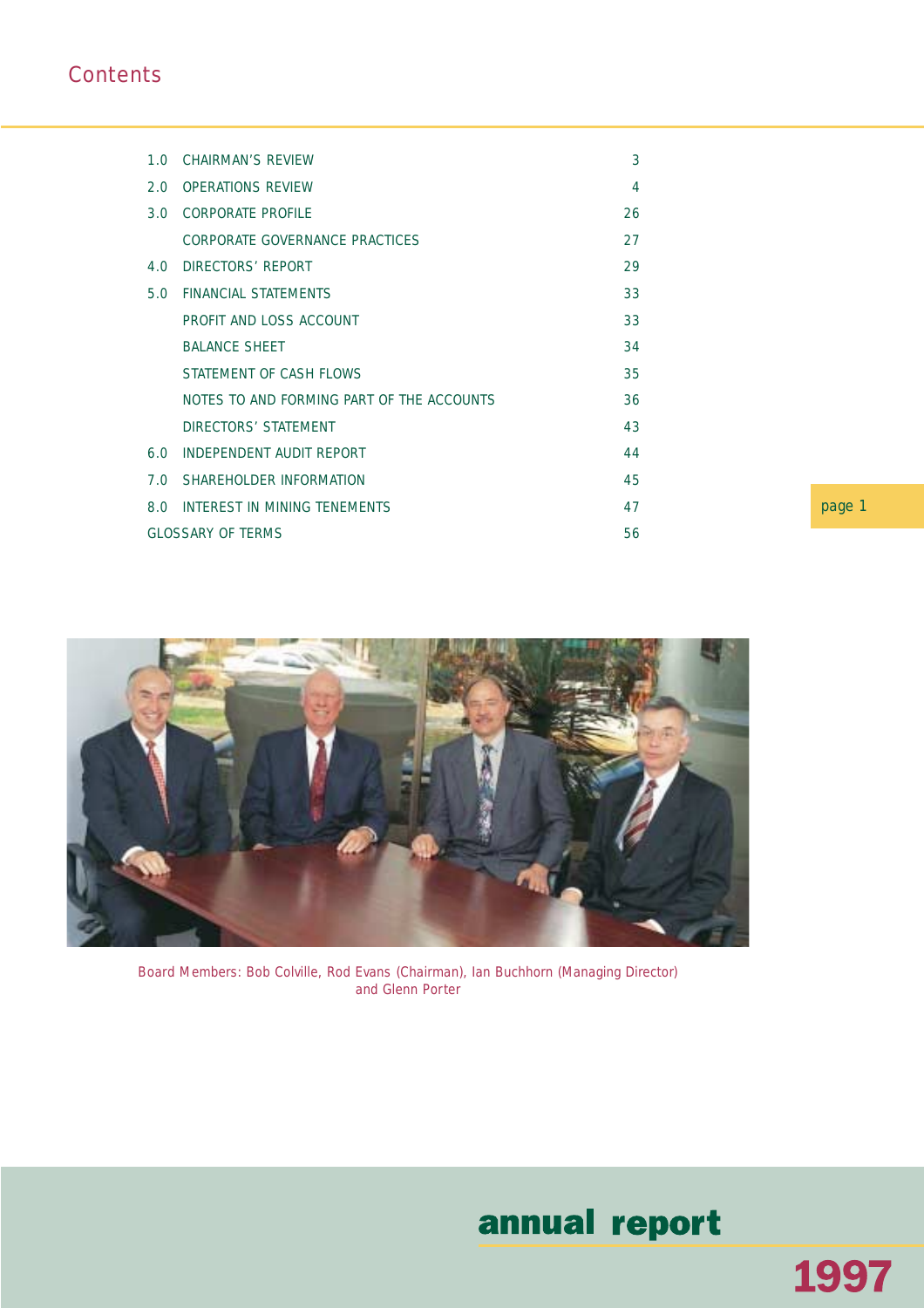

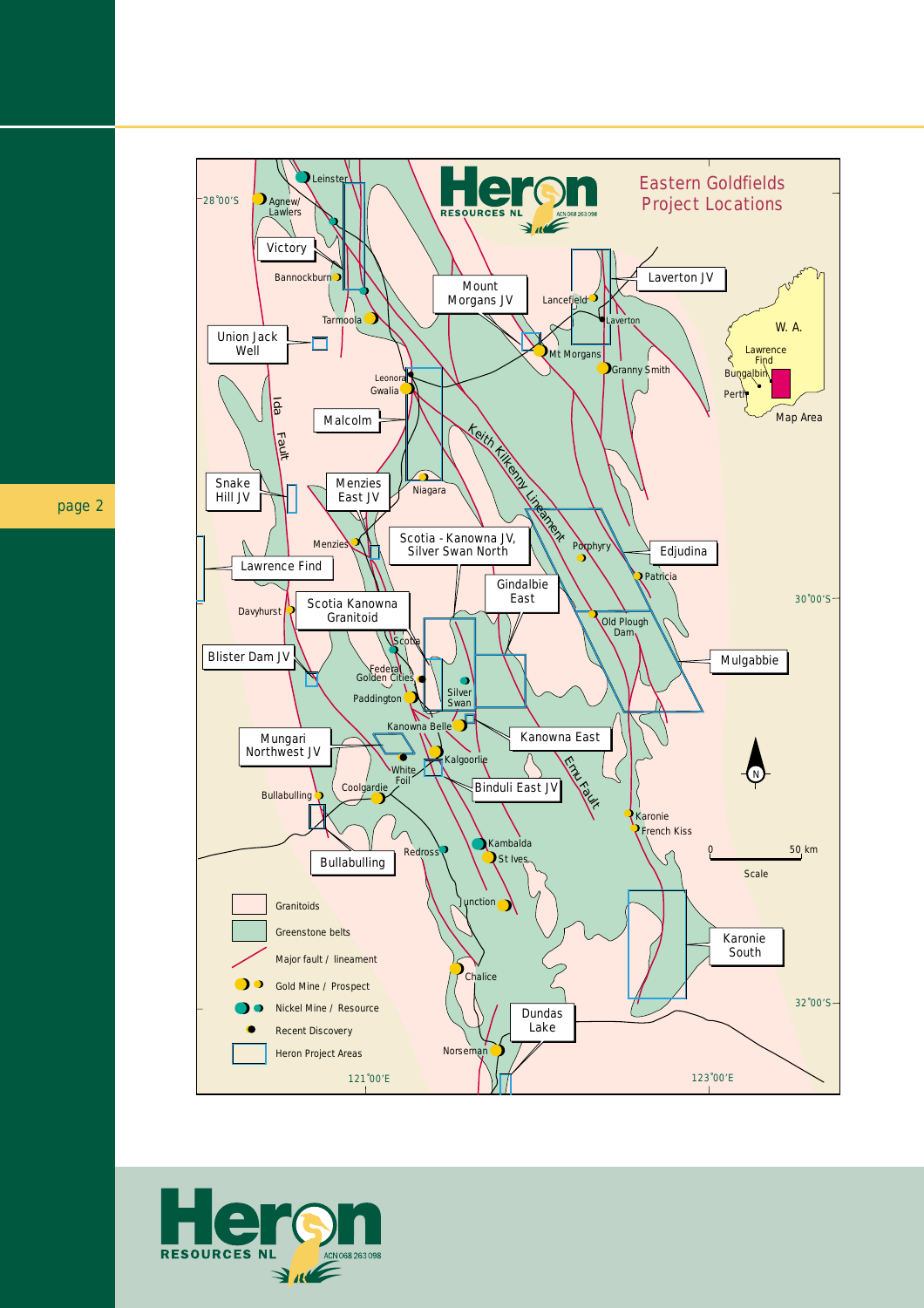It is with pleasure that I present the second Annual Report of Heron Resources NL.

In the year since listing, we can look upon the achievements of the Company with some pride:

- Targets nominated in the June 1996 Prospectus have been drill-tested as per proposed programs, and are still active projects, although in some cases under joint venture. Ore grade intersections or advanced stage targets have been recorded at several projects:
	- Wellington North Prospect, a komatiite channel system with a 10,000 15,000ppb Ni soil anomaly has been identified. This target is very prospective for both Silver Swan - style nickel sulphide and nickel laterite mineralisation.
	- Garibaldi Prospect, initial RAB drilling has returned up to 16m at 6.40g/t Au.
	- Yarri Prospect, drilling indicates potential for a granitoid hosted heap leach gold resource.
	- Webb Find Prospect, RC drill intercepts include 12m at 3.80g/t Au and 10m at 2.60g/t Au.
- The tenement portfolio has been substantially expanded, with tenements held increased from 68 in the Prospectus to 245, active projects increased from 8 to 23, and active provinces increased from 4 to 11. The acquisitions are restricted to ultramafic belts with demonstrated komatiite - hosted massive nickel sulphide occurrences, or regional structures with proven 1 million oz gold systems.
- Acquisitions have included:
	- Mungari Northwest Project, adjoining and along strike of the recently discovered White Foil-Kundana 1 million oz mining camp, 67km2 project area, farm out of 50% for \$3m.
	- Mulgabbie Project, adjoining and along strike of the recently discovered Old Plough Dam-Khartoum 1 million oz mining camp, tenement holding increased to a 227km2 project area.
	- Scotia-Kanowna Project, adjoining and along the mineralised corridor of the recently discovered Golden Cities-Federal 1 million oz mining camp.
	- Gawler Craton G2 Project, along the strike of the Olympic Dam-hosting G2 gravity lineament, 2700km<sup>2</sup> project area, highly anomalous Cu-U-Au in previous stratigraphic drilling, prospective kimberlitic aeromagnetic anomalies, and marine diamond potential, farm out of 70% for \$4m.
	- Bungalbin, 67mt high grade iron ore resource occurring in the Koolyanobbing region.

These substantial acquisitions have been achieved without exceeding the prospectus budget of \$1.7m pa. Budget management has been assisted through joint venturing. Joint ventures in the last year have in fact resulted in Heron now being free-carried for up to \$10.75m in exploration expenditure.

Your Board's continuing objective for the Company is to maximise returns to Shareholders through the identification, acquisition, evaluation and development of high quality exploration and mining projects. Properties currently held are 100% owned by the Company, free of any royalty or other encumbrance. This results in a great flexibility for the Company to deal in its tenements, as reflected in the level of farm outs.

It is a Board priority to establish an early cash flow mining operation, either through development of one of the existing exploration projects, or by acquisition of an advanced stage project. To this end, the Company has evaluated several acquisition opportunities in the last year, without identifying a suitable cash flow project.

Because of the multi-commodity aspect of the Company's projects, particularly the nickel emphasis, Heron has been able to weather the recent poor performance of the gold market with some resilience.

Its sound financial position will allow your Company to continue to grow with considerable confidence and your Board looks forward to the continued support of all its Shareholders. The Board acknowledges the enthusiastic efforts of its management, staff and consultants and takes this opportunity to express its sincere thanks. The establishment in such a short time of a team of nine in Kalgoorlie, utilising the very best of modern technology, is in itself an achievement. Well done.

R M EVANS, *Chairman*



*Photo: Rod Evans, Chairman*

page 3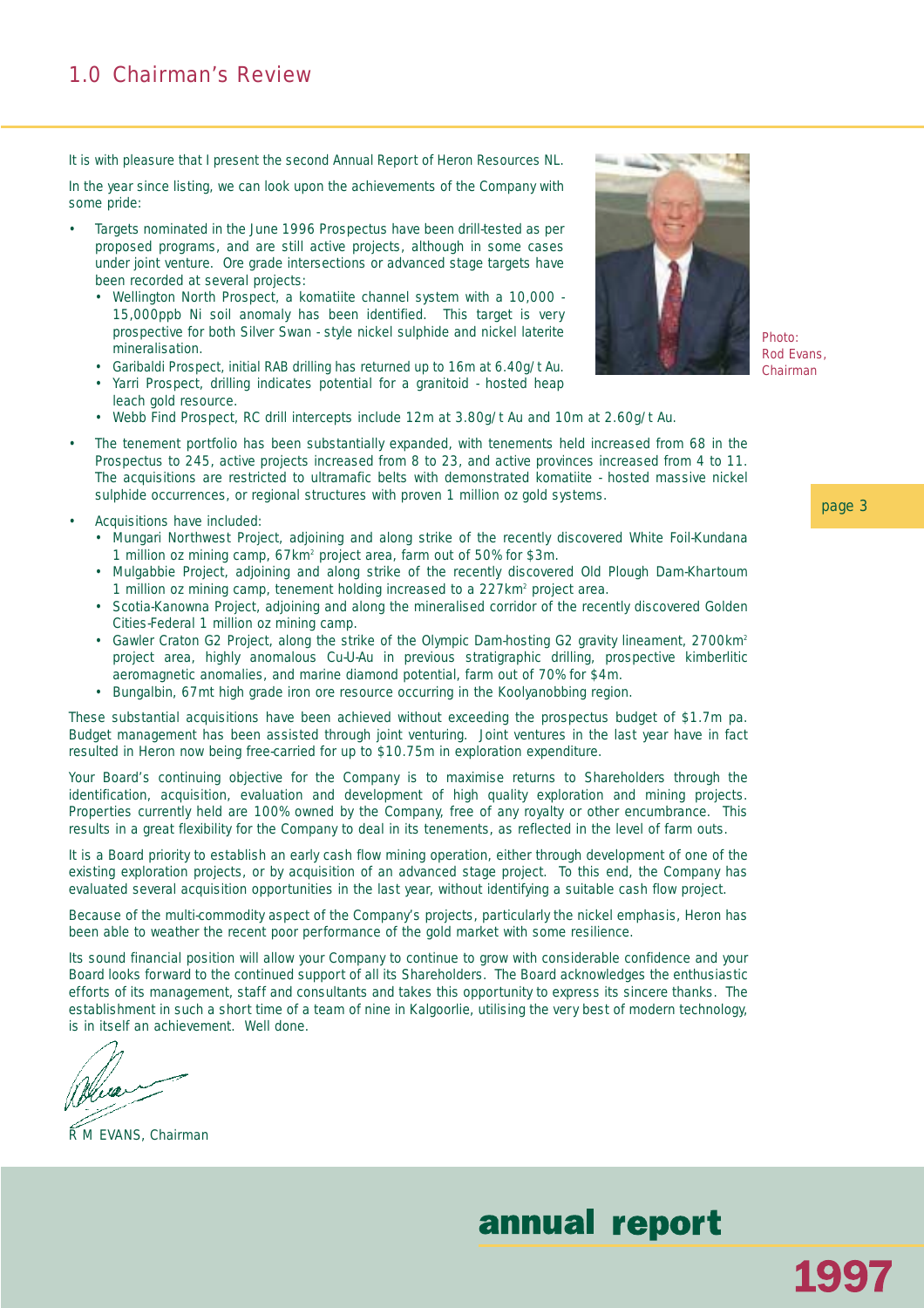

0km 5km 10km 15km

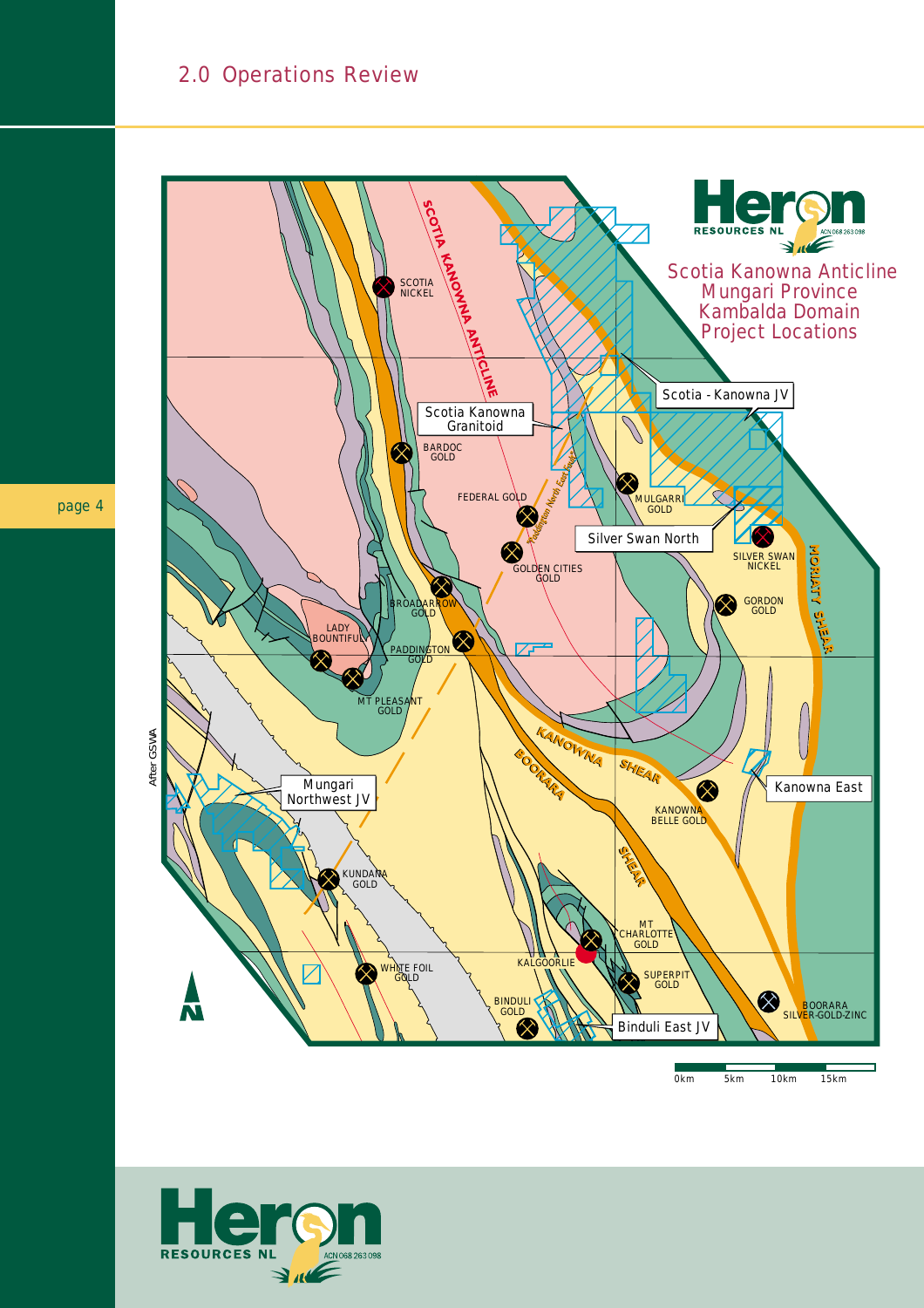### 2.0 Operations Review (Continued)

#### Introduction

As outlined in the Chairman's Review, the first year following listing has proven to be a period of intense activity for the Company. There has been an exploration philosophy adopted whereby the Company seeks acquisition opportunities within very specific provinces with documented komatiite nickel occurrences, or 1 million oz gold resources. Any ground identified within these provinces with defined targets is pegged. This has led to the Company controlling a substantial tenement portfolio, which is amongst the largest for an Eastern Goldfields junior explorer. Farm out has become a significant means of managing the portfolio.

Heron's 1998 exploration budget is \$1.5 million. An additional \$1.0 million per annum is committed by Heron's joint venture partners. On this note, our partners during the year have been exceptional in the quality of their work and willing cooperation. We express our sincere thanks for their contribution, which helps to build Heron's asset base.



*Photo: Ian Buchhorn, Managing Director*

We very much appreciate the assistance so freely given by the pastoralists on whose leases we work. These pastoral stations have a very strong landcare ethic, which Heron respects at all times.

Heron, as with all Australian mineral explorers, is working within the framework of Native Title. The Company is committed to a policy of cultural respect and negotiation with the Aboriginal custodians of the land. To the claimants of this land and the National Native Title Tribunal, we express our sincere appreciation for their patient negotiation and mediation. It will be a long process, but Heron is committed to fair and equitable outcomes.

The following review is presented purely in terms of exploration provinces, and does not reflect the perceived prospectivity ranking of a given area.

#### 2.1 Scotia Kanowna Province

#### 2.1.1 Scotia Kanowna Joint Venture Project

*Heron 100%. MPI-Outokumpu right to earn 75% through spending \$1.5m. Nickel (- gold).*

The 284km2 project area is located 23 - 73km NNE of Kalgoorlie, on the eastern flank of the Scotia Kanowna Dome.

During the year, Joint Venture operator MPI completed geological reconnaissance, open file compilations and stratigraphic Aircore drilling over aeromagnetic targets.

At the E27/145 Gindalbie Prospect, komatiites were intersected with basal orthocumulates. Analytical results are awaited. The tenement was BLEG sampled for gold and assays are pending.

At the E27/123 Black Swan North Prospect, MPI completed 63 Aircore holes for 3240m, with average hole depth of 51.4m. No ultramafic lithologies were intersected. Magnetic susceptibility logging of drill chips confirms surficial laterite is magnetic, but deeper bedrock is non-magnetic.

With respect to gold exploration, a significant soil gold target is present at the E27/169 Scotia East Prospect. A soil geochemical survey by a previous tenement holder defined an anomaly of 10 - 72ppb Au against a 2ppb Au background. The anomaly at a 10ppb Au threshold covers an area of 1.0 x 0.5km, localised on granitoid. In view of the recent granitoid gold discoveries to the immediate west at Federal and Golden Cities, the Scotia East gold target warrants detailed follow up.

page 5

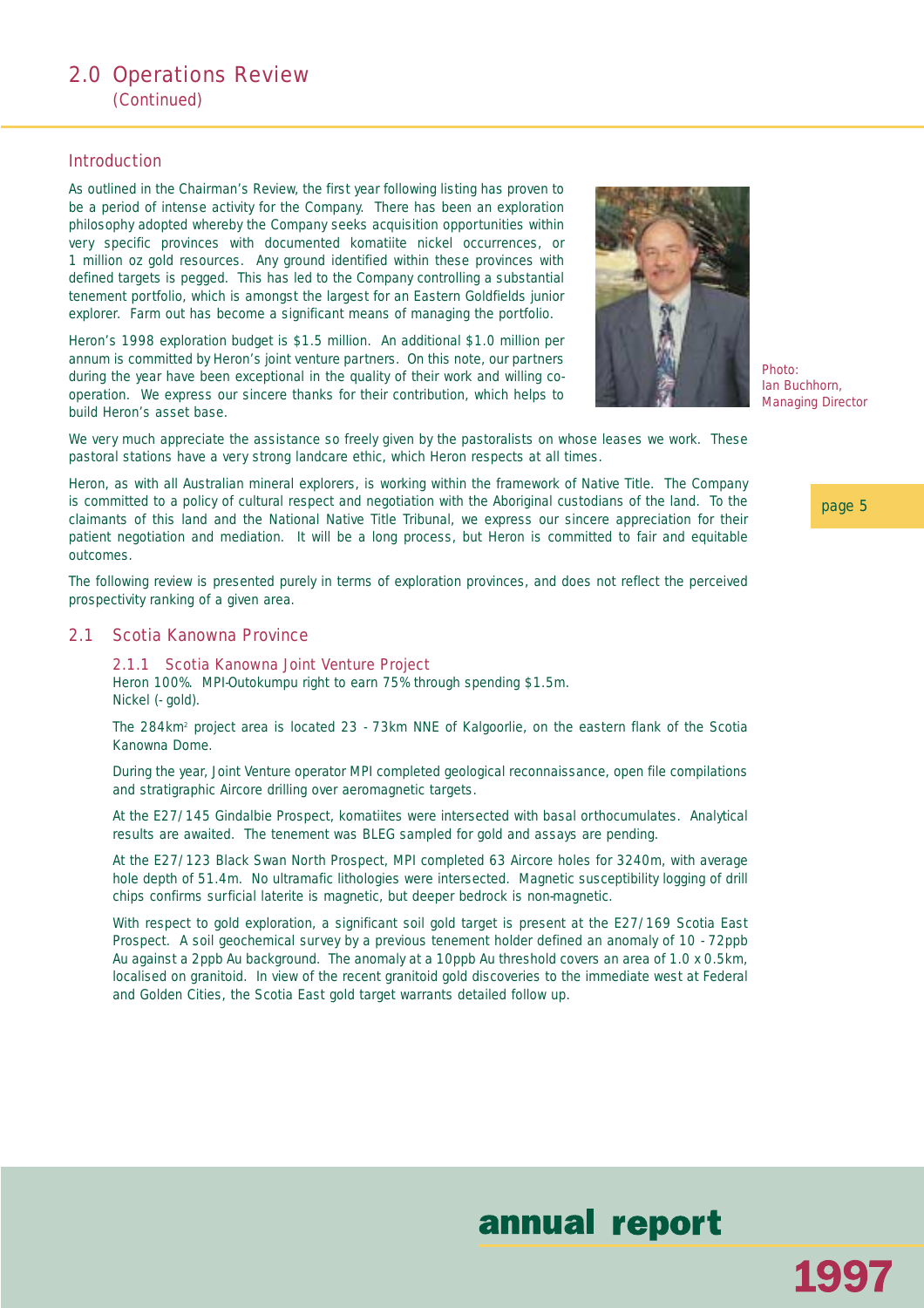(Continued)

#### 2.1.2 Silver Swan North Project

*Heron 100%. Nickel - gold*

The 6km<sup>2</sup> project area adjoins the Scotia Kanowna Joint Venture area, and is located 47km NNE of Kalgoorlie.

Detailed helimag was acquired, which defined various aeromagnetic targets. A bedrock conductor was located by ground EM surveying, coincident with the main aeromagnetic target. The target has a 700m strike length, and the top of the conductor was interpreted to occur at 50m depth.

Aircore reconnaissance drilling of the magnetic and ground EM targets was completed (SNAC 1 - 42, 3101m, average depth 73.83m).

Peak 4m base metal values were 622ppm Ni, 1146ppm Co, 1188ppm Zn and 542ppm Cu. The nickel assays indicate the presence of dolerite and high Mg basalt. Cobalt values are particularly elevated.

Peak 4m gold value was 0.2g/t, with 0.29% As. Arsenic exceeds 500ppm over significant widths in several holes. Based on current structural interpretations, Silver Swan North appears to be a favourable gold target. Follow up drilling is planned.

It does not appear that the Silver Swan komatiite unit occurs at Silver Swan North. Aeromagnetic targets appear to be intrusive dolerite, rather than komatiite.

#### 2.1.3 Scotia Kanowna Granitoid Project *Heron 100%.*

*Gold.*

The 33km<sup>2</sup> project area adjoins the Scotia Kanowna Joint Venture area, and is located 47km N of Kalgoorlie. The strike extension of the northeast trending mineralised corridor that hosts the AMX Golden Cities and Centaur Federal granitoid - hosted gold discoveries is covered by Heron tenement application E24/97.

At King of the West, soil gold geochemistry located low order anomalies. In-fill sampling is planned.

#### 2.1.4 Menzies East Joint Venture Project

*Heron 100%. Golden State Resources right to earn 60% through spending \$0.25m. Gold - nickel.*

The 8.4km2 project area is located 112km NNW of Kalgoorlie, on the western flank of the Scotia Kanowna Dome. The targets are 9km SSE along strike from the Granny Venn gold discovery.

Golden State have recently announced very encouraging gold intersections at Merrey Well to the north of the joint venture area. The Menzies East Joint Venture project is located 5km SSE along strike from this new discovery.

Prior to farmout, Heron completed aeromagnetic and DEMS acquisition, reconnaissance sampling and target generation. Two anomalous soil geochemical zones exceeding 1.0km strike length were identified:

- Spion Kop South, 10 57ppb soil Au associated with ultramafic host rock, coincident with an aeromagnetic interpreted shear zone. A stratiform gossan horizon assays 0.28g/t Au.
- Queens Birthday, soil geochemistry 10 29ppb Au associated with altered tremolite zones in basalt. Mullock from old prospecting pits assays up to 3.2g/t Au.

Joint venture operator Golden State have completed data compilation and mapping of a large number of old workings in preparation for drilling.



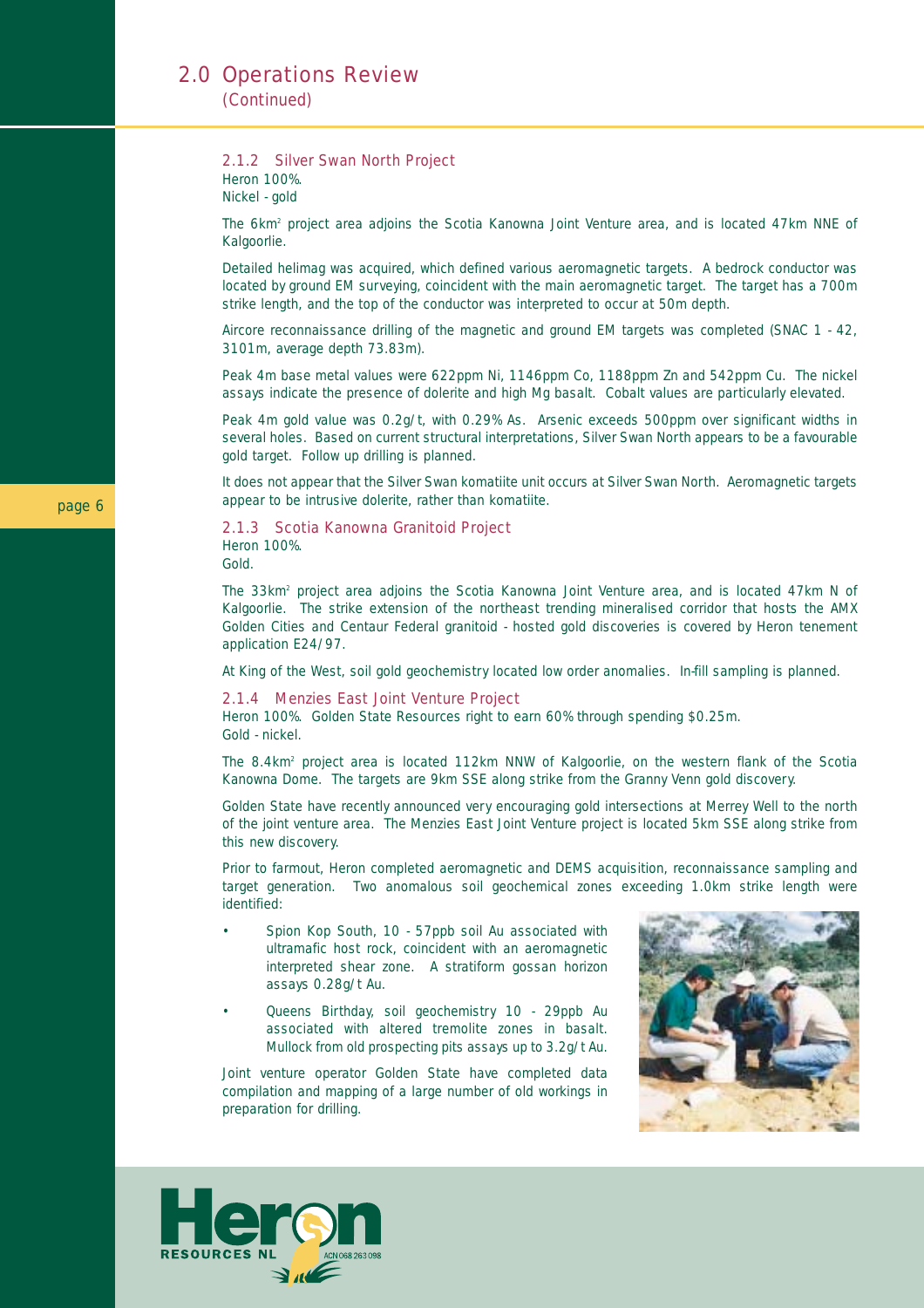#### 2.1.5 Kanowna East Project

*Heron 100%. Gold - nickel.*

The project area is located 2km E of Kanowna, in an area that has seen intense gold mining activity. Previous RAB drilling had defined a 100 - 5300ppb Au bedrock anomaly over a 2km strike length, with potential for a bulk tonnage system. Previous drill intersections within the target zone included 2m at 1.07g/t Au, 4m at 5.3g/t Au, 2m at 4.25g/t Au and 2m at 1.01g/t Au. The host rock is intensely carbonate-pyrite-silica altered ultramafic and felsic volcaniclastic.

Anomalous intersections in the Heron drilling (KERC1-10, 1289m, average depth 128.9m) were:

| Hole No.          | Depth<br>(m) | <b>Interval</b><br>(m) | Grade<br>g/t Au |
|-------------------|--------------|------------------------|-----------------|
| KERC 1            | $102 - 104$  | 2.0                    | 0.40            |
|                   | 136 - 138    | 2.0                    | 0.53            |
|                   | $141 - 143$  | 2.0                    | 1.69            |
| KFRC <sub>4</sub> | $60 - 66$    | 6.0                    | 1.05            |
| KFRC 6            | $81 - 83$    | 2.0                    | 1.53            |
| KFRC <sub>7</sub> | $66 - 101$   | 35.0                   | 0.51            |
| KFRC 8            | $80 - 82$    | 2.0                    | 0.53            |
|                   | $120 - 125$  | 5.0                    | 1.21            |
| KFRC <sub>9</sub> | $57 - 60$    | 3.0                    | 1.05            |
| KFRC 10           | 78 - 81      | 3.0                    | 0.96            |

The alteration system in KERC 7 in particular warrants drill follow up.

The Heron drilling intersected bedrock nickel anomalies within an ultramafic geological setting comparable to that of the Silver Swan nickel mine. Multi-element geochemistry on ultramafic drill chips has been done in order to further evaluate the nickel potential.



*Photo opposite: Ian Buchhorn, Alan Rudd (Senior Geologist), Dave Crook.*

*Photo: RC drilling at Kanowna East.*

## annual report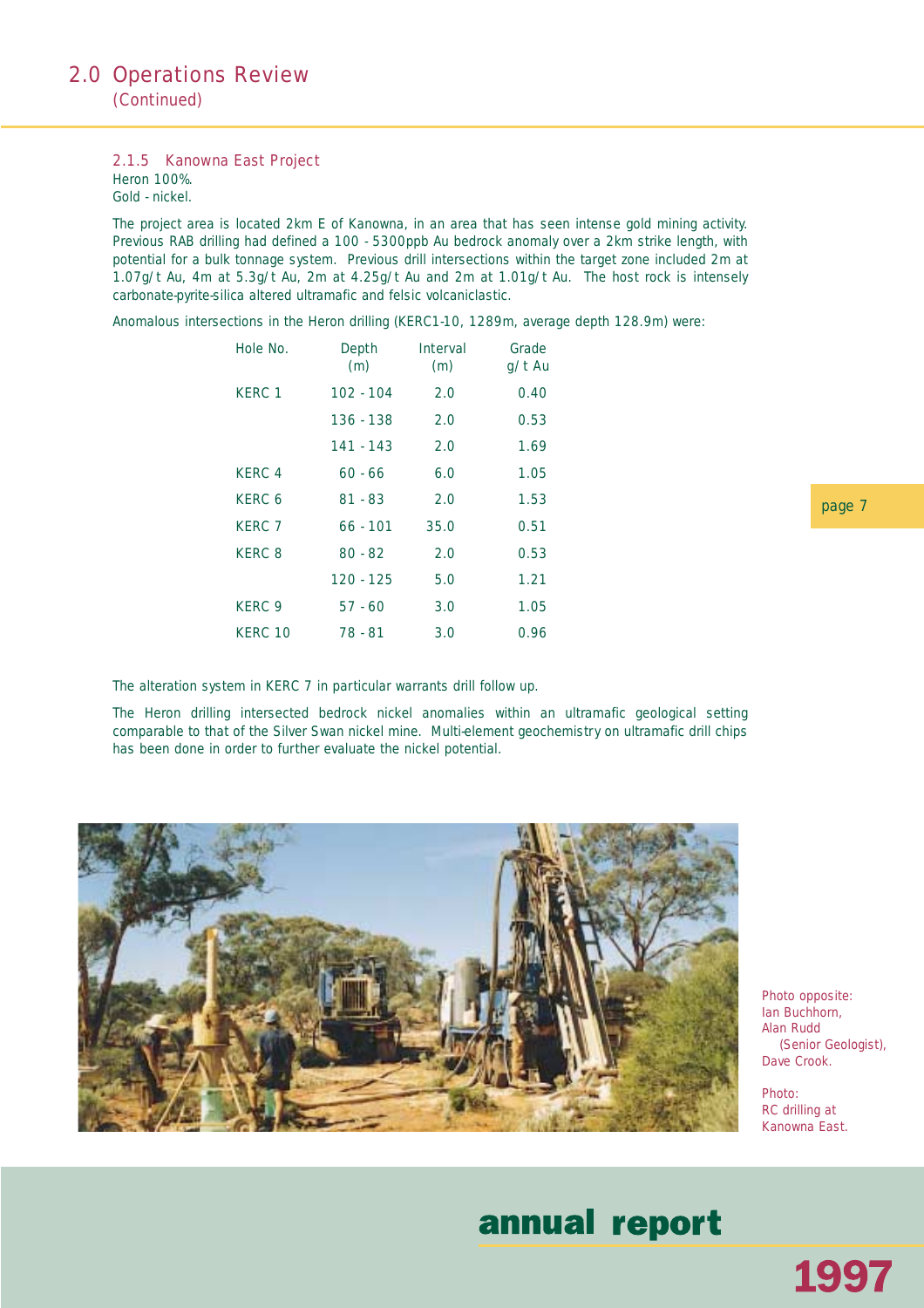(Continued)



*KEY PROJECTS: Gindalbie East, Edjudina and Mulgabbie, with other Kalgoorlie - centred projects*

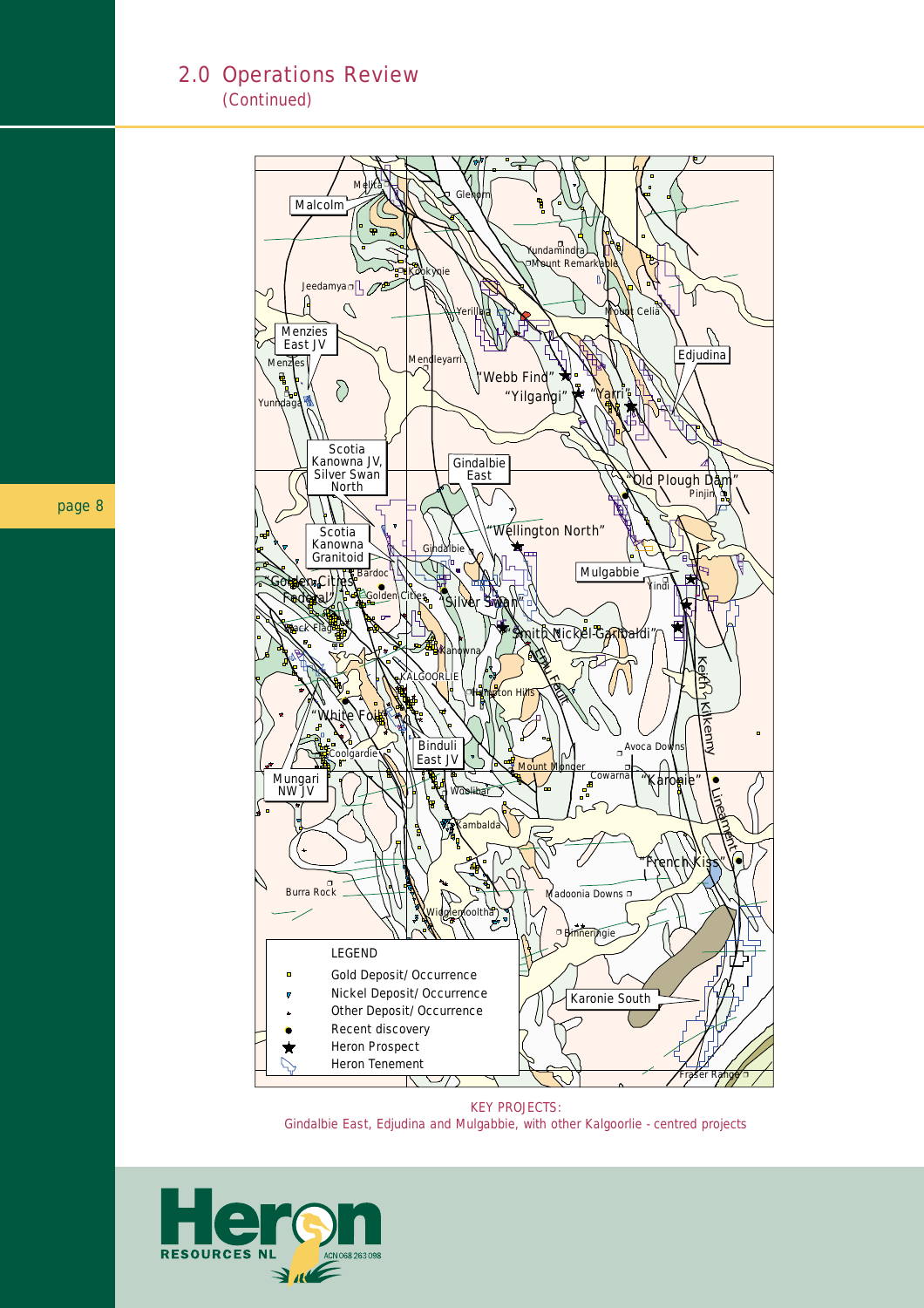(Continued)

#### 2.2 Keith Kilkenny Province

#### 2.2.1 Edjudina Project *Heron 100%.*

*Gold - nickel.*

The 632km2 project area is located 120 - 150km NE of Kalgoorlie, centred on the Keith Kilkenny and Celia Tectonic Zones.

#### Regional

A Geographic Information System (GIS) data base has been compiled, consisting of geology, multi-client aeromagnetics, Landsat and mineral occurrences. This data base has assisted Heron's very active tenement acquisition, which is based on selected regional structures. Since listing, the Company has become a major tenement holder between the Porphyry, Edjudina and Yerilla gold mining centres.

#### Yarri Prospect

Soil geochemical sampling by Heron at the Yarri Prospect outlined a 1.6km strike length anomaly of 40-2860ppb Au against a background of 3ppb Au. The anomaly is centred on the historical Yarri workings, but also includes areas of soil cover adjoining and along strike from the workings.

Compilation of previous drilling from the Yarri Prospect has been completed. A well defined lode envelope is present with a width of 4 - 20m at a 0.4g/t Au cut-off. The mineralised zone on the basis of old workings has a total strike length of 2.5km.

Multiple lodes are present within this zone. Host rock is intensely sheared granitoid. Workings occur on sheeted quartz veins over a horizontal width of 10 - 50m. Heron soil geochemistry indicates good potential for western parallel lode systems.

Previous drill testing of the system has typically consisted of 1 or 2 holes per section, so the full width of workings is invariably untested. At the current level of drilling, no resource estimate is possible. Previous operators have estimated a resource of 0.39 million tonnes at 1.83g/t Au.

Initial drill evaluation by Heron consisted of blocking out the zone of historical gold workings on a 200 x 40m drilling grid. The aim was to generate geological models, to assist in the interpretation of previous drilling. A total of 14 RC holes were completed, for 1496m at an average depth of 106.9m. Best intersection was YRC5, 34-38m, 4m at 4.39g/t Au.



*Photo: Eastern Goldfields rangelands, Hampton Hill Station.*

1997

## annual report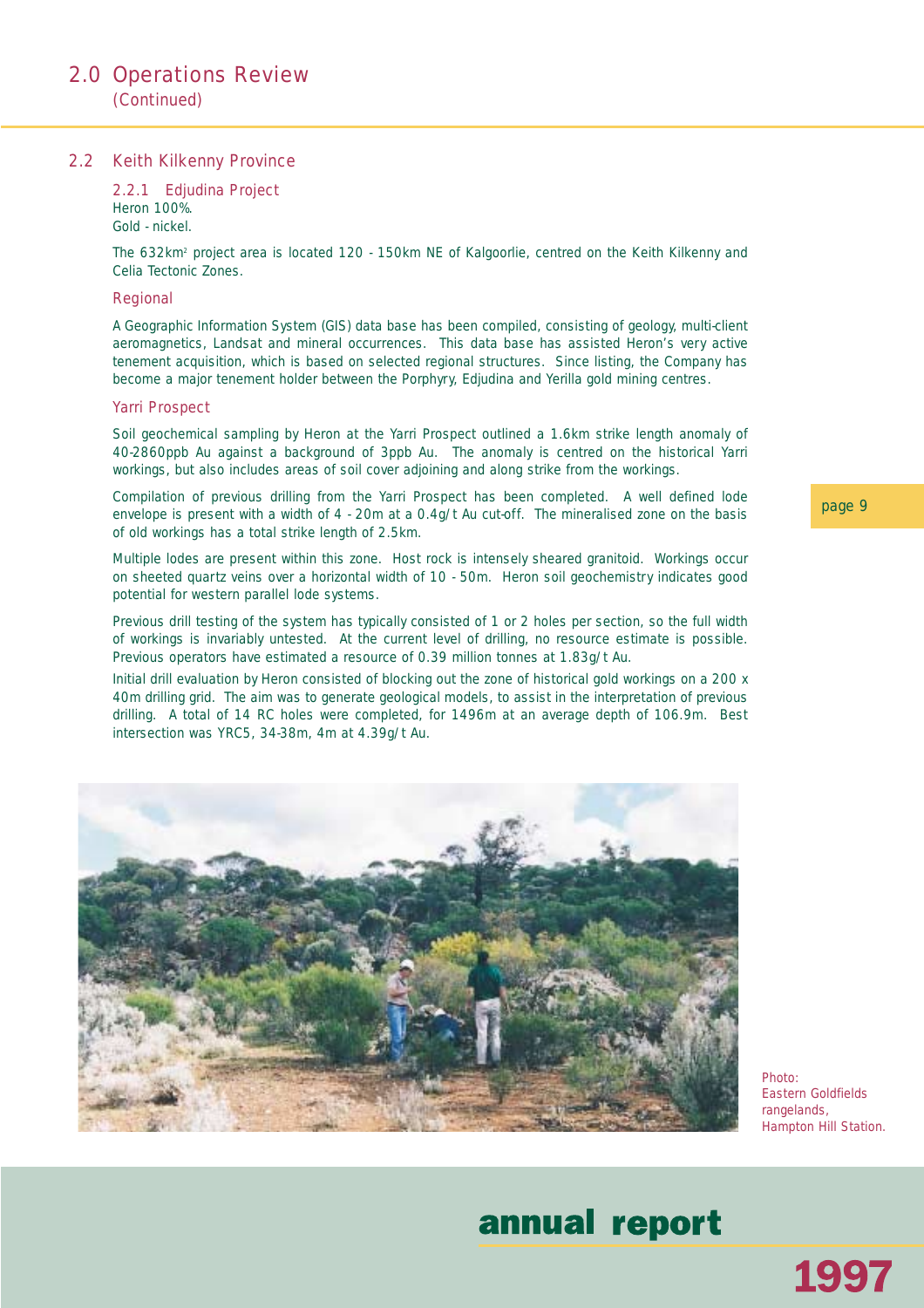(Continued)



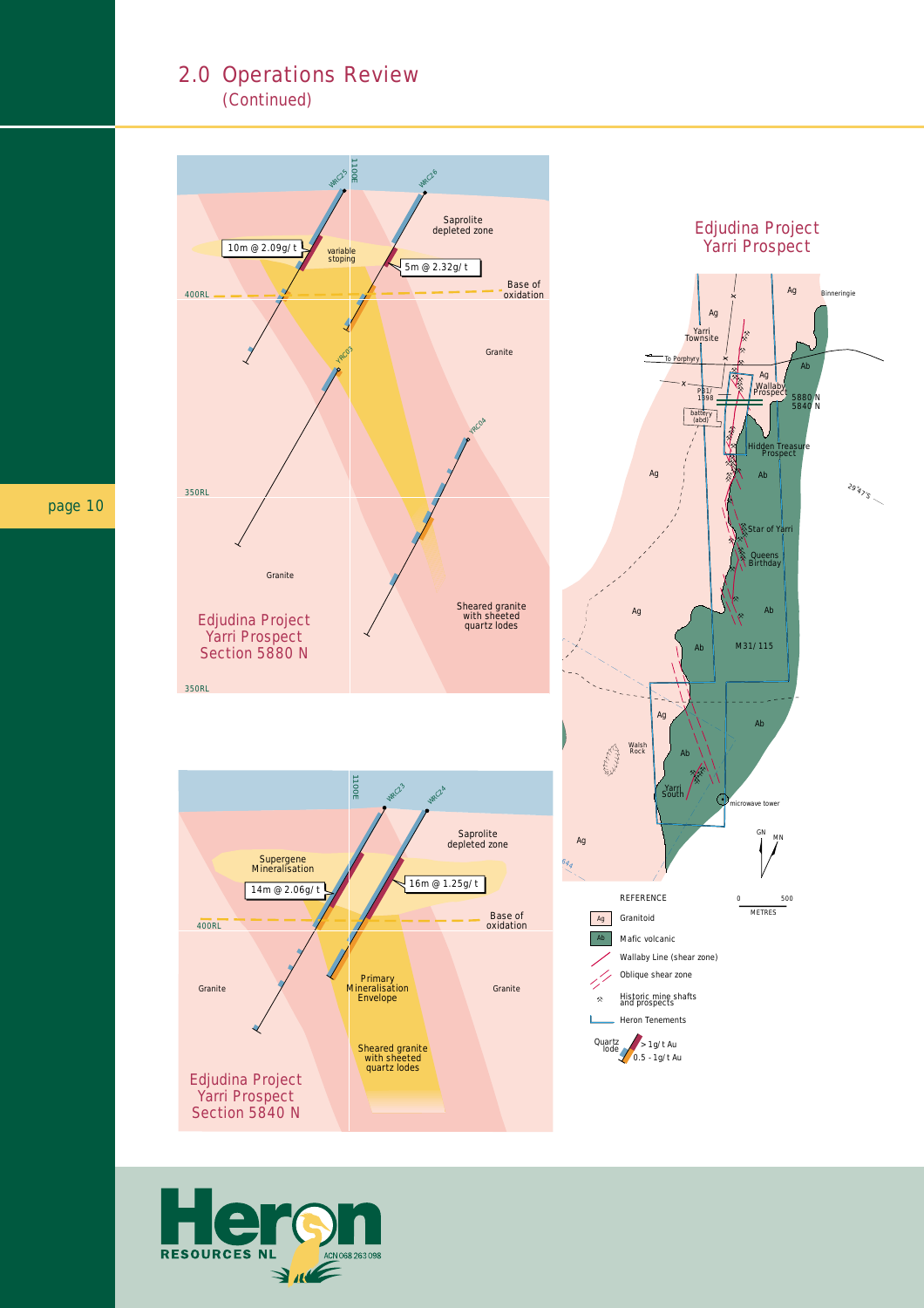(Continued)

Based on its November 1996 drilling, the Company's exploration target is supergene gold mineralisation hosted by highly sheared and fractured granitoid. The target occurs at shallow depths of 10-30m, and would appear to be amenable to heap leaching.

Current exploration is concentrating on a 400m strike length zone in the northern part of the lode system where the lode envelope is 10-20m wide, and is overlain by a significant supergene blanket.

#### Webb Find Prospect

Soil geochemical surveying on a 400 x 100m Differential Global Positioning Satellite (DGPS) controlled pattern defined an anomaly of 4.1 - 20.9ppb Au against a 1.3ppb Au background. Old RAB holes located within the anomalous zone and sampled by Heron include intersections of 20m at 1.32g/t Au, 10m at 5.85g/t Au (open) and 11m at 1.99g/t Au (open).

A 20 hole 1320m RC drilling program was completed by Heron following up the previous RAB anomalies. Best results were:

| Hole No. | <b>From</b> | Τo<br>(m) | <b>Interval</b><br>$(q/t \text{ Au})$ | Grade |
|----------|-------------|-----------|---------------------------------------|-------|
| WFRC 7   | 5           | 7         | $\mathcal{P}$                         | 6.87  |
| WFRC 9   | 28          | 38        | 10                                    | 2.60  |
| WFRC 12  | 25          | 37        | 12                                    | 3.80  |
| WFRC 15  | 28          | 32        | 4                                     | 2.51  |
| WFRC 20  | 46          | 52        | 6                                     | 3.85  |

The mineralised zone is associated within a steeply dipping, intensely quartz veined black shale horizon.

On the basis of these drilling results, the Company acquired a large tenement holding along strike to the immediate north of Webb Find, associated with the Keith Kilkenny Tectonic Zone. The acquisition is interpreted to be the stratigraphic equivalent of the Old Plough Dam - Khartoum mineralised trend.

#### Yilgangi Castle Prospect

A program of 720m of RC drilling on two sections 200m apart was completed, to test a 20 - 1425ppb Au soil anomaly. The anomaly is associated with an area of extensive dry blowing.

The best intersection was YCRC 4, 4-8m, 4m at 1.75g/t Au. Host rock is a granitoid porphyry, with a pervasive envelope of 0.1 - 0.4g/t Au.

The Yilgangi Castle granitoid has been confirmed to be mineralised. However, bulk grades are too low to support heap leaching.

#### Mt Catherine Prospect

Soil geochemical surveying returned anomalies of 47 - 78ppb Au against a 2ppb Au background. Historical gold workings are present within the anomalous zone. In-fill sampling has been completed, prior to drill testing.



*Photo: Digitising soil data for the Mt Catherine Prospect, Ray Graham.* 

*Ray typifies Heron's multi-skilling. He designed the soil program, implemented the DGPS sampling including anomaly follow up, and produced the final plans for the report.*

1997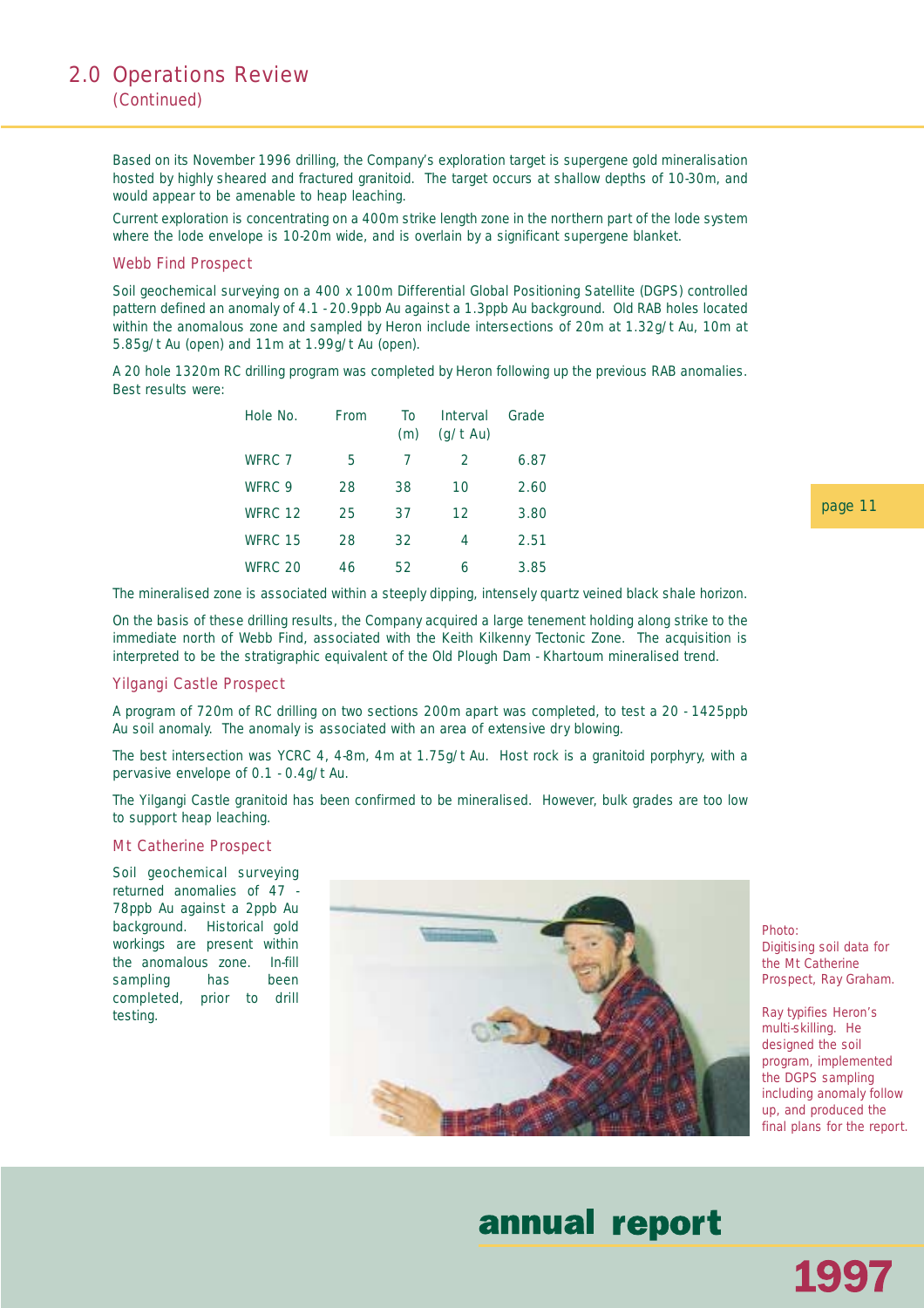#### Outcamp Bore Prospect

Open file compilations were completed and targets generated.

The main target area is the Hadrian Prospect where up to 5700ppb Au is recorded in previous soil sampling, and 46.8g/t Au in rock chips. Previous RAB drilling has been inconclusive due to the deep weathering of the highly altered country rock. Alteration style and magnetic signature allows comparison with the recent Old Plough Dam gold discoveries.

Rock chip sampling by Heron at the Outcamp Bore South Prospect has generated targets, including 3.37g/t Au, 429ppm Pb and 675ppm Zn associated with old workings in sheared basalt.



#### Wallbrook Hill Prospect

Ultramafic horizons have been interpreted from Heron's GIS aeromagnetics, Landsat and open file compilations. These targets require assessment for lateritic nickel. The Wallbrook Hill target occurs 20km N of the Lake Rebecca Nickel resource, within the same structural setting.

Of interest, alteration styles at Wallbrook Hill are analogous to the host rocks at the Old Plough Dam gold resources, located

*Photo: Discussing drill logging Mick Maude (Project Geologist) and Ian Buchhorn.*

*Photo below left: Setting up DGPS grid, Alan Rudd, Dave Crook and Mark Hassell (Field Technician).*

*Photo below right: Chris Hassell, (Field Technician), working in thick bush using a DGPS to locate sampling positions.*





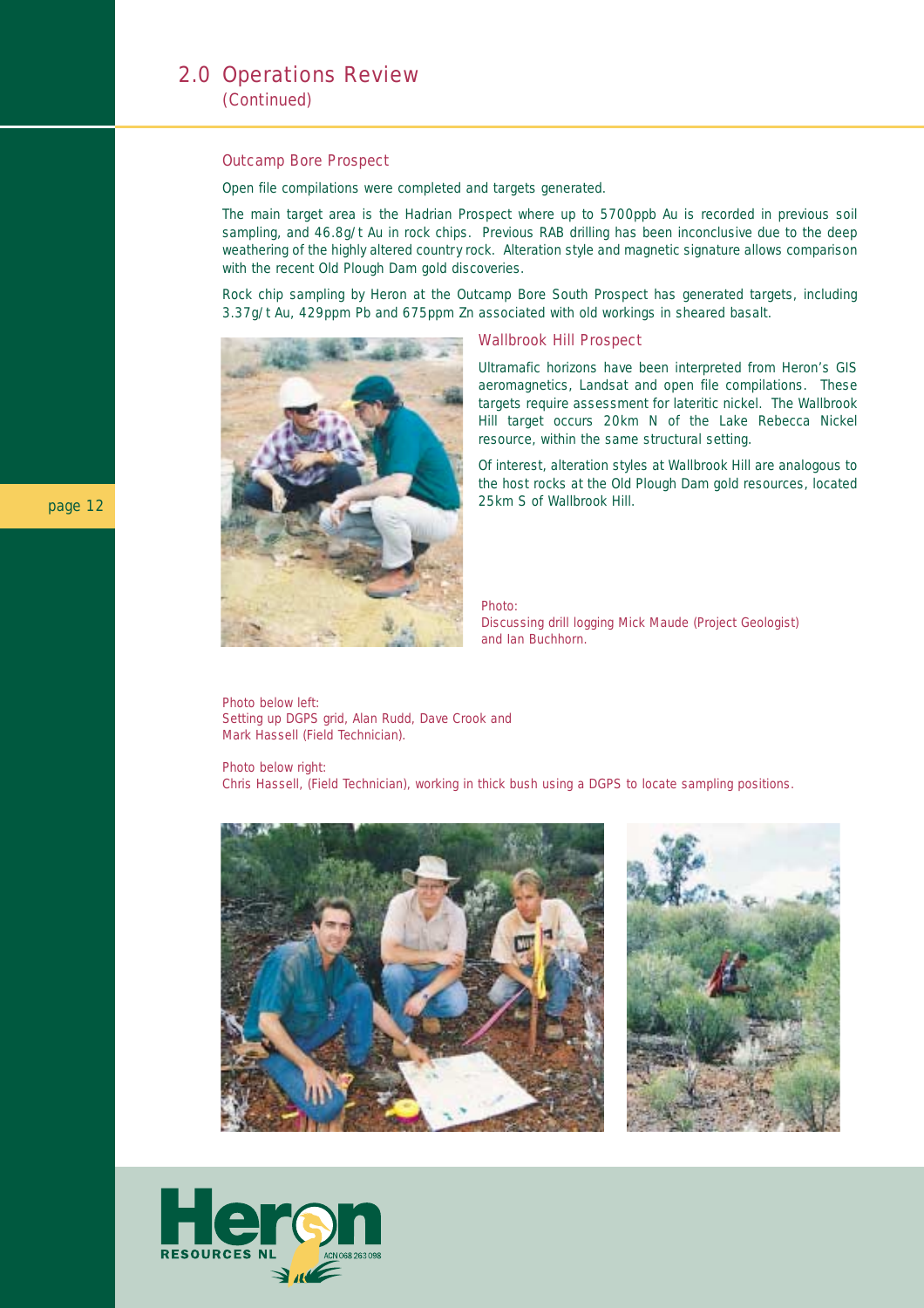(Continued)

#### 2.2.2 Mulgabbie Project

*Heron 100%. Gold - nickel.*

The 227km<sup>2</sup> project area is located 100 - 125km ENE of Kalgoorlie, at the intersection of the Keith Kilkenny and Celia Tectonic Zones.

#### Regional

A GIS data base was compiled in conjunction with the adjoining Edjudina Project.

#### Rough Gap Prospect

Systematic 200 x 50m DGPS controlled soil geochemical surveying was completed over the Brampton, Hayman and Whitsunday targets, following up previous Heron reconnaissance soil gold anomalies.

Significant soil geochemical anomalies have been defined by the in-fill sampling, with peaks of 51ppb Au at Brampton, and 91ppb Au at Hayman, and 31ppb Au at Whitsunday.

RAB drill follow up of the geochemical targets has been planned.

#### Mulgabbie West Prospect



page 13

The prospect adjoins and is along strike of the Old Plough Dam - Khartoum mineralised trend, a recently discovered 1 million oz province.

Aeromagnetic interpretation has defined several high priority targets within the Heron tenement area, which are currently being evaluated.



*Above: MMI Soil Gold Geochemistry E28/613 Brampton Prospect*

*Photo: Garibaldi Prospect, "GRB 109 Shear Zone", saddle with associated gold workings within otherwise boldly outcropping basalt, see Section 2.3.*

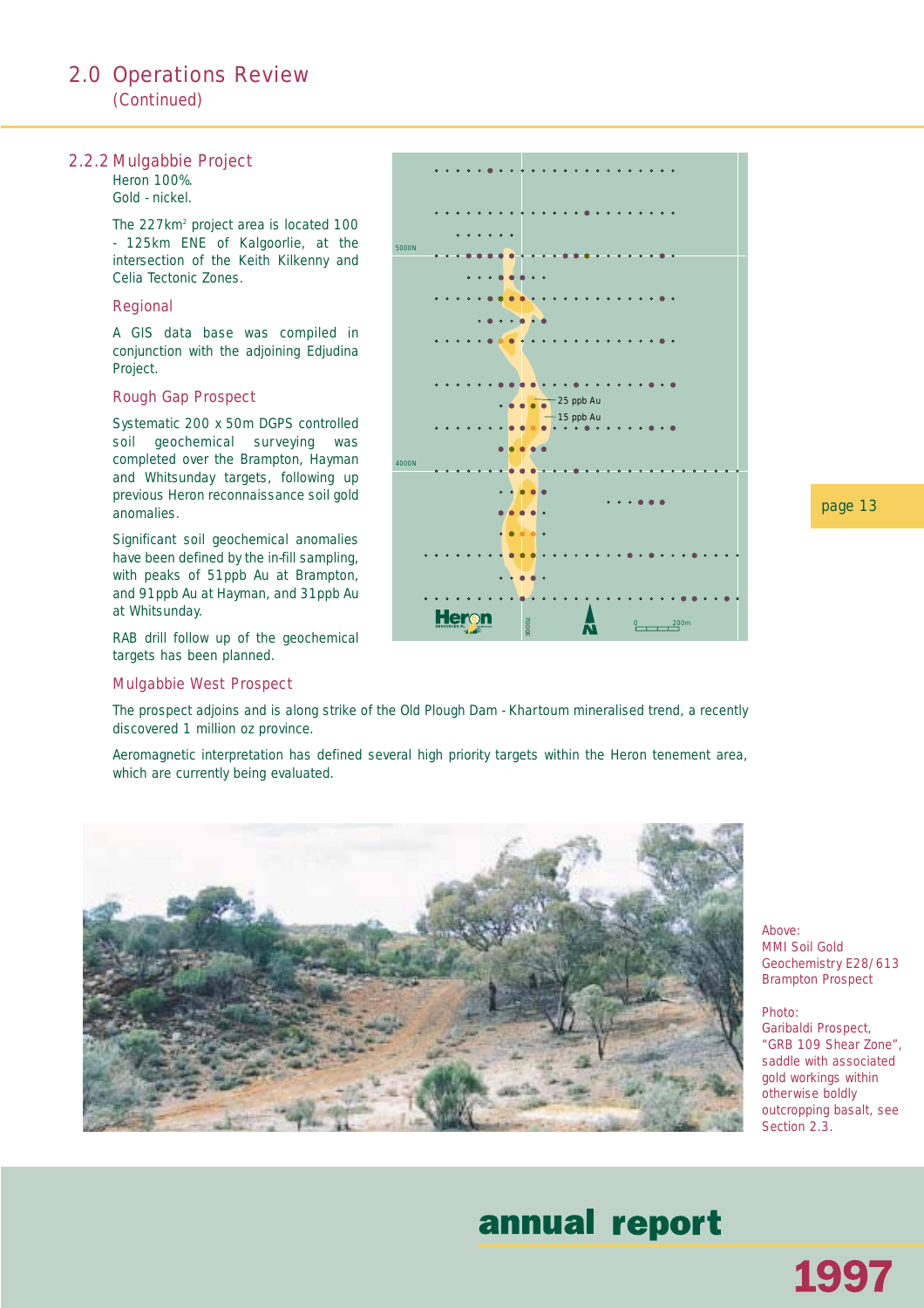#### 2.0 Operations Review (Continued)

#### 2.2.3 Karonie South Project

*Heron 100%. Gold - nickel.*

The 605km<sup>2</sup> project area is located 160km SE of Kalgoorlie, at the southern termination of the Keith Kilkenny Tectonic Zone.

Compilation and interpretation of aeromagnetics, Landsat and geological open file data was completed using a GIS data analysis method.

This study has identified three mineralised target styles.

- Shear-hosted gold, as located by Border Gold NL at their Karonie project. The structures hosting the Karonie deposits can be traced south along strike into the Heron project area.
- BIF-hosted gold of the Randalls style as located 75km NW of Karonie South. Aeromagnetic interpretations of the Heron project area indicate the potential for structurally complex BIF horizons.
- Ultramafic-hosted nickel, which is documented elsewhere in the Karonie greenstone belt. Aeromagnetics indicate potential ultramafic occurrences within the Heron project area.

Six major aeromagnetic target areas have been defined from the GIS compilation, with the potential to host the above target styles. Initial field checking of the targets has commenced.

Border Gold have announced a resource base of 0.48 million oz at their Karonie project, which is immediately north along strike of the Heron project area. Combined with previous production, the Karonie greenstone belt is now a 1 million oz province. Heron's control position in such a prospective greenstone belt is a key strategic asset.



#### *Above:*

*Total magnetic intensity image, Karonie South. Areas of high intensity (depicted in red linear tones) represent major regional targets, which are DGPS soil sampled as a first pass exploration technique.*

#### *Opposite:*

*Typical style of supergene and primary gold mineralisation, Gindalbie East Project. Previous drilling is very shallow. Heron's exploration has consisted of data reinterpretation followed by deeper RAB drill testing. The next phase of exploration is deep RC drill traverses.*

#### 2.3 Emu Fault Province

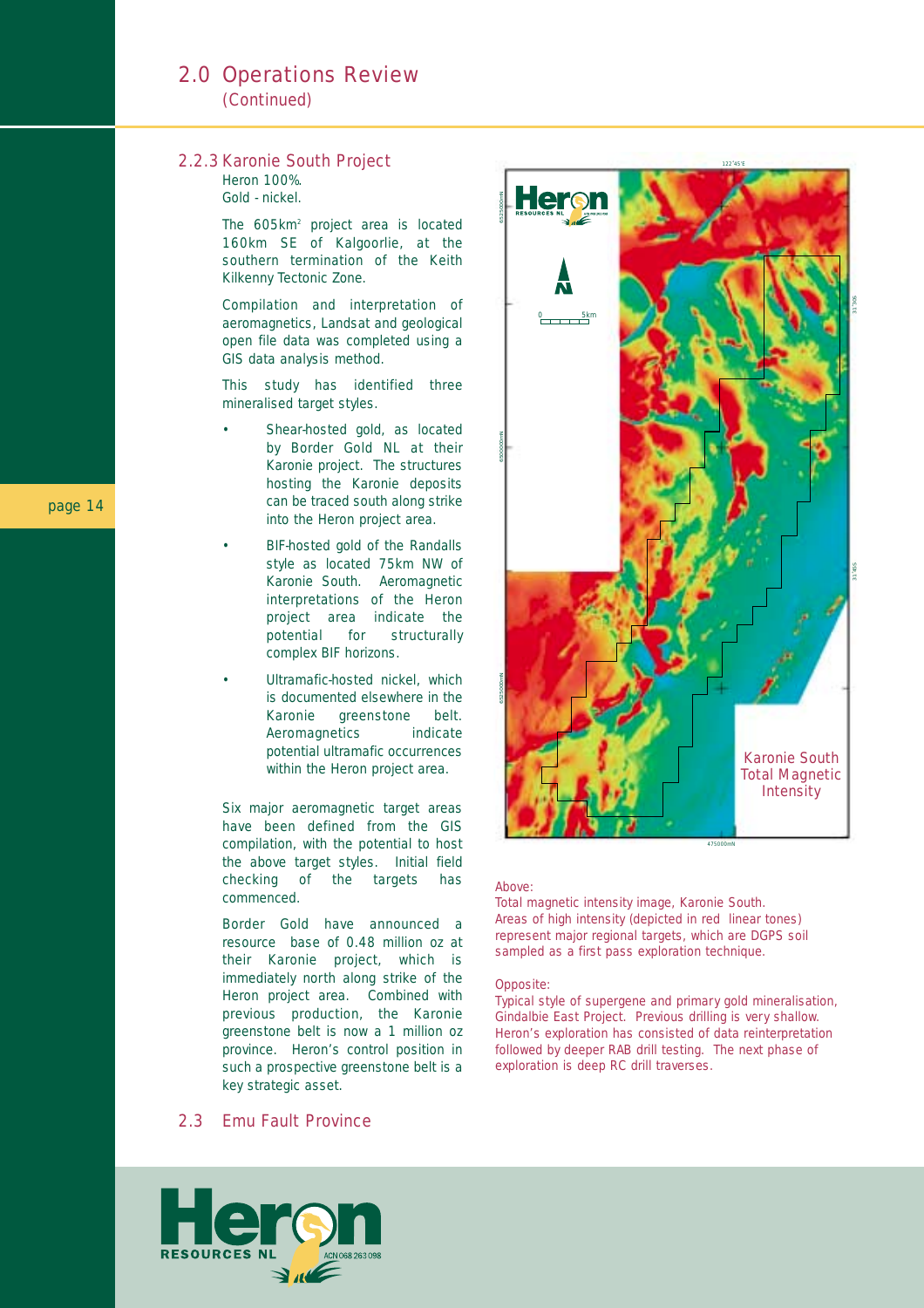(Continued)

#### 2.3.1 Gindalbie East Project

*Heron 100%. Nickel - gold.*

The 200km2 project area is located 45-70km NE of Kalgoorlie, straddling the Emu Fault.

#### Regional

A GIS data base was compiled. This has been the basis of active tenement acquisition within the province.

#### Garibaldi Prospect

Five separate soil geochemical targets have been defined from Heron sampling, with peaks of 88ppb Au, 270ppb Au, 95.8ppb Au, 134ppb Au and 377ppb Au. Anomaly strike lengths are 0.5 - 1.6km, and widths typically 200m.

Lithological logging of old very shallow RAB holes indicates that an intensely carbonate-altered mafic suite with zones of strong quartz veining is associated with the soil gold anomalies. Previous shallow RAB drilling of the target areas included intersections of 4m at 2.4g/t Au, 3m at 2.1g/t Au, 4m at 2.7g/t Au and 4m at 4.4g/t Au, generally from near surface.

Heron completed an initial 124 hole 6573m bedrock RAB program (average depth 53.0m) to test the main alteration zones within bedrock. Anomalous intersections at a 0.4g/t Au cut-off were:

| <b>Hole</b>       | Depth       |    | Grade<br><b>Interval</b> |        |  |
|-------------------|-------------|----|--------------------------|--------|--|
|                   | <b>From</b> | To | (m)                      | g/t Au |  |
| GBR14             | 44          | 52 | 8                        | 0.41   |  |
| GBR <sub>20</sub> | $\Omega$    | 4  | 4                        | 1.26   |  |
| GBR54             | 36          | 48 | 12                       | 0.42   |  |
| GBR57             | 28          | 43 | 15                       | 1.11   |  |
| GBR86             | 24          | 48 | 24                       | 0.78   |  |
| <b>GBR109</b>     | 16          | 32 | 16                       | 6.40   |  |
| <b>GBR110</b>     | 52          | 60 | 8                        | 0.80   |  |



## annual report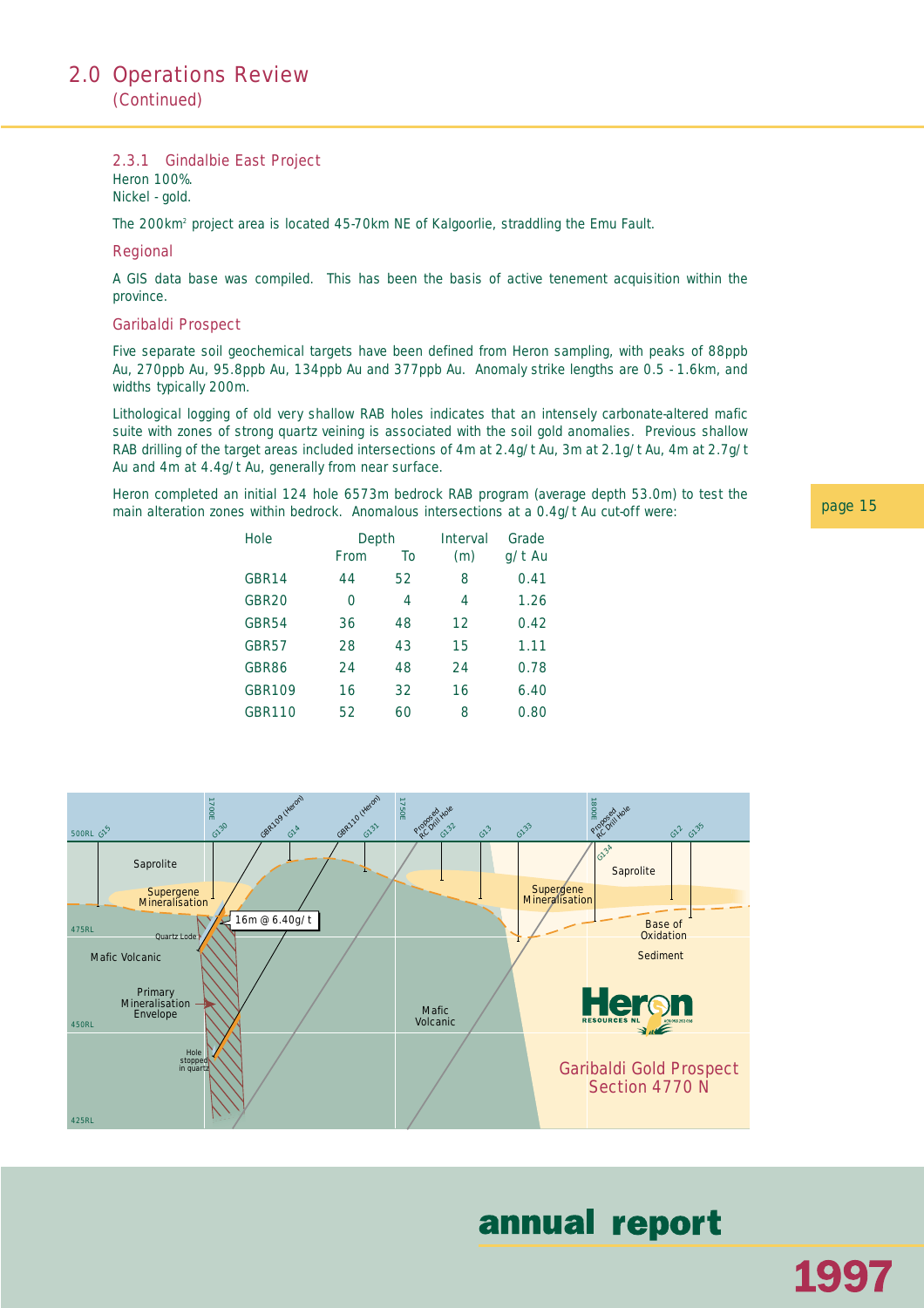(Continued)

![](_page_17_Figure_2.jpeg)

![](_page_17_Picture_3.jpeg)

![](_page_17_Picture_4.jpeg)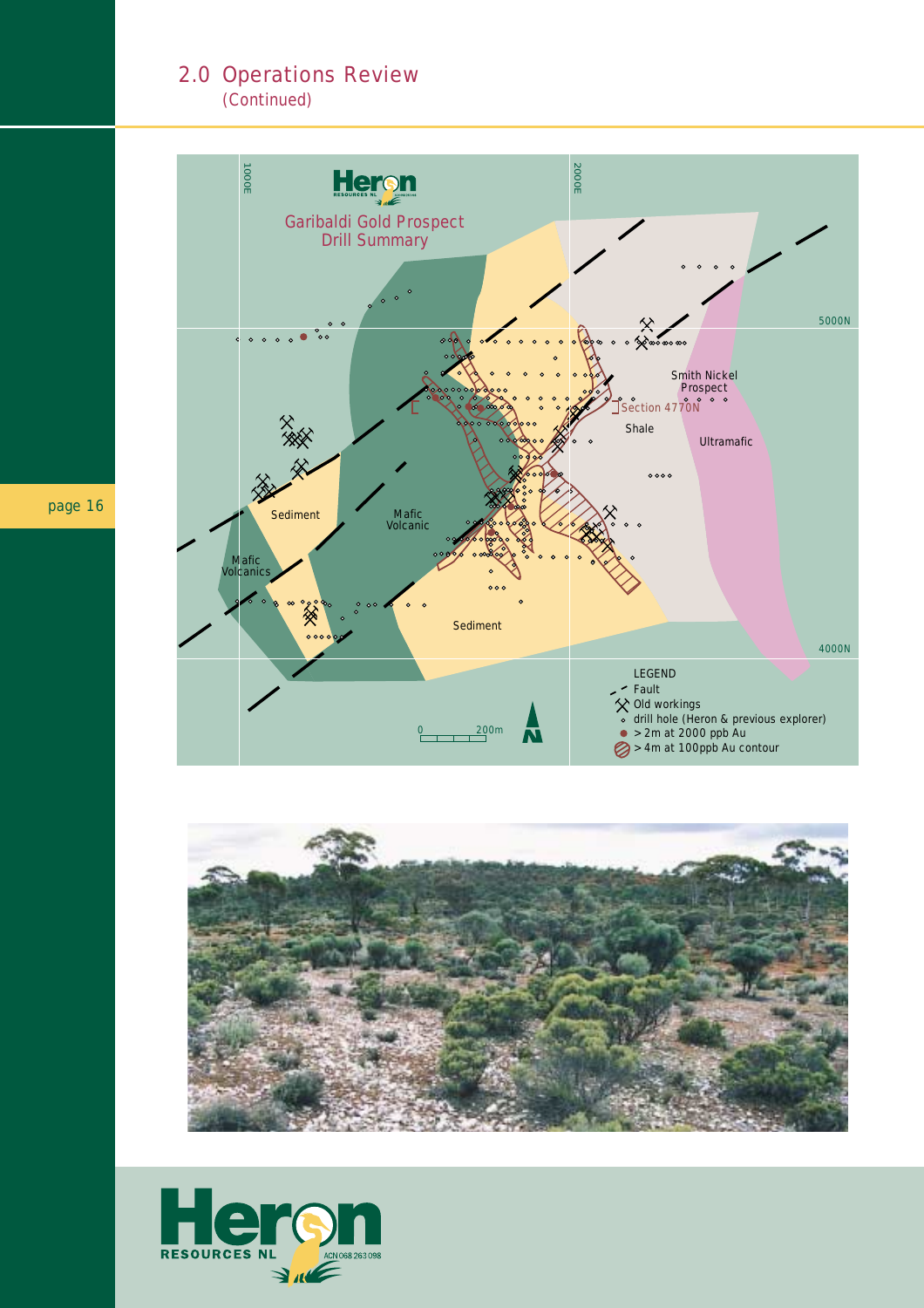### 2.0 Operations Review (Continued)

Geological controls on mineralisation involving shear-link structures have now been identified. The GBR109 intersection confirms a potentially significant mineralised system. Follow up deep RC drilling is planned.

Garibaldi Smith Nickel Prospect *Heron option for 100%. Nickel - cobalt - manganese - gold.*

In the eastern Garibaldi prospect area, previous sampling has returned up to 2.6% Ni, 1.4% Co and 48% Mn, occurring within lateritised ultramafic. This level of anomalism suggests significant lateritic or saprolitic nickel-cobalt potential, as well as scope for sulphide nickel mineralisation. Heron reconnaissance rock chip sampling has confirmed the anomalous setting.

![](_page_18_Picture_5.jpeg)

*Photo: Carbonate-altered basalt exposure, Garibaldi, Ian Buchhorn and Dave Crook.*

Accordingly, MMI soil geochemistry was completed, defining a 600 x 100-200m soil Ni anomaly at a 1000ppb Ni threshold. Ground magnetics confirm an ultramafic association for the soil anomaly. Lateritisation is so intense that primary outcrop lithologies are not discernible.

#### Wellington North Prospect

A komatiite geological setting comparable to that of the Silver Swan nickel mine was identified through regional geological reconnaissance. Detailed MMI soil geochemical surveying of the main komatiite succession was completed.

Coincident MMI nickel and paladium anomalies were defined, which are consistent with those associated with channel flow facies komatiites. Peak values were 10,000 - 15,000ppb Ni and 5.53ppb Pd. Aircore drill testing has commenced. From logging of drill chips, good potential is felt to exist for lateritic nickel occurrences.

#### Kalpini Prospect

Initial reconnaissance soil geochemistry has been completed across the interpreted Emu Fault position. All aeromagnetic highs are being assessed for their nickel potential. The target area contains ultramafic silica cap, and scope exists for lateritic nickel. With Kalpini and Wellington North, it is apparent that Heron has developed a grass roots exploration concept into a significant nickel play.

![](_page_18_Picture_13.jpeg)

*Photo: Drill rig operating at Gindalbie East. Some 30 holes are present within the area of the photograph. Only the current hole is visible, reflecting Heron's rehabilitation procedures.*

1997

## annual report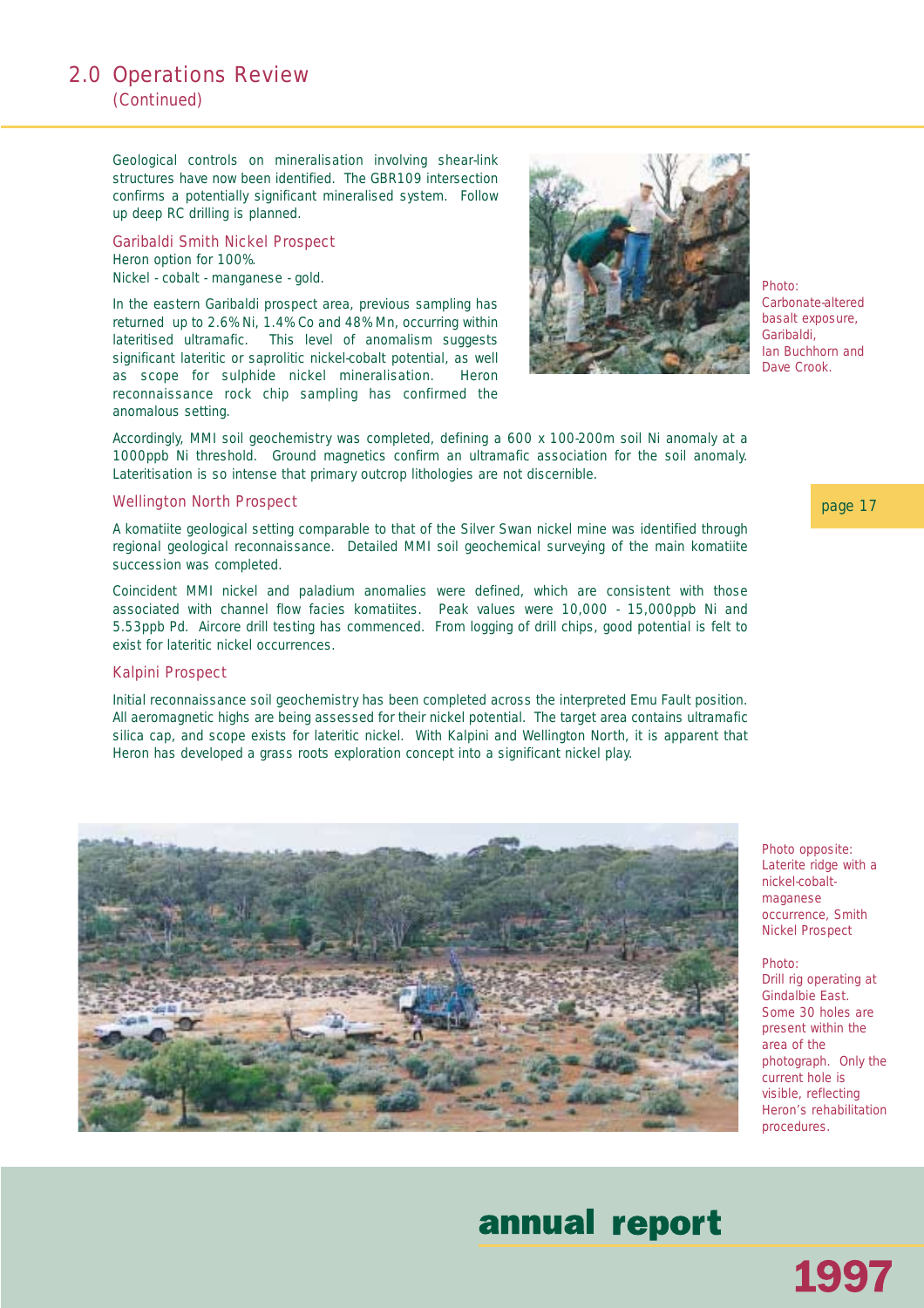(Continued)

![](_page_19_Figure_2.jpeg)

Wellington North Prospect - Ni MMI Soil Geochemistry

![](_page_19_Picture_4.jpeg)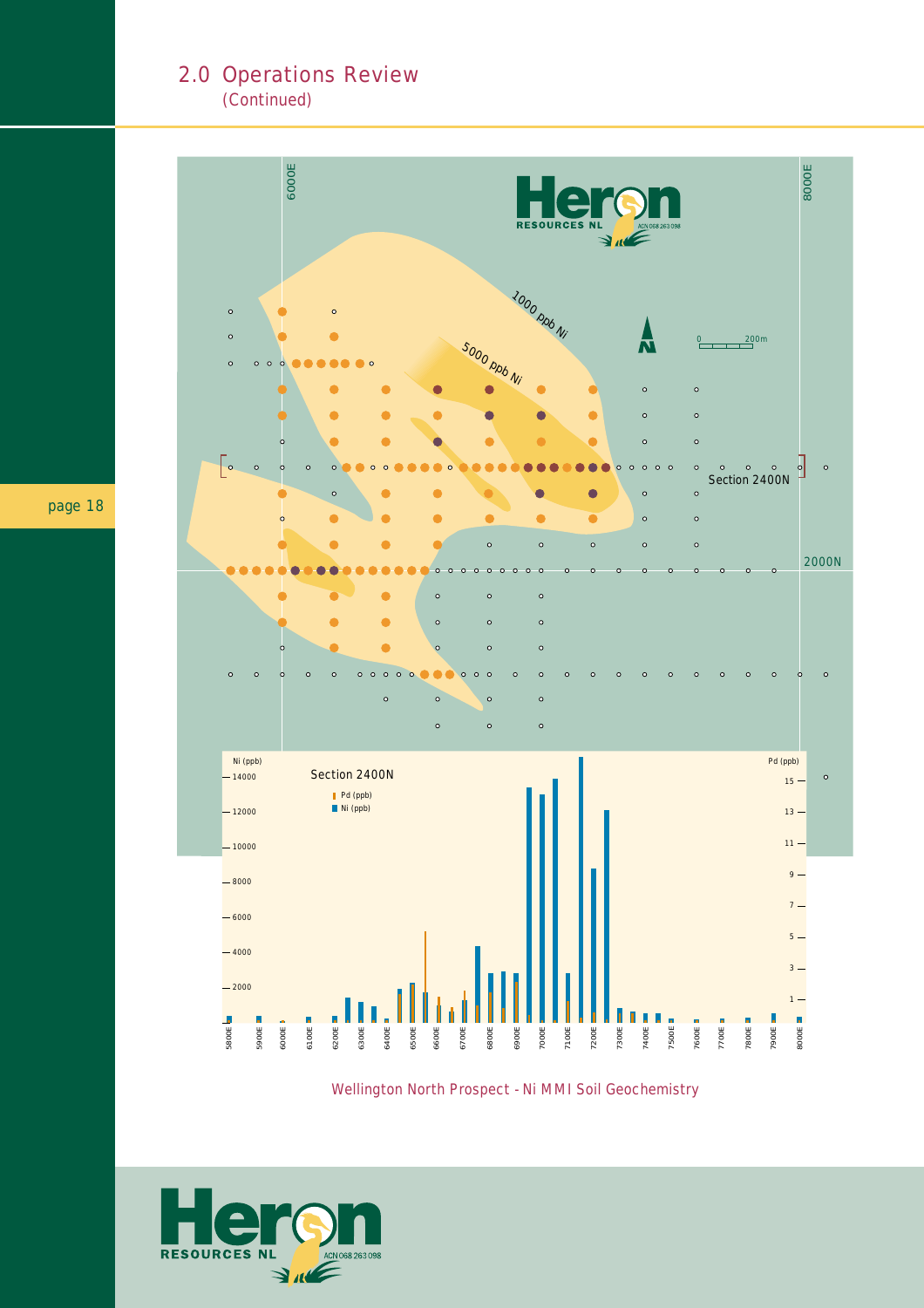#### GMQ Prospect

The prospect adjoins existing Heron tenements in the Garibaldi area, and was acquired by purchase. The tenement has an area of 126ha, and is immediately northwest along strike of the Mayday gold mining centre. The main target is a soil gold anomaly of 77ppb Au against a 4ppb Au background. In-fill soil geochemistry is planned, prior to RAB drill testing.

#### Kurnalpi South Prospect

Initial target generation work was completed. The lake-covered area between the Kurnalpi and Rising Sun-Gessners Find gold mining centres is considered highly prospective for palaeochannel gold. Difficulty has been experienced with sampling, due to lake access problems.

#### 2.4 Mungari Province

#### 2.4.1 Mungari Northwest Joint Venture Project

*Heron 100%. Farm-inee right to earn 50% through spending \$3.0m. Gold.*

The project area consists of 67km<sup>2</sup> located 35km WNW of Kalgoorlie and 15km NW of Mungari West.

A joint venture proposal has been received and accepted in principle whereby a major local gold producer has the right to earn a 50% interest in the project. Formal joint venture documentation is being finalised. A very aggressive exploration program is envisaged, involving a \$250,000 expenditure in the first six months.

The geological setting is entirely comparable to that of the Mines and Resources Australia Pty Ltd - Mineral Commodities NL recent White Foil gold discovery at Mungari West. At both White Foil and Mungari Northwest, the favourable geological setting appears to be gabbroic units occurring between the Zuleika Shear Zone in the east and Kunanulling Shear Zone in the west.

The Company has compiled a GIS technical data base, as a means of generating exploration targets. Significant soil geochemical targets have been identified from this study, including one zone of 2.5 x 0.3km at a 10ppb Au threshold. A high resolution aeromagnetic survey has been commissioned, to identify structures comparable to those hosting the White Foil mineralisation.

#### 2.5 Leonora Laverton Province

#### 2.5.1 Laverton Joint Venture Project

*Heron 100%. Metex right to earn 70% through spending \$0.5m. Gold - nickel.*

The 33km<sup>2</sup> joint venture project area is located 240km NNE of Kalgoorlie and 17km SW of Laverton, surrounding the historical Hawks Nest gold mining centre. The Windarra nickel mines are located 20km N along strike.

Aeromagnetic and geological compilations have been completed. The tenement is predominantly soil covered. The regional aeromagnetics indicate that the underlying ultramafic rocks are probably the strike extensions of the package hosting the Beasley Creek gold deposit. Vacuum drilling has commenced. Results are awaited.

![](_page_20_Picture_17.jpeg)

*Kent Gardner (Data Manager) and Alan Rudd interpreting data from the Mungari Northwest GIS compilation.*

*Photo:*

*Kent manages the Heron computer system.*

#### page 19

## annual report

1997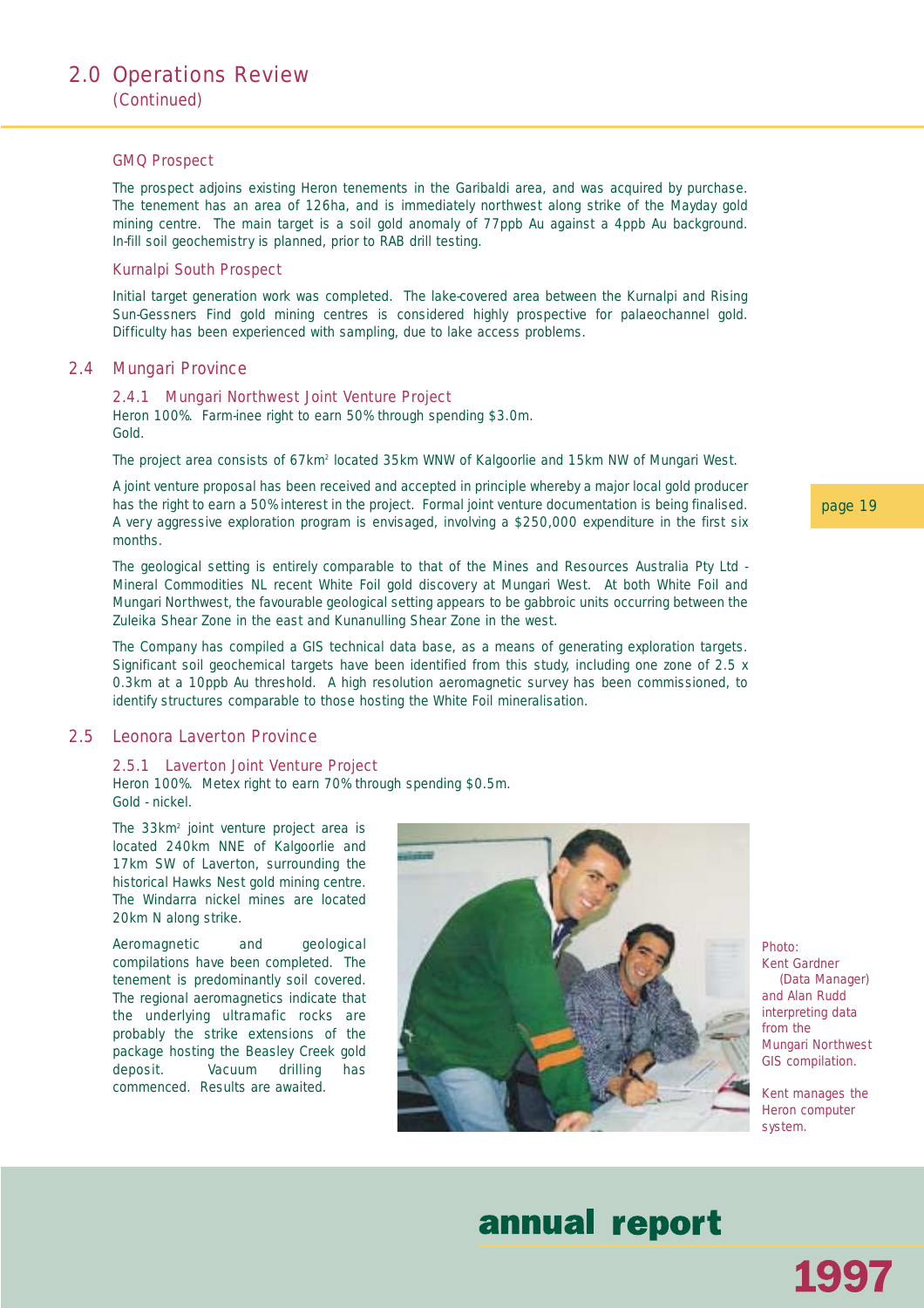(Continued)

#### 2.5.2 Mount Morgans Joint Venture Project

*Heron 100%. Metex right to earn 70% through spending \$0.2m. Gold - nickel.*

The project area is located 220km NNE of Kalgoorlie. The main prospects are 5km NW along strike from the Mount Morgans gold mining centre, and immediately east of the Murrin Murrin - Central Bore lateritic nickel project.

Aeromagnetic and geological compilations have been completed, and vacuum drilling commenced. Results are awaited.

2.5.3 Malcolm Project

*Heron 100%. Gold - nickel.*

The 60km2 project area is located 190km N of Kalgoorlie, and 20km SE of Leonora, within an area of extensive old workings.

#### Regional

Acquisition of aeromagnetics and open file compilations were completed. Soil geochemical surveys have commenced on targets defined by the initial open file interpretations.

#### Malcolm North Prospect

A project area covering 26.9km<sup>2</sup> was pegged between Malcolm and Leonora. The tenements cover the NE margin of the Keith Kilkenny Tectonic Zone. Gold mining centres in the area include the adjoining Prospero prospect, the Sundat mine to the immediate south, Sons of Gwalia to the west, and Raeside prospect to the southwest. Several soil geochemical target zones have been defined within Heron's tenements.

#### Morapoi Prospect

Soil geochemical surveying has defined low order anomalies of 10-39ppb Au against 1ppb Au background, associated with a basalt - chert - felsic volcanic sequence. Follow up is planned.

2.5.4 Victory Project *Heron 100%. Gold - nickel.*

The 32km<sup>2</sup> project area is located 290km NNW of Kalgoorlie, adjoining the Victory and Bannockburn gold mining centres. Komatiites in the project area are prospective for nickel, being part of the Mt Keith ultramafic belt.

Additional Exploration Licences have been pegged, targeting structural and geochemical targets south along strike from the Mt McClure gold mining centre.

#### 2.6 Menzies Leonora Province

#### 2.6.1 Menzies Leonora Project

*Heron 100%.*

*Nickel - gold - diamonds.*

Exploration Licence applications at Union Jack Well 200km NNW of Kalgoorlie and Lawrence Find 150km NW of Kalgoorlie are awaiting grant. Total project area is 235km2

The region north of Menzies and west of Leonora is currently subject to very active diamond exploration, with various kimberlite intrusives undergoing evaluation. Heron has however acquired its projects on the basis of nickel and gold targets.

The Lawrence Find project area covers the historical Lawrence Find gold mining centre. There are significant ultramafic occurrences in the project area which require assessment for lateritic nickel.

![](_page_21_Picture_25.jpeg)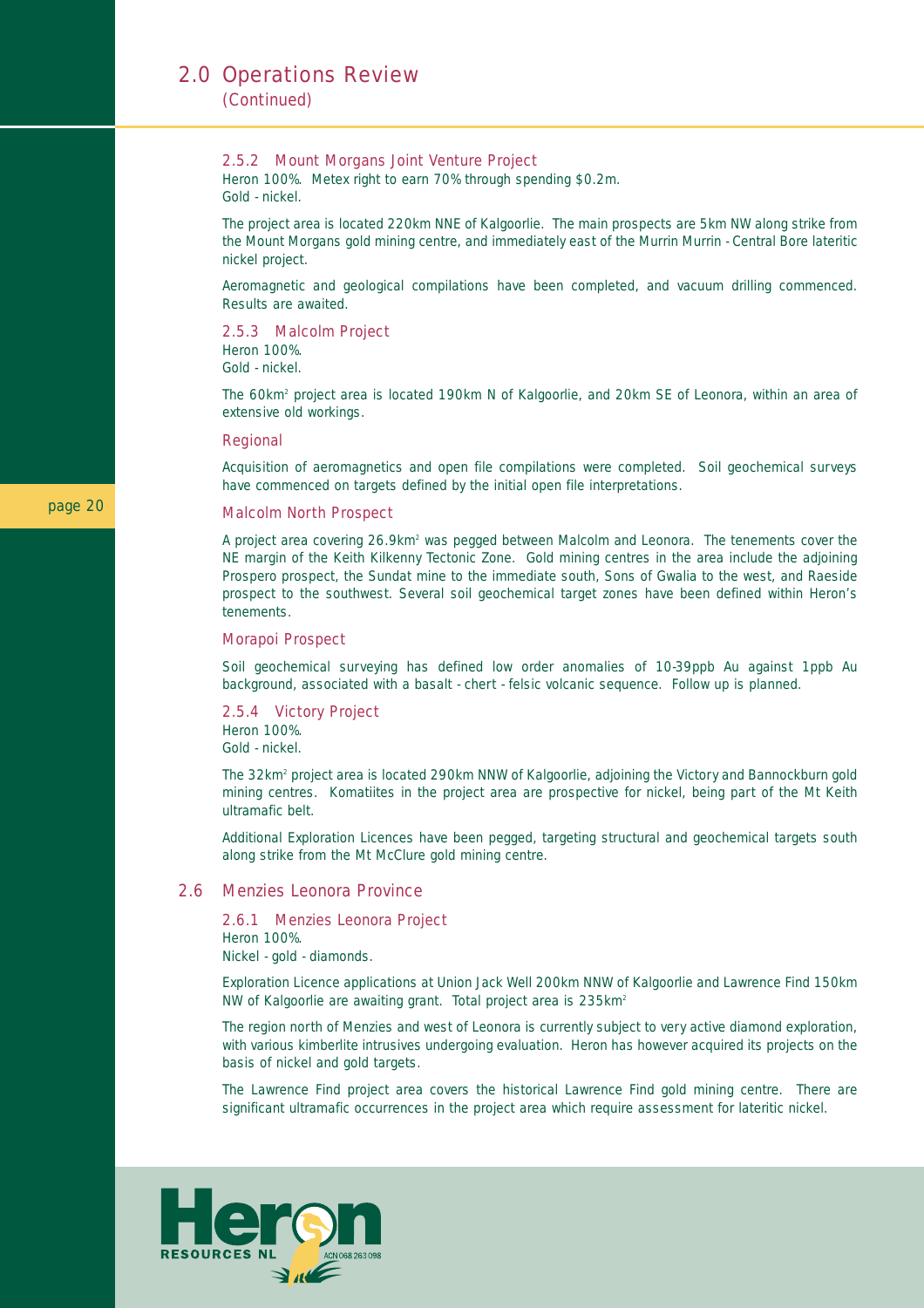### 2.0 Operations Review (Continued)

#### 2.7 Ida Fault Province

2.7.1 Snake Hill Joint Venture Project *Heron 100%. Connemara right to earn 70% through spending \$0.3m. Gold - nickel.*

The 22km<sup>2</sup> project area is located on the Ida Fault 60km N of the Davyhurst gold mining centre. There is both gold and nickel potential, with the Elsie May gold mine to the immediate north, and Riverina gold mine to the immediate south. The project area adjoins and is south along strike from the recently announced Mt Kersey Mining NL Four Corners and Cullens lateritic and sulphide nickel prospects.

![](_page_22_Picture_4.jpeg)

Aeromagnetics have been acquired as a means of defining target areas. Initial regional 500 x 500m soil geochemical surveying has outlined a promising 400 - 700ppm Ni anomaly, and a number of low order gold anomalies. The next phase of exploration will include in-fill sampling and RAB drilling.

#### 2.7.2 Blister Dam Joint Venture Project

*Heron 100%. Farm-inee right to earn 70% through spending \$0.25m. Gold.*

The 28km<sup>2</sup> project area is located 100km NW of Kalgoorlie, on the Zuleika Shear Zone. The area consists of pervasive sand cover between the Hawkins Find and Chadwin gold mining centres.

Soil geochemical sampling was completed, defining an anomalous zone with up to 21ppb Au. Detailed followed up work has commenced.

A joint venture proposal has been received and accepted in principle whereby a major explorer has the right to earn a 70% interest in the project.

#### 2.7.3 Bullabulling Project

*Heron 100%. Nickel - gold.*

Applications were lodged over a greenstone succession at Bullabulling, 60km WSW of Kalgoorlie. The area consists of pervasive soil cover, and has previously been inferred to be granite subcrop. Aeromagnetic interpretations however indicate the presence of ultramafic, with probable thrust repetitions. The proximity to a major crustal structure (Ida Fault), inferred ultramafic, and known nickel occurrences in the area (Nepean, Bouchers and Miriam) suggests good nickel prospectivity.

The tenement applications are pending, so field work has not yet commenced.

![](_page_22_Picture_15.jpeg)

*Photo: Dave Crook and Ian Buchhorn studying aeromagnetic data.*

1997

## annual report

*Photo: Interpreting lode horizons, Ida Fault Project, Alan Rudd.*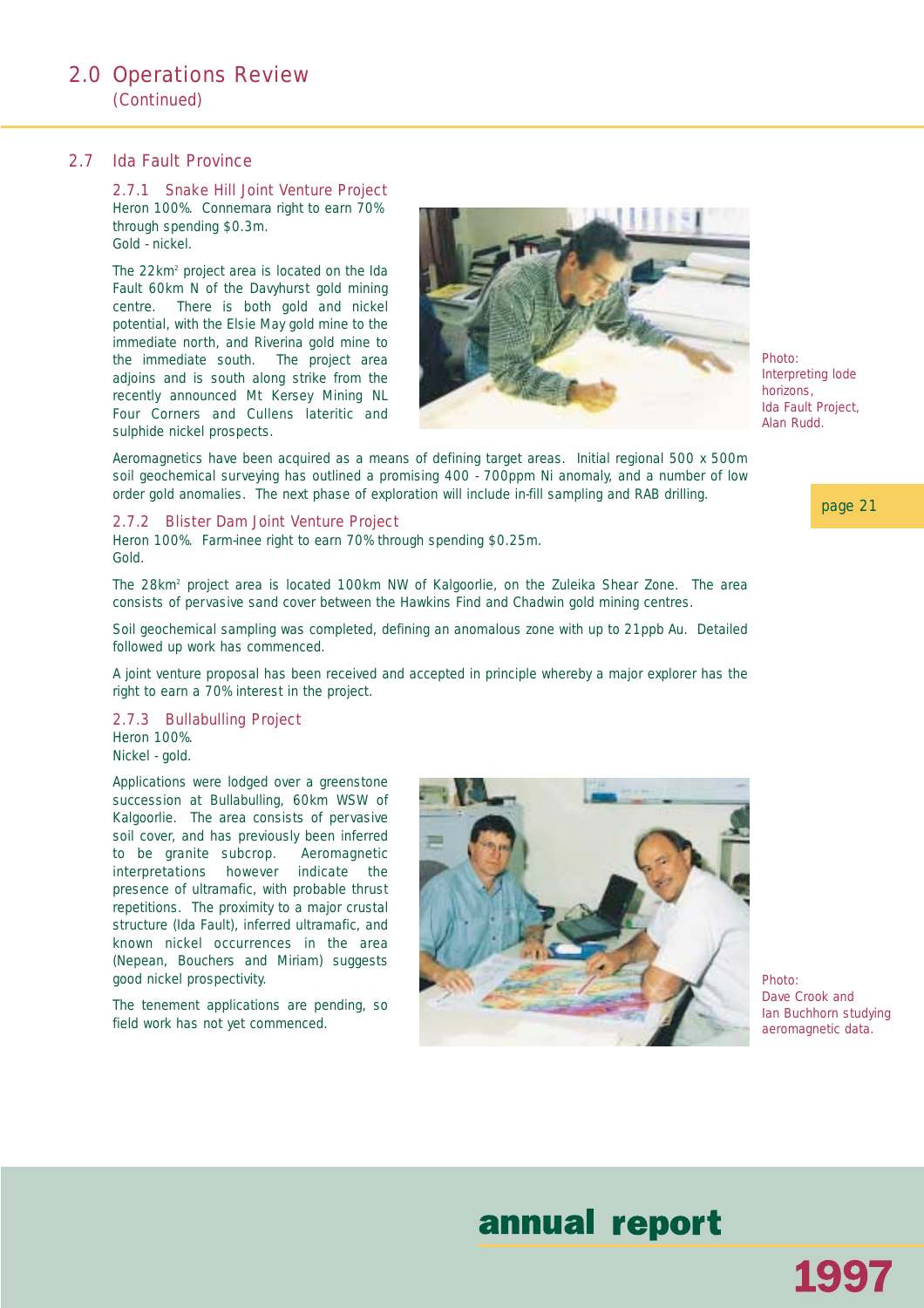(Continued)

#### 2.8 Norseman Province

#### 2.8.1 Dundas Lake Project *Heron 100%.*

*Gold - uranium.*

The project area covering 24km<sup>2</sup> is located 20km SSE of Norseman, adjacent to the Red White and Blue - Mt Henry - Scotia gold lode trend.

The project area is lake covered. The exploration concept is palaeochannels adjacent to the outcropping gold mines, which occur both along strike to the north and south, and across strike to the west. Aeromagnetics indicate greenstone intruded by late tectonic granitoid. The geological setting is interpreted to be comparable to that of the Lady Bountiful Extended palaeochannel gold occurrences.

Exploration will consist of pattern Aircore drilling of the lake area, with possible seismic surveying to locate channel occurrences. Open file compilation of previous uranium exploration data is current.

The target Tertiary-aged palaeochannels can potentially host gold, as well as "roll-front" style uranium mineralisation.

#### 2.9 Kambalda Domain Province

#### 2.9.1 Binduli East Joint Venture Project

*Heron 100%. Farm-inee right to earn 70% through spending \$0.75m. Gold - nickel.*

This 16km<sup>2</sup> contiguous tenement holding straddling the Abattoir Shear is located 5km SW of Kalgoorlie.

The project area is south along strike from the Janet Ivy gold resource, with the Binduli mining centre at the western project boundary, and KCGM Superpit to the east.

The main target concept is dolerite - hosted gold mineralisation associated with fault splays from the Abattoir Shear. Reconnaissance rock chip sampling of dolerite workings has returned 1.1 - 6.9g/t Au. The Abattoir Shear Zone has a 140 - 2650ppm As rock chip anomaly. Scope may

![](_page_23_Picture_15.jpeg)

also exist for lateritic nickel, since the Abattoir Shear is characterised by an ultramafic association.

A joint venture proposal has been received and accepted in principle whereby a major explorer has the right to earn a 70% interest in the project.

#### 2.10 Southern Cross Province

#### 2.10.1 Bungalbin Project

*Heron 100%. Iron ore - gold - nickel.*

The 106km<sup>2</sup> project area is located 100km NNE of Southern Cross, and is east along strike from the Marda gold mining centre, within an area of pervasive laterite cover. The principal host for gold mineralisation in the region is banded iron formation (BIF).

The project area includes an iron ore resource in BIF estimated by previous explorers to be 66.8mt at 58.5% Fe and 0.13% P. The total BIF strike extent within the project area is 20km. The region is a significant iron ore producer, with the Koolyanobbing operation.

![](_page_23_Picture_23.jpeg)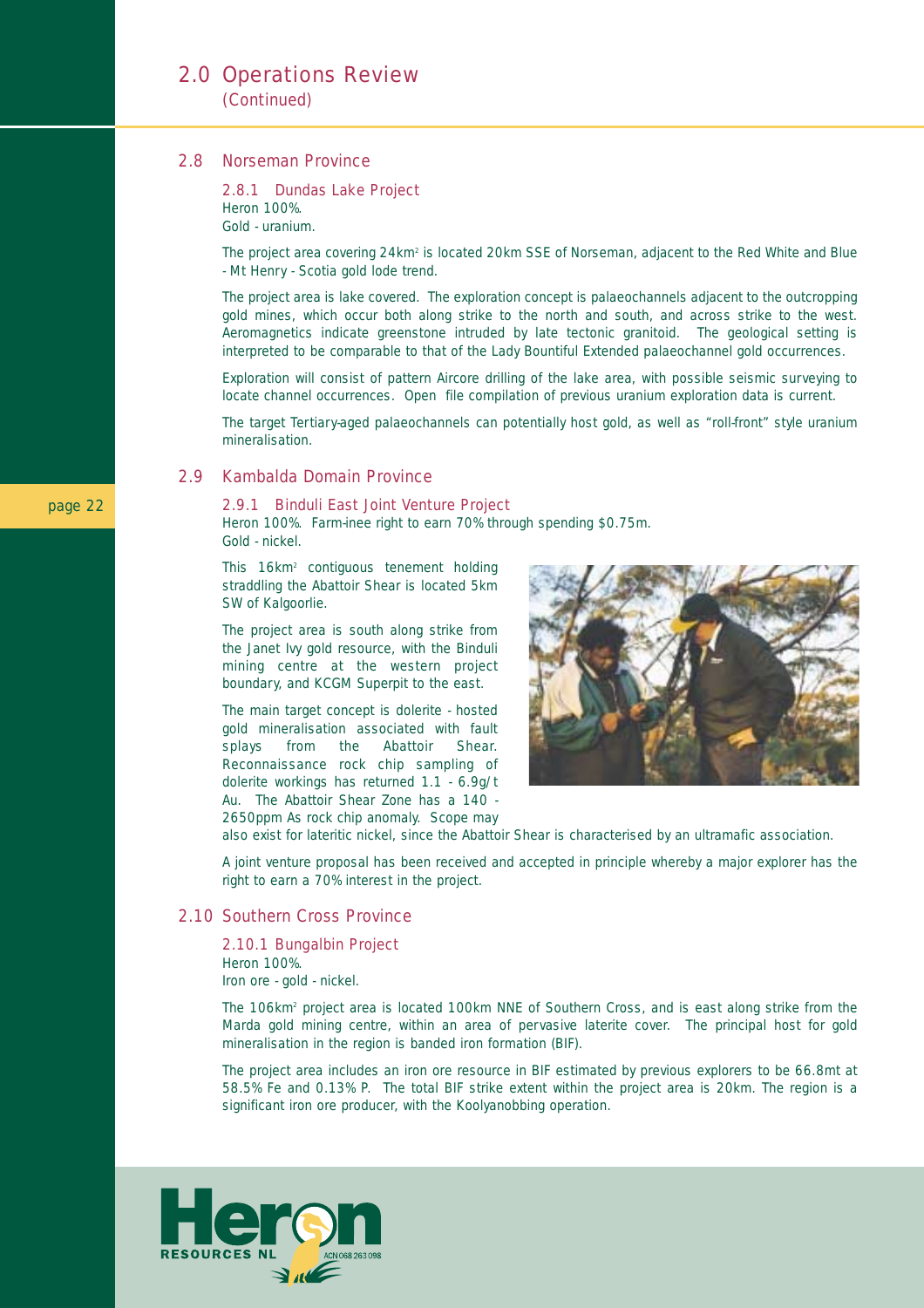#### 2.11 Gawler Craton Province

#### 2.11.1 G2 Joint Venture Project

*Heron 100%. Crest right to earn 70% through spending \$4.0m. Gold - copper - uranium - diamonds.*

The G2 Joint Venture Project is located in the Port Pirie area on the south east margin of the Gawler Craton in South Australia. The project area consists of 2668km<sup>2</sup> held under two granted Exploration Licences.

The tenements are prospective for Olympic Dam, Moonta or Ernest Henry type gold-copper-uranium mineralisation, diamond bearing kimberlite pipes, and diamond placer deposits. The G2 project area is situated at the junction of the major G2 structural corridor extending NW-SE across the Gawler Craton, and the E-W trending Polda Trough. The G2 structure has been interpreted as a major ore forming crustal structure, localising the world class Olympic Dam copper-gold-uranium mine.

The potential for Olympic Dam or Ernest Henry type ore bodies in the project area is indicated by previous stratigraphic drilling. This encountered indications of major mineralising systems, notably haematitic breccias and host rock alteration in the Port Broughton area. A series of 20 vertical holes were drilled by North Broken Hill Ltd between 1978 and 1981 in a 400km<sup>2</sup> area of coincident magnetic and gravimetric anomalism. In nine holes spread over a 20 x 7km area, highly anomalous copper, zinc, gold and uranium were intersected in Gawler Craton basement rocks and overlying Adelaidean Proterozoic sequences. The best intercepts included 7.3m at 0.85% Cu, 3.2m at 0.3g/t Au, and uranium values up to 250g/t. These results are highly significant and indicative of a major regional mineralising system. Higher values were:

| <b>Hole</b>     | <b>Depth From</b> | Depth To | Interval (m) | Grade            |
|-----------------|-------------------|----------|--------------|------------------|
| PP <sub>2</sub> | 221.1             | 251.7    | 25.6         | 0.16% Cu         |
| PP <sub>3</sub> | 268.2             | 271.3    | 3.1          | 0.24% Cu         |
|                 | 320.1             | 323.1    | 3.1          | 0.17% Cu         |
|                 | 393.2             | 396.3    | 3.1          | 0.32% Cu         |
|                 | 393.2             | 397.2    | 4.0          | 0.10g/t Au       |
|                 |                   |          |              | Zn 0.11 to 0.18% |
|                 |                   |          |              | U 50 to 250g/t   |
| PP4             | 421.8             | 431.0    | 9.2          | 0.2% Pb          |
|                 |                   |          |              | Zn 0.16 to 0.30% |
| PP <sub>5</sub> | 146.0             | 150.5    | 4.5          | 0.11% Cu         |
|                 | 146.0             | 152.7    | 6.7          | $0.25g/t$ Au     |
|                 | 218.5             | 222.2    | 3.7          | 0.20% Cu         |
|                 | 229.8             | 245.3    | 15.5         | 0.32% Cu         |
|                 | 296.2             | 305.5    | 7.3          | 0.84% Cu         |
|                 |                   |          |              | U 25 to 50g/t    |
| PP <sub>6</sub> | 185.9             | 204.2    | 18.3         | 0.15% Cu         |
|                 |                   |          |              | Zn 0.1 to 0.83%  |
| PP <sub>9</sub> | 150.3             | 153.5    | 3.2          | 0.29g/t Au       |
|                 |                   |          |              | U 25 to 50g/t    |
| <b>PP10</b>     | 173.4             | 182.0    | 8.6          | 0.16g/t Au       |
|                 | 344.7             | 361.2    | 16.5         | 0.1% Cu          |
| <b>PP15</b>     | 780.3             | 783.0    | 2.7          | 0.17% Pb         |
|                 |                   |          |              |                  |

Interpretation by Heron of aeromagnetic data indicates a series of five "bulls eye" magnetic highs consistent with either kimberlitic pipes or other discrete intrusive bodies. These are located on the margin of the possibly diapirically emplaced Yackamurundie Inlier. Brecciation and hydrothermal alteration of the inlier sequences indicate the potential for mineralising systems localised around the inlier margin, and hence associated with the discrete aeromagnetic anomalies.

*Photo opposite: Ethnographic consultation work with Geoffrey Stokes, at Binduli East. Geoffrey's company, Yamatji Bitja, conducts cultural inductions for Heron staff.*

1997

page 23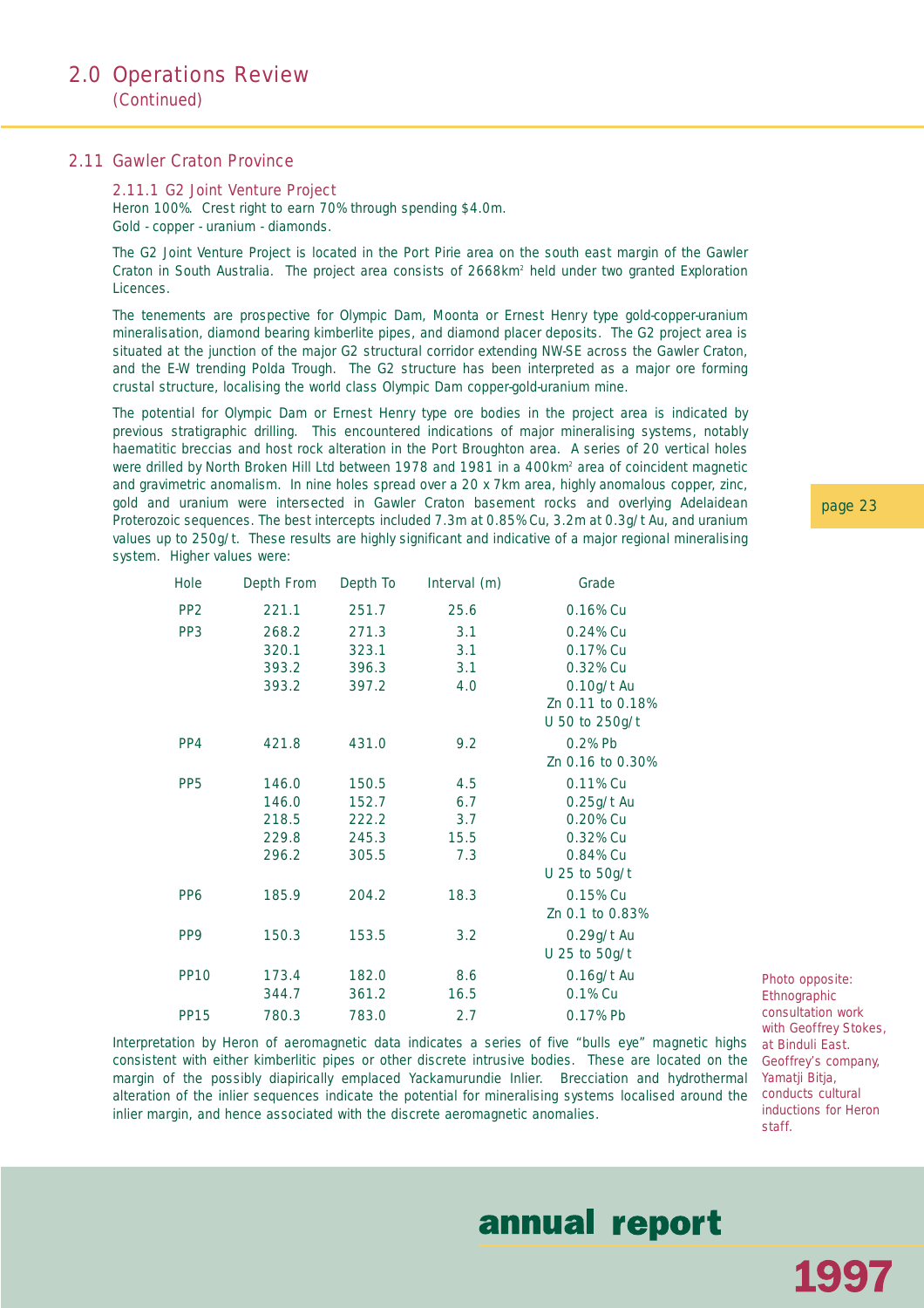#### (Continued)

Joint Venture operator Crest Resources undertook high resolution low level aeromagnetic surveys covering Port Broughton and the Yackamurundie "bulls eye" anomalies. The aim was to provide information on structural controls for the mineralisation intersected in the Port Broughton drill holes, and to refine the geometry and depth of the Yackamurundie features. Crest reports that imaging and interpretation of the results is in

![](_page_25_Figure_3.jpeg)

32° 30"

137˚ 45"

138˚ 00"

138˚ 15"

E2160

32° 45"

STUART SHELF

As well as kimberlitic diamond potential, scope exists for diamond placers derived from the erosion of high level diamondiferous kimberlites in the Flinders Ranges. The Heron exploration model involves placer deposition from an ancestral west flowing River Murray, with heavy minerals deposited in coastal flats within the western project area. The exploration model is based on the Namaqualand marine diamonds, South Africa.

I J Buchhorn *Managing Director*

*The information is based on, and accurately reflects, information compiled by Ian James Buchhorn, who is a Member of the Australasian Institute of Mining and Metallurgy.*

![](_page_25_Picture_8.jpeg)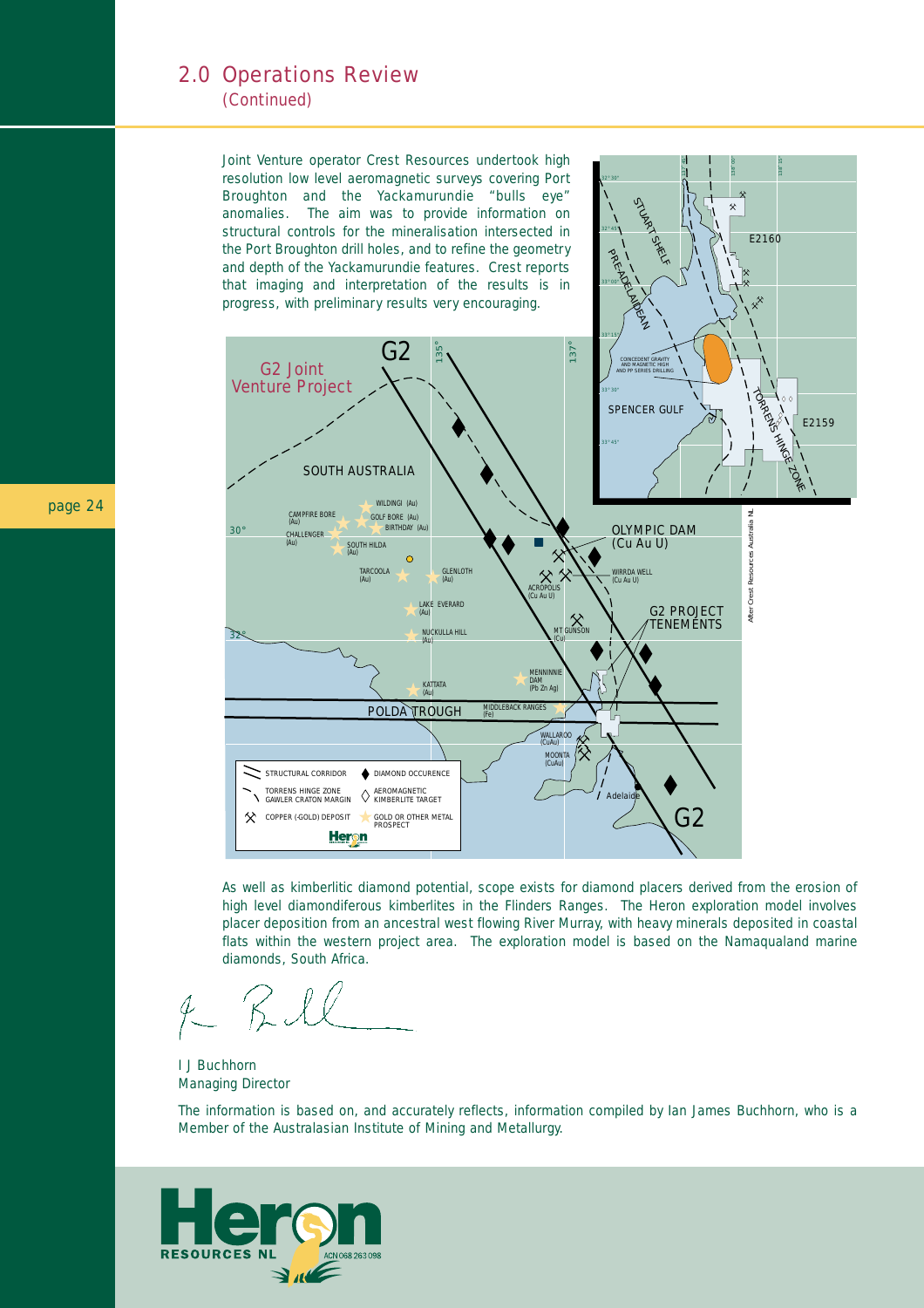| 3.0 <sub>1</sub> | <b>CORPORATE PROFILE</b>                  | 26 |
|------------------|-------------------------------------------|----|
|                  | CORPORATE GOVERNANCE PRACTICES            | 27 |
| 4.O              | DIRECTORS' REPORT                         | 29 |
| 5.0              | FINANCIAL STATEMENTS                      | 33 |
|                  | PROFIT AND LOSS ACCOUNT                   | 33 |
|                  | <b>BALANCE SHEET</b>                      | 34 |
|                  | STATEMENT OF CASH FLOWS                   | 35 |
|                  | NOTES TO AND FORMING PART OF THE ACCOUNTS | 36 |
|                  | DIRECTORS' STATEMENT                      | 43 |
| 6.0              | INDEPENDENT AUDIT REPORT                  | 44 |
|                  | 7.0 SHAREHOLDER INFORMATION               | 45 |
| 8.0              | INTEREST IN MINING TENEMENTS              | 47 |

page 25

## annual report

1997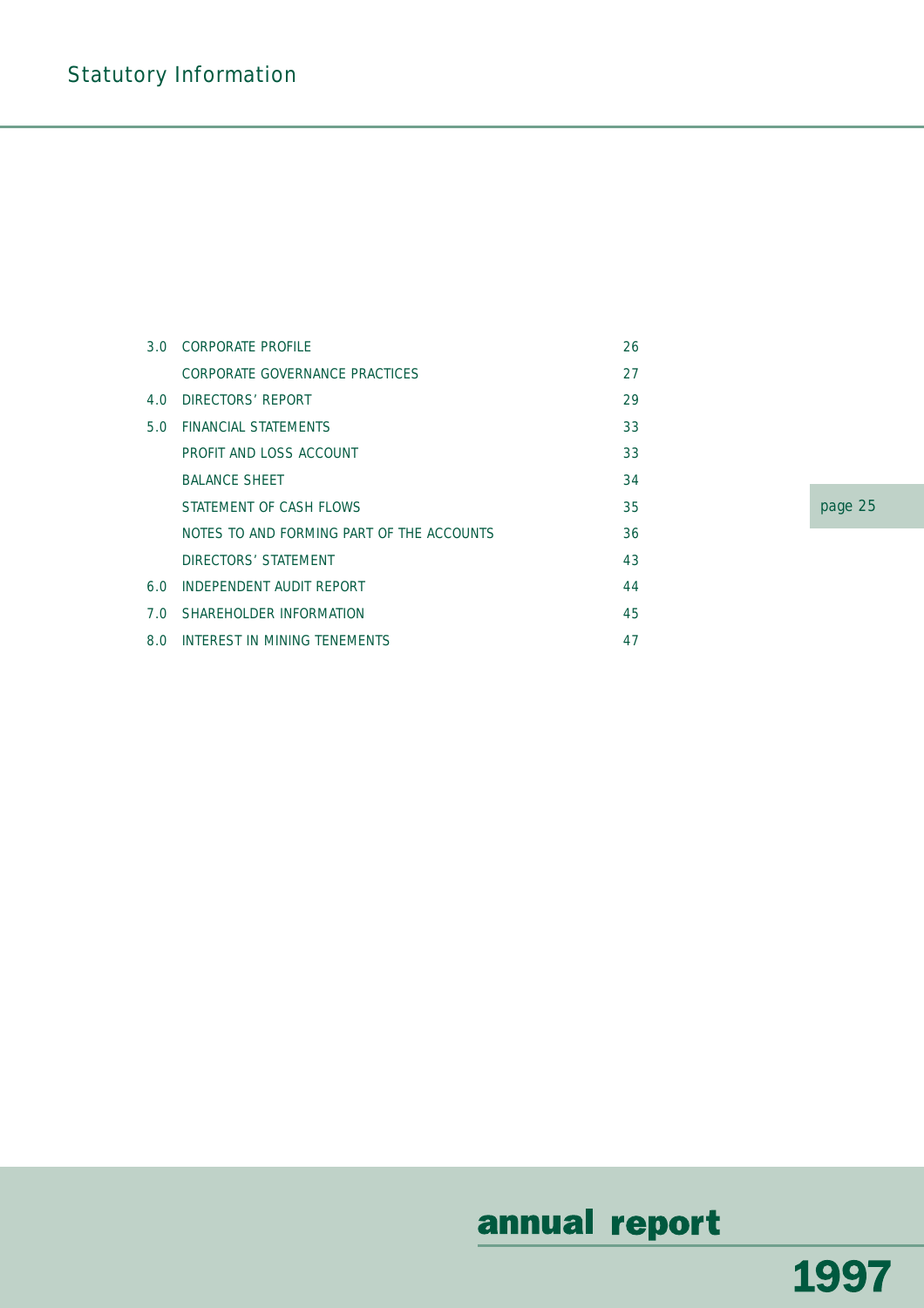### 3.0 Corporate Profile

Heron Resources NL is a Kalgoorlie-based exploration and mining company. The corporate aim is to become a profitable mining company through the purchase or discovery and development of mineral deposits.

Heron is focused on exploration activities on nickel and gold projects in the Eastern Goldfields of Western Australia.

The Company undertakes cost-effective exploration based on literature reviews, aeromagnetic structural interpretations, regional soil geochemistry, and deep drill testing of targets so generated.

The management of the Company is based in Kalgoorlie. Accordingly, the Company has excellent access to tenement acquisition opportunities, and to specialist contractor services. Administrative overheads are also maintained at lower levels due to the Kalgoorlie base.

The Company is managed and staffed by a team of nine with extensive industry experience.

#### **Objectives**

- a) To increase the value of the Company through the acquisition, exploration and development of mineral resources;
- b) To establish mining cash flows to fund future exploration and development activity, and increase the Company's market capitalisation and value to Shareholders; and
- c) To conduct operations in a safe and environmentally responsible manner, to offer employment opportunities to those who live in the exploration province, and to respect and nurture the indigenous culture of the exploration province.

#### **Strategy**

- a) Acquire project equity through pegging, optioning or outright purchase;
- b) Focus on cost-effective regional exploration in the Eastern Goldfields of Western Australia;
- c) Location of corporate base in Kalgoorlie;
- d) Active acquisition and testing of new exploration concepts and targets;
- e) Use of best management, technical and financial control techniques; and
- f) Utilise farm outs where appropriate to spread exploration risk (see Note 20, Section 5.0, Financial Statements).

![](_page_27_Picture_17.jpeg)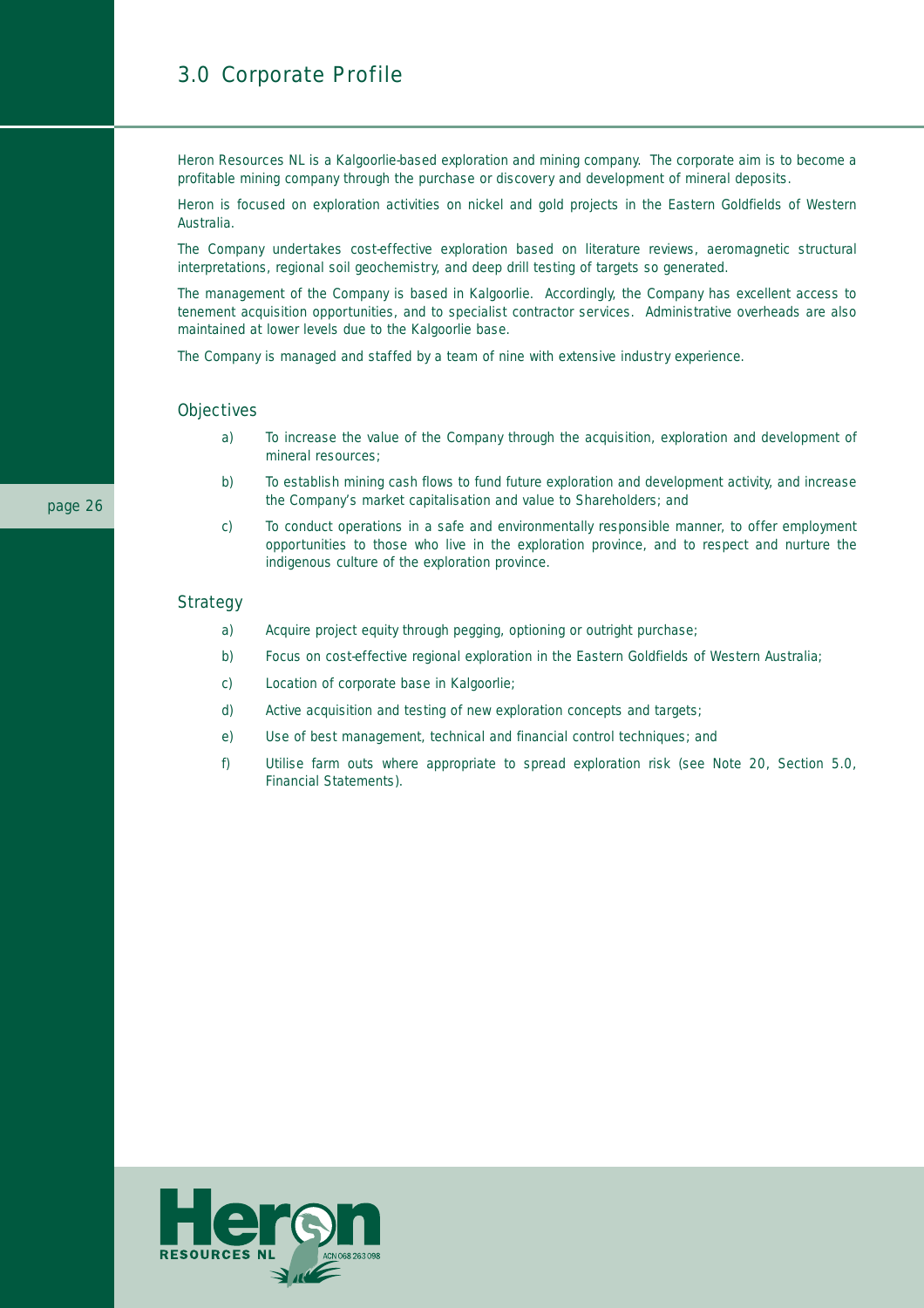#### Corporate Governance Practices

#### General

The Company does not have any formally constituted committees of the Board of Directors. The Company is not of a size nor are its affairs of such complexity to justify the formation of separate or special committees. The Board as a whole is able to address the governance aspects of the full scope of the Company's activities and to ensure that it adheres to appropriate ethical standards.

#### Composition of the Board

At the date of this statement the Board comprises four Directors, three of whom are non executive Directors. The names, qualifications and relative experience of each Director is included in the Directors' Report, Section 4.0.

The Company's Articles provide that the number of Directors shall not be less than three and not more than nine (Article 19.1). There is no requirement for any share holding qualification although it is preferable that Directors will become significant shareholders. An Employee Option Plan has been established to encourage Directors to take significant shareholdings.

As the Company's activities increase in their size, nature and scope, the size of the Board will be reviewed periodically and the optimum number of Directors required to supervise adequately the Company's activities determined within the limitations imposed by the Articles and as circumstances demand.

#### Board Membership

The membership of the Board, its activities and composition is subject to periodic review. The criteria for determining the identification and appointment of a suitable candidate for the Board shall include the quality of the individual, experience and achievement, compatibility with other Board members, credibility within the Company's scope of activities and the mining industry, intellectual ability to contribute to the Board's duties and physical ability to undertake the Board's duties and responsibilities.

Under the Company's Articles the tenure of the Directors (other than a Managing Director) is subject to re-appointment by shareholders not later than the third anniversary following their last appointment (Article 19.7). The Board does not subscribe to the principle of a retirement age and there is no maximum period of service as a Director.

#### Appointment to Other Boards

Directors are required to take into consideration any conflicts when accepting appointment to other boards. Accordingly, Directors wishing to accept appointment to other boards must first seek approval from the Board, approval of which will not unreasonably be withheld.

page 27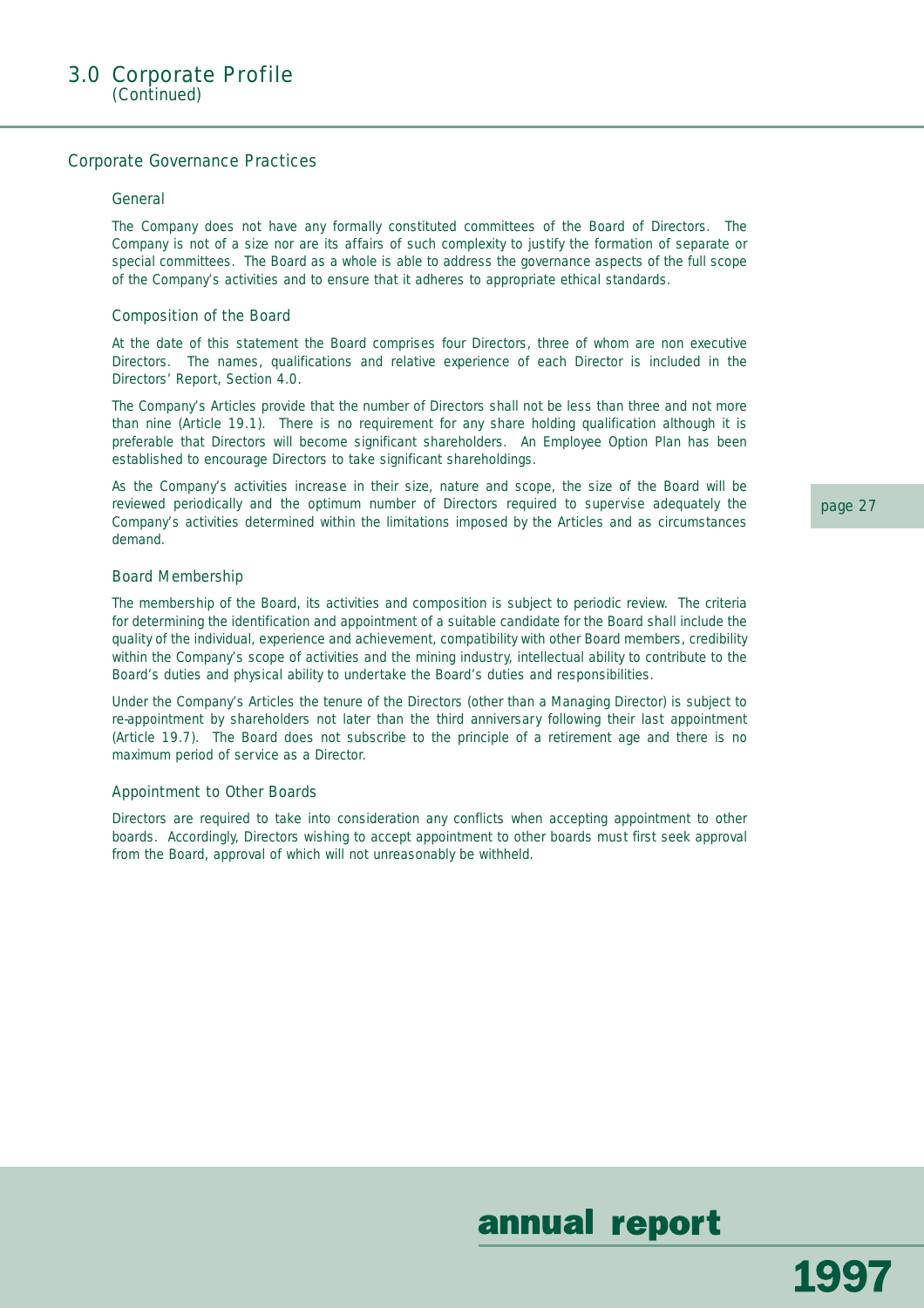#### 3.0 Corporate Profile (Continued)

#### Directors' Remuneration

At the date of this statement the maximum per annum amount payable to directors as Director's fees was set by shareholders at a general meeting on 21 June 1996 at \$100,000. Currently fees are paid at the rate of \$90,000 per annum.

No Director's fees are paid to the Managing Director, who receives a salary approved by the Board.

#### Independent Support

The Board has determined that individual Directors may in appropriate circumstances engage outside advisers at the Company's expense. The engagement of an outside adviser is subject to the prior approval of the Board and will not unreasonably be withheld.

#### Compensation Arrangements

The Board is responsible for reviewing compensation arrangements (including superannuation and other benefits) for the Managing Director and other senior executives.

#### Continuous Review of Corporate Governance

Directors consider on an ongoing basis how management information is presented to them and whether such information is sufficient to enable them to discharge their duties as Directors of the Company. Such information must be sufficient to enable Directors to determine appropriate operating and financial strategies from time to time in light of changing circumstances and economic conditions.

The Directors recognise that mineral exploration is an inherently risky business and that operational strategies adopted should, notwithstanding, be directed towards improving the value of the net worth of the Company.

![](_page_29_Picture_11.jpeg)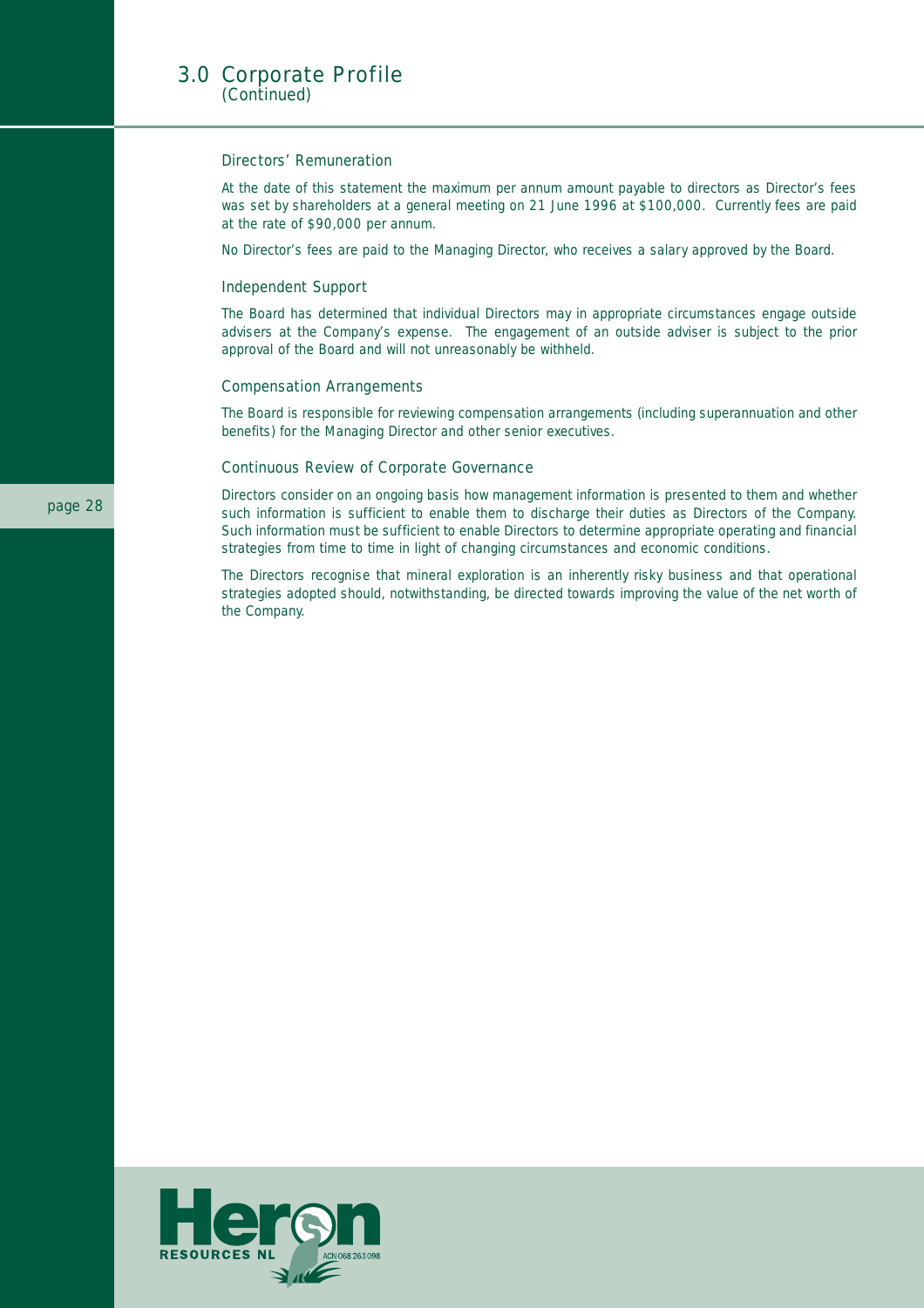### 4.0 Directors' Report

The Directors submit their report on the operations of the Company for the year ended 30 June 1997 including the accounts for the financial period ended on that date in accordance with a resolution of the Directors of the Company.

#### **Directors**

The names and details of the Directors of the Company in office at the date of this report are:

| <b>Director</b> | Rodney Michael Evans - FCA, FCIS, FCIM, AIArbA |  |  |  |  |
|-----------------|------------------------------------------------|--|--|--|--|
|-----------------|------------------------------------------------|--|--|--|--|

- Appointed 26 March 1996
- Position Chairman (Non-Executive)

Rod Evans is principal of a chartered accounting and consulting firm and has had wide experience in corporate administration and finance. He is a Director and Chairman of Giants Reef Mining NL and RAC Insurance Pty Ltd, Deputy Chairman of RAC Finance Pty Ltd, and past Chairman of Clark Kenneth Leventhal a world-wide association of accounting firms, the Australian Automobile Association, and a number of publicly listed companies involved in mining and exploration in Australia.

- Director Ian James Buchhorn BSc (Hons), Dip Geosci, MAusIMM
- Appointed 17 February 1995
- Position Managing Director

Ian Buchhorn has worked on nickel, gold, lead-zinc and diamond projects in southern Africa. In Australia, Mr Buchhorn has worked on bauxite and industrial mineral mining and exploration, gold and base metal project generation and supervision, and in gold mine operation and in corporate evaluations. He has 24 years' experience as an economic geologist, and has provided expert technical advice in benchmark mining litigation cases, systematically monitored and acquired tenements throughout the Eastern Goldfields, commissioned several open cut gold mines, and has been a Registered Mine Manager. Mr Buchhorn is responsible for the day to day technical management of the Company.

- Director Robert George Colville AssocRMIT, MAusIMM
- Appointed 09 December 1996
- **Position** Director

Bob Colville has over 25 years' exploration experience predominantly within the Eastern Goldfields of Western Australia. He has held a number of senior and executive positions with both major companies and junior explorers. He has been associated with the discovery and development of mines at Ranger Uranium (NT), and New Celebration, Goongarrie and Davyhurst (Eastern Goldfields WA). Mr Colville is an executive director of Barminco Pty Ltd, the largest private underground mining contractor in Australia.

- Director Glenn James Beresford Porter B Juris, LLB
- Appointed 09 March 1996
- Position Director

Glenn Porter is a solicitor practising primarily in the areas of mining, commercial and corporate law. Mr Porter has a broad range of commercial and professional experience in both Australia and overseas. His specific contribution to the Company is in mining law.

#### page 29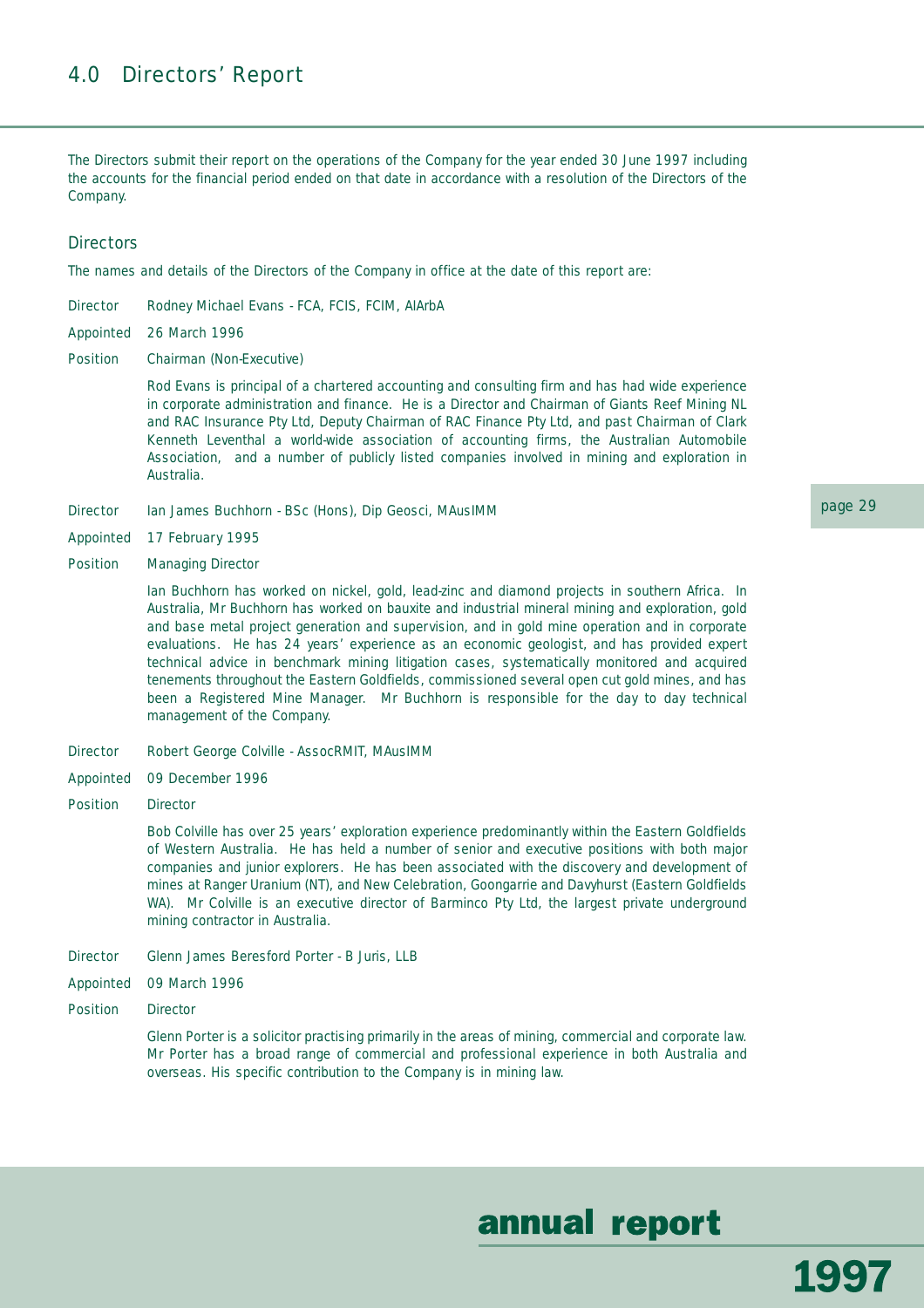#### 4.0 Directors' Report (Continued)

#### Directors' Interest in Contracts with the Company

There are no material contracts involving Directors' interests at the end of the financial year nor have any been entered into since the end of the previous financial year not otherwise disclosed in this report.

#### Principal Activities

The principal activities of the Company during the year were exploration for nickel and gold deposits and joint venturing with other mining companies to explore for mineral deposits. There has been no significant change in the nature of these activities during the year.

#### Operating Results

The operating loss of the Company for the 1997 financial year after income tax was \$282,930 (1996 : \$252,898).

#### **Dividends**

The Directors recommended that no dividend be paid for the current year.

#### Operations Review

The review of operations of the Company for the year are discussed in Section 2.0 of this report.

#### Significant Changes in the State of Affairs

During the year the Company raised \$8,000,000 by issuing 32,000,000 Shares to the public pursuant to a prospectus, and successfully listed on Australian Stock Exchange Limited.

#### Matters Subsequent to the end of the Financial Year

At the date of this report there is no other matter or circumstance which has arisen since 30 June 1997 that has significantly affected or may significantly affect:

- a) The operations, in financial years subsequent to 30 June 1997, of the Company;
- b) The results of those operations; or
- c) The state of affairs, in financial years subsequent to 30 June 1997, of the Company.

#### Shares

The Company during the current year issued 32,000,000 Shares pursuant to a prospectus.

#### **Options**

As at 30 June 1997 there were on issue 10,000,000 options exercisable on or before 30 June 2000 at \$0.25. A further 285,000 options have been issued to staff subsequent to 30 June 1997 pursuant to the Company's Employee Option Plan.

![](_page_31_Picture_22.jpeg)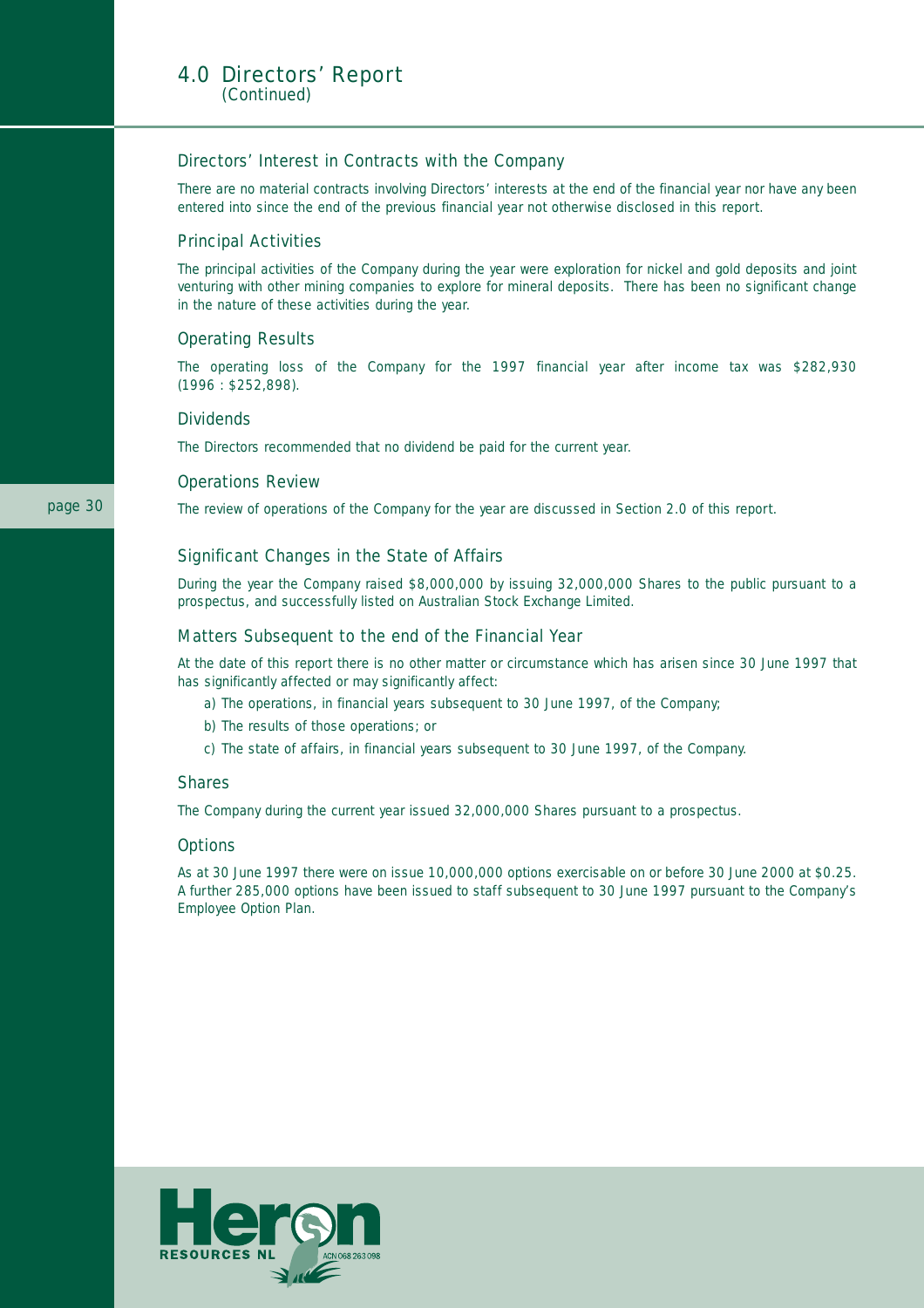#### Employee Option Plan

It is proposed under the Company's Employee Option Plan to issue options to the Directors; to RM Evans or nominee 200,000 options, to RG Colville or nominee 150,000 options, to GJB Porter or nominee 150,000 options and to IJ Buchhorn or nominee 100,000 options. These options are exercisable within 4 years of the date of issue at 25 cents per share. The options are to be issued free and the option exercise price is not related to the market price of the Company's shares. This resolution is to be considered at the Annual General Meeting of the Company.

Pursuant to a Resolution of Directors, 285,000 Employee Options were issued to staff subsequent to 30 June 1997.

#### Likely Developments

The Company will continue its core nickel and gold exploration activities through sole funded exploration and joint venture.

The Company is continually assessing commercial opportunities for corporate growth. Because of the unpredictable nature of these opportunities, developments could occur at short notice.

No information is included on likely developments in the operations of the Company and the expected results of those operations, as it is the opinion of the Directors that this could prejudice the interests of the Company if included in this report.

#### Directors' Benefits

During or since the financial year no Director of the Company has received or become entitled to receive a benefit, other than a benefit included in the aggregate amount of emoluments received or due and receivable by the Directors shown in the accounts, by reason of a contract entered into by the Company or an entity that the Company controlled or a body corporate that was related to the Company when the contract was made or when the Director received, or became entitled to receive, the benefit with:

- a) A Director; or
- b) A firm of which a Director is a member; or
- c) An entity in which a Director has a substantial financial interest,

except for:

- a) Repayment of pre-listing loans of \$417,731 by the Company to IJ Buchhorn and related parties;
- b) Acquisition of mineral tenements from IJ Buchhorn and related entities for an amount of \$167,412, being reimbursement of acquisition expenses;
- c) Secretarial services and office rental have been provided by IJ Buchhorn and related entities on normal commercial terms and conditions;
- d) Fees paid to G Porter & Associates, of which GJB Porter is the principal, for legal advice being on normal commercial terms and conditions; and
- e) Residential accommodation was secured by the Company for an employee from a party related to IJ Buchhorn.

Full details are provided in Note 15 - Related Party Disclosures.

page 31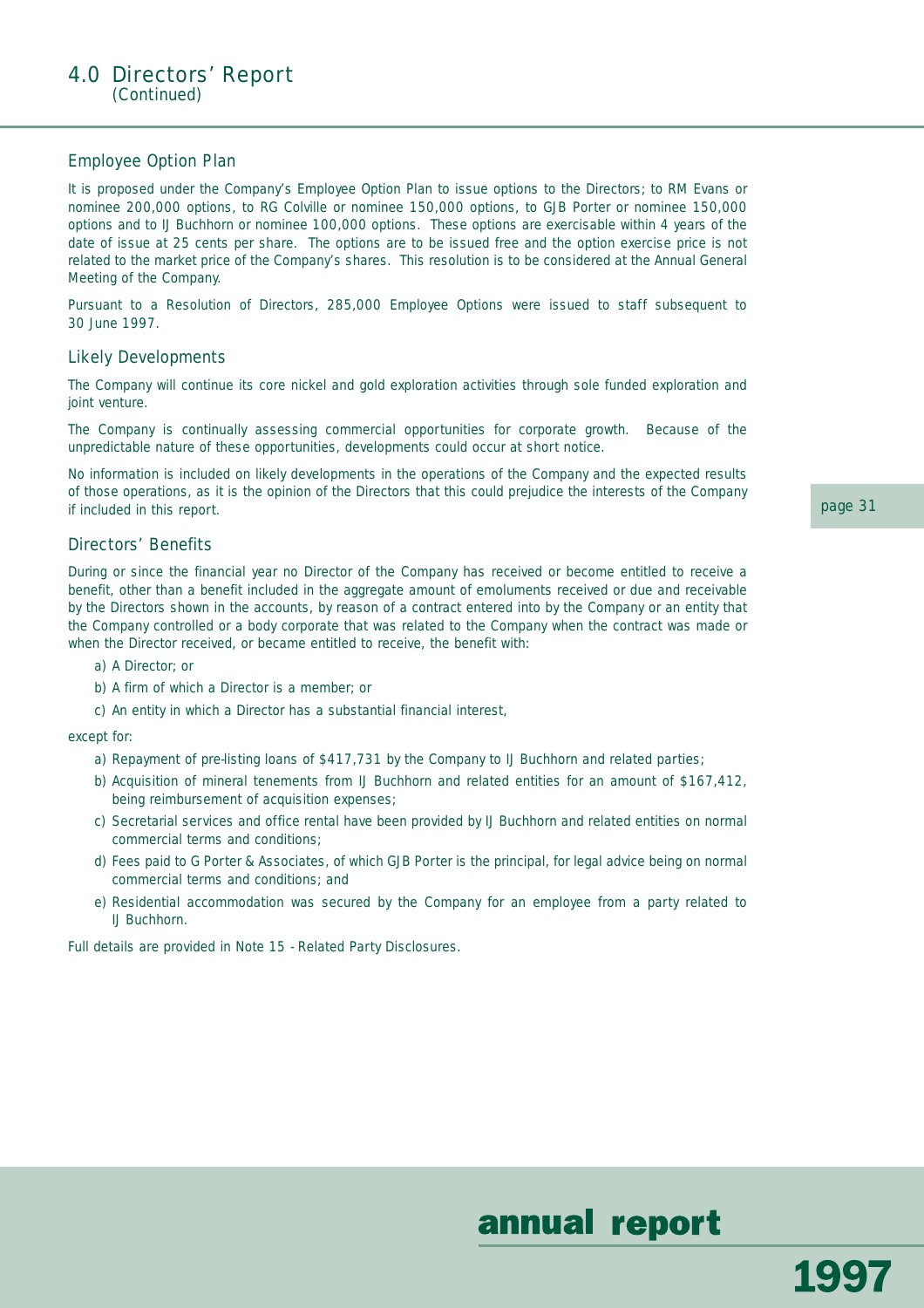#### 4.0 Directors' Report (Continued)

#### Directors' Shareholdings in the Company

As at the date of this report the interests of the Directors in the Shares of the Company were:

|                    |               | <b>Ordinary Shares</b> | <b>Options over Ordinary Shares</b> |                 |
|--------------------|---------------|------------------------|-------------------------------------|-----------------|
|                    | <b>Direct</b> | <b>Indirect</b>        | <b>Direct</b>                       | <b>Indirect</b> |
| <b>RM Evans</b>    |               | 800,000                | ٠                                   |                 |
| <b>IJ Buchhorn</b> | 1.199.999     | 19,301,998             | 100,000                             | 8,900,000       |
| <b>RG Colville</b> |               | 50,000                 | ٠                                   |                 |
| <b>GJB Porter</b>  |               | 30.254                 | ٠                                   |                 |

#### Directors' Meetings

During the year the Company held 15 meetings of Directors. The attendance of the Directors at meetings of the Board were:

| <b>Director</b>    | <b>Meetings held</b><br>while a Director | Number of<br>meetings<br>attended |
|--------------------|------------------------------------------|-----------------------------------|
| <b>RM Evans</b>    | 15                                       | 15                                |
| <b>IJ Buchhorn</b> | 15                                       | 15                                |
| <b>GJB Porter</b>  | 15                                       | 14                                |
| <b>RG Colville</b> |                                          |                                   |
| P Bamford          | 8                                        | 6                                 |

#### Audit Committee

At the date of this report the Company has not formed an Audit Committee. The Directors discuss the Company's activities with the auditors throughout the year. Due to the size and nature of the operations, it has not been considered necessary to form an Audit Committee of the Board of Directors.

#### Insurance of Officers

During the financial year the Company has paid insurance premiums in respect of a Directors' and Officers' Liability Insurance Contract. The insurance premiums relate to liabilities that may arise from an officer's position, with the exception of conduct involving a wilful breach of duty or improper use of information or position to gain personal advantage.

The officers covered by the insurance policy are the Directors and the Company Secretary.

#### Corporate Governance

In recognising the need for the highest standards of corporate behaviour and accountability, the Directors of Heron Resources NL support and have adhered to the principles of corporate governance. The Company's corporate governance statement is contained in the Corporate Profile (Section 3.0 of this report).

Signed in accordance with a resolution of the Directors.

*Director Director*

 $4 - RIL$ 

R M EVANS **I** J BUCHHORN

![](_page_33_Picture_19.jpeg)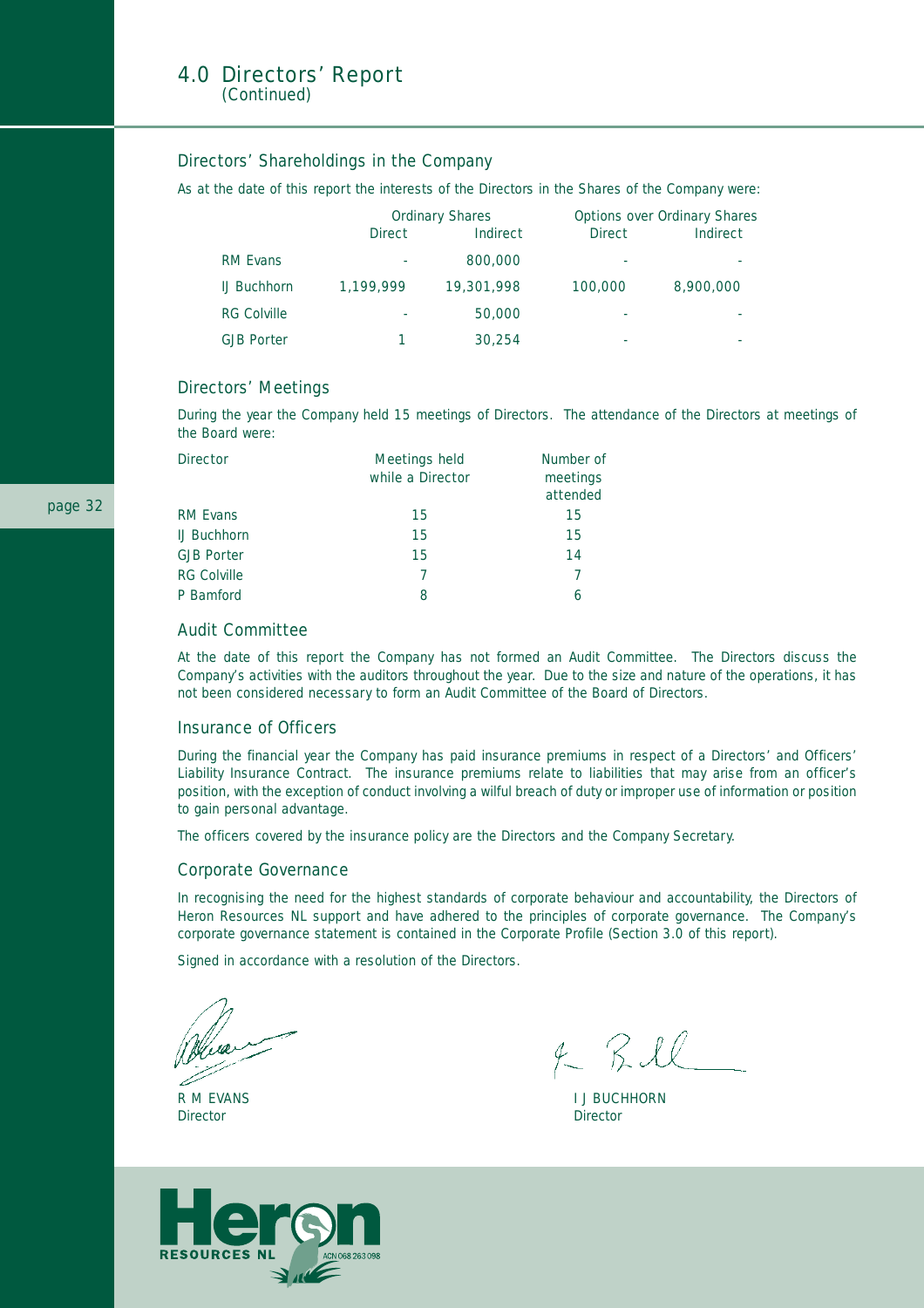### 5.0 Financial Statements

#### Profit and Loss Account

FOR THE YEAR ENDED 30 JUNE 1997

|                                                                        | <b>Notes</b> | 1997<br>\$ | 1996<br>\$ |
|------------------------------------------------------------------------|--------------|------------|------------|
| <b>OPERATING REVENUE</b>                                               | 2(c)         | 383,630    |            |
| OPERATING PROFIT/(LOSS) BEFORE ABNORMAL<br><b>ITEMS AND INCOME TAX</b> |              | 113,000    | (41, 828)  |
| ABNORMAL ITEMS BEFORE INCOME TAX                                       | 3            | (395, 930) | (211, 070) |
| OPERATING LOSS BEFORE INCOME TAX                                       |              | (282,930)  | (252, 898) |
| INCOME TAX ATTRIBUTABLE TO OPERATING LOSS                              | 4            |            |            |
| OPERATING LOSS AFTER INCOME TAX                                        |              | (282,930)  | (252, 898) |
| ACCUMULATED LOSSES at the beginning of the<br>financial year           |              | (264,039)  | (11, 141)  |
| ACCUMULATED LOSSES at the end of the financial year                    |              | (546, 969) | (264, 039) |

page 33

The accompanying notes form part of these financial statements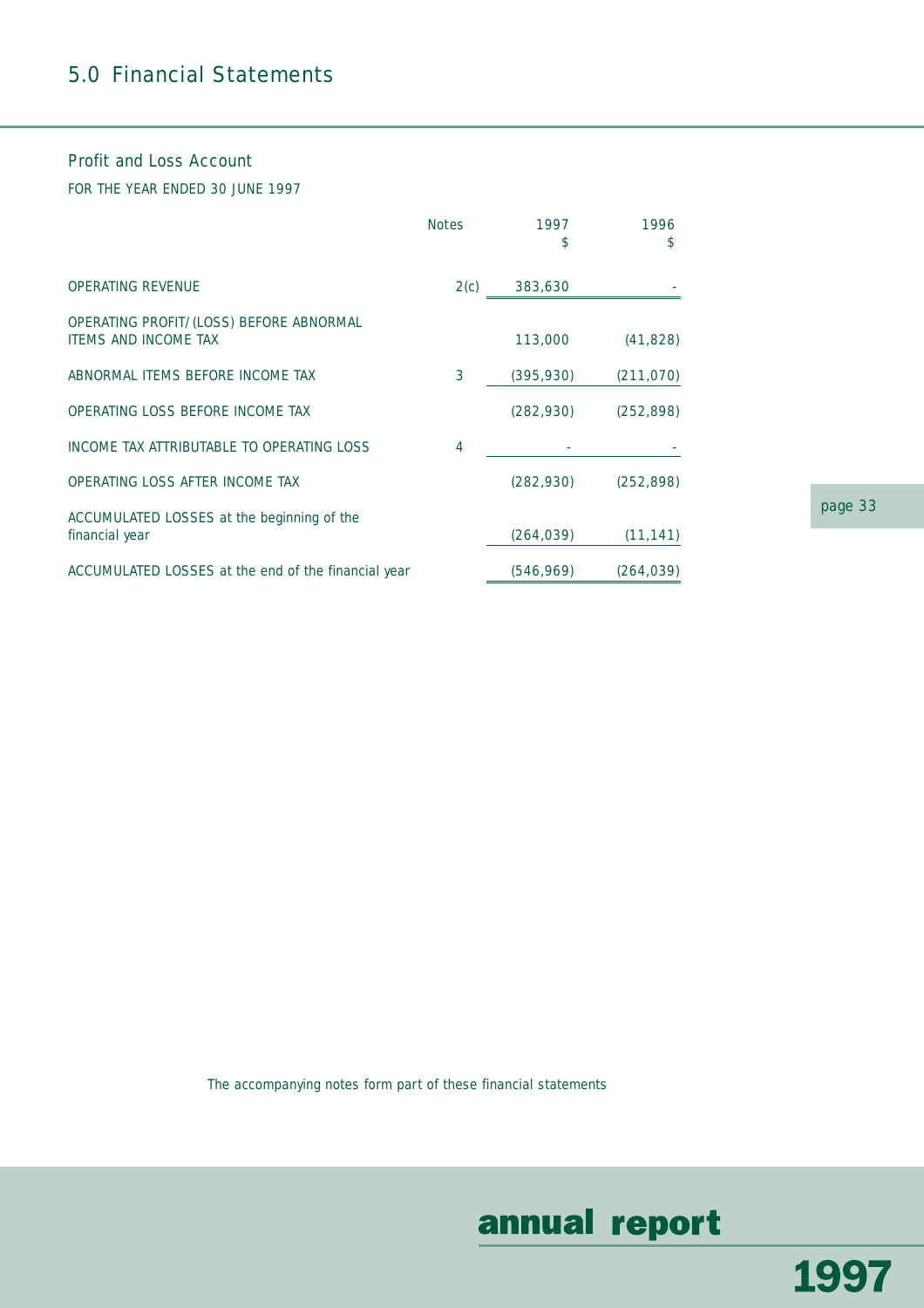#### 5.0 Financial Statements (Continued)

#### Balance Sheet

AT 30 JUNE 1997

|                               | <b>Notes</b> | 1997<br>\$ | 1996<br>\$ |
|-------------------------------|--------------|------------|------------|
|                               |              |            |            |
| <b>CURRENT ASSETS</b>         |              |            |            |
| Cash                          |              | 5,572,782  | 830        |
| Receivable                    | 5            | 9,627      |            |
| <b>TOTAL CURRENT ASSETS</b>   |              | 5,582,409  | 830        |
| NON-CURRENT ASSETS            |              |            |            |
| Property, plant and equipment | 6            | 130,965    |            |
| Other                         | 7            | 6,984,667  | 5,764,224  |
| TOTAL NON-CURRENT ASSETS      |              | 7,115,632  | 5,764,224  |
| <b>TOTAL ASSETS</b>           |              | 12,698,041 | 5,765,054  |
| <b>CURRENT LIABILITIES</b>    |              |            |            |
| Accounts payable              | 8            | 32,519     | 411,361    |
| Borrowings                    | 9            |            | 417,731    |
| Provisions                    | 10           | 12,490     |            |
| TOTAL CURRENT LIABILITIES     |              | 45,009     | 829,092    |
| <b>TOTAL LIABILITIES</b>      |              | 45,009     | 829,092    |
| <b>NET ASSETS</b>             |              | 12,653,032 | 4,935,962  |
| <b>SHAREHOLDERS' EQUITY</b>   |              |            |            |
| Share Capital                 | 11           | 13,200,001 | 5,200,001  |
| <b>Accumulated losses</b>     |              | (546, 969) | (264, 039) |
| TOTAL SHAREHOLDERS' EQUITY    |              | 12,653,032 | 4,935,962  |

The accompanying notes form part of these financial statements

![](_page_35_Picture_5.jpeg)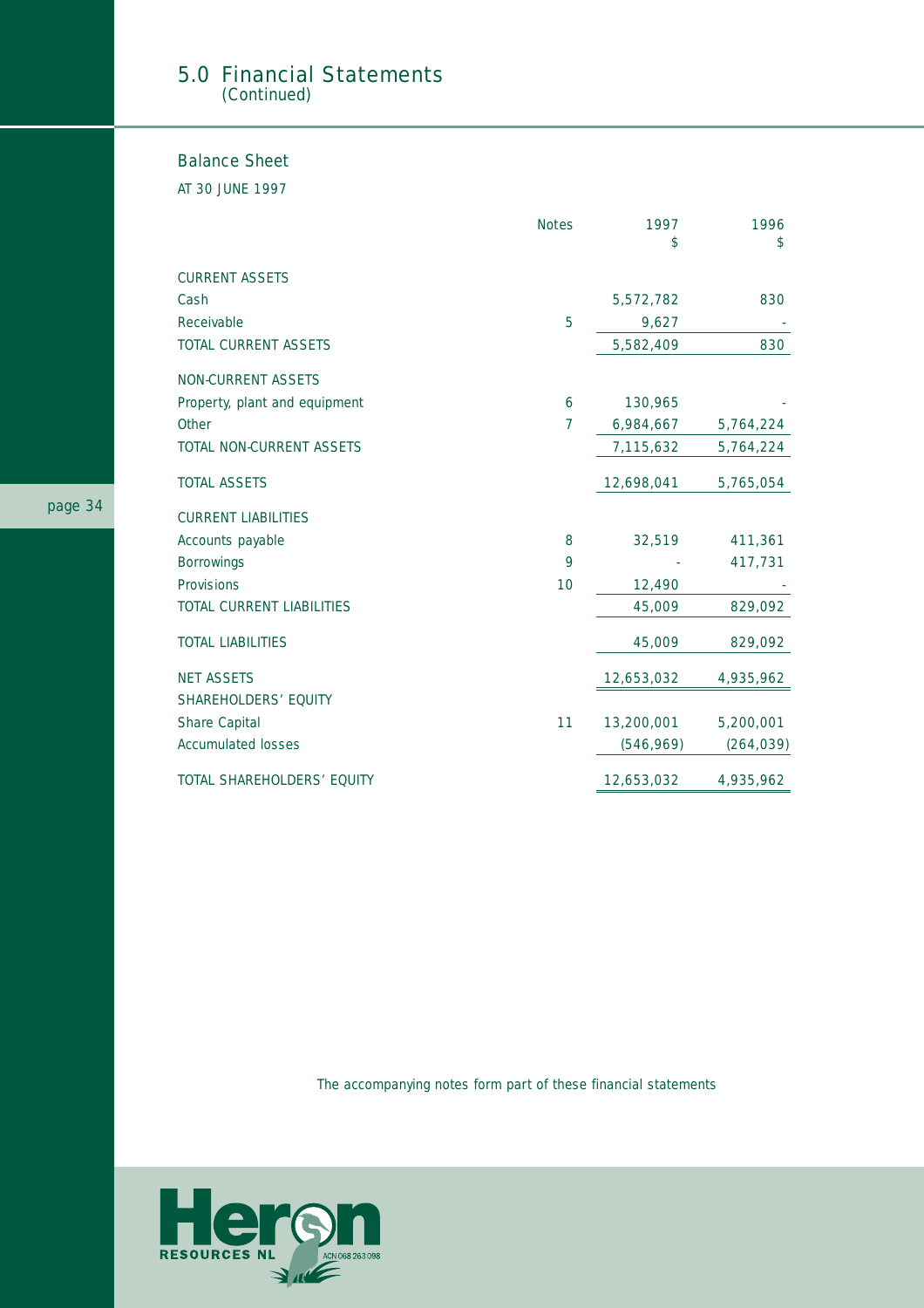#### 5.0 Financial Statements (Continued)

#### Statement of Cash Flows

FOR THE YEAR ENDED 30 JUNE 1997

|                                                                                               | 1997<br>S     | 1996<br>\$ |
|-----------------------------------------------------------------------------------------------|---------------|------------|
| CASH FLOWS FROM OPERATING ACTIVITIES                                                          |               |            |
| Interest received                                                                             | 374,003       |            |
| Interest paid                                                                                 |               | (809)      |
| Payment to suppliers                                                                          | (281, 759)    | (15, 157)  |
| NET CASH FLOWS FROM/(USED IN) OPERATING ACTIVITIES                                            | 92,244        | (15,966)   |
| CASH FLOWS FROM INVESTING ACTIVITIES                                                          |               |            |
| <b>Exploration expenditure</b>                                                                | (1, 389, 255) | (378, 142) |
| Acquisition of plant & equipment                                                              | (136, 714)    |            |
| NET CASH FLOWS USED IN INVESTING ACTIVITIES                                                   | (1,525,969)   | (378, 142) |
| CASH FLOWS FROM FINANCING ACTIVITIES                                                          |               |            |
| Proceeds from issue of shares                                                                 | 8,000,000     | 200,000    |
| Repayment of (loan)/loan from related party                                                   | (417, 731)    | 225,345    |
| Payments for prospectus costs                                                                 | (576, 592)    | (30, 408)  |
| NET CASH FLOWS FROM FINANCING ACTIVITIES                                                      | 7,005,677     | 394,937    |
| NET INCREASE IN CASH HELD                                                                     | 5,571,952     | 829        |
| Cash at the beginning of the financial year                                                   | 830           | 1.         |
| CASH AT THE END OF THE FINANCIAL YEAR                                                         | 5,572,782     | 830        |
| RECONCILIATION OF OPERATING LOSS AFTER INCOME<br>TAX TO NET CASH USED IN OPERATING ACTIVITIES |               |            |
| Operating loss after income tax                                                               | (282, 930)    | (252, 898) |
| Add/(less)                                                                                    |               |            |
| Prospectus and share issue costs written off                                                  | 395,930       | 30,408     |
| Depreciation                                                                                  | 5,749         |            |
| Increase in accrued interest                                                                  | (9,627)       |            |
| Increase/(decrease) in creditors and accruals                                                 | (16, 878)     | 206,524    |
|                                                                                               | 92,244        | (15, 966)  |

page 35

The accompanying notes form part of these financial statements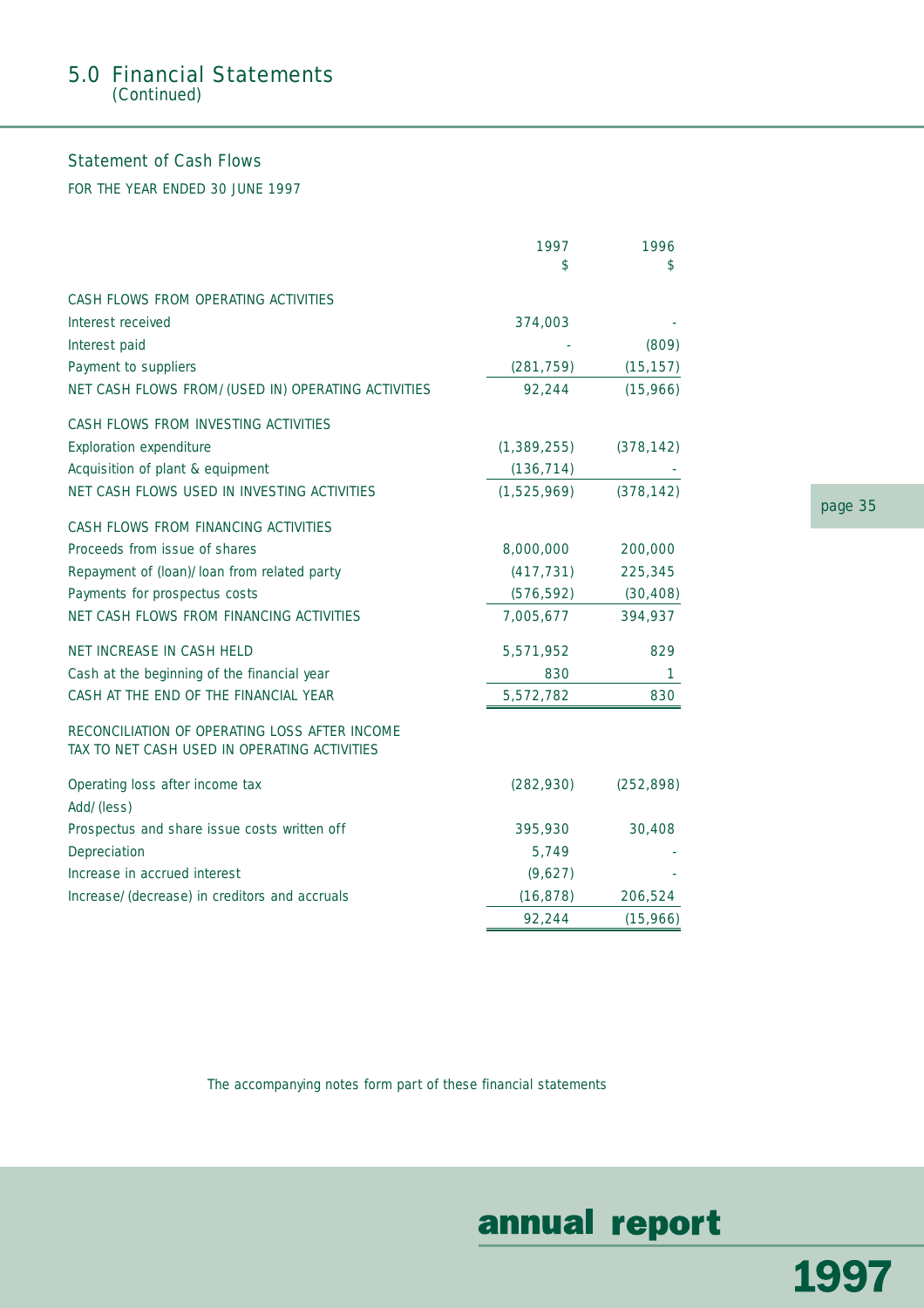#### Notes to and Forming Part of the Accounts

FOR THE YEAR ENDED 30 JUNE 1997

#### Note 1. Statement of Accounting Policies

The financial statements are a general purpose financial report that has been prepared in accordance with applicable Accounting Standards and other mandatory professional reporting requirements (Urgent Issues Group Consensus Views) and the Corporations Law. The financial statements have also been prepared on the basis of historical costs and do not take into account changing money values or, except where stated, current valuations of non-current assets. The accounting policies have been consistently applied, unless otherwise stated.

The following is a summary of the material accounting policies adopted by the Company in the preparation of the financial statements.

#### a) Income Tax

The Company adopts the liability method of tax-effect accounting whereby the income tax expense shown in the profit and loss account is based on the operating profit before income tax adjusted for any permanent differences.

Timing differences which arise due to the different accounting periods in which items of revenue and expense are included in the determination of operating profit before income tax and taxable income are brought to account as either a provision for deferred income tax or an asset described as future income tax benefit at the rate of income tax applicable to the period in which the benefit will be received or the liability will become payable.

Future income tax benefits are not brought to account unless realisation of the asset is assured beyond any reasonable doubt. Future income tax benefits in relation to tax losses are not brought to account unless there is virtual certainty of the realisation of the benefit.

The amount of benefits brought to account or which may be realised in the future is based on the assumption that no adverse change will occur in income tax legislation and the anticipation that the Company will derive sufficient future assessable income to enable the benefit to be realised and comply with the conditions of deductibility imposed by the law.

#### b) Exploration and Evaluation Expenditure

Exploration and evaluation expenditure incurred is accumulated in respect of each identifiable area of interest.

Accumulated costs are only carried forward to the extent that they are expected to be recouped through the successful development of the area, or by its sale, or where the activities in the area have not reached a stage which permits a reasonable assessment of the existence of economically recoverable reserves.

Accumulated costs in relation to an abandoned area are written off in full against profit in the year in which the decision to abandon the area is made.

Accumulated costs are not carried forward in respect of any area of interest unless rights to tenure of that area are current.

#### c) Investments

Investments are brought to account at cost or at Directors' valuation. The carrying amount of investments is reviewed annually by Directors to ensure it is not in excess of the recoverable amount of these investments.

![](_page_37_Picture_18.jpeg)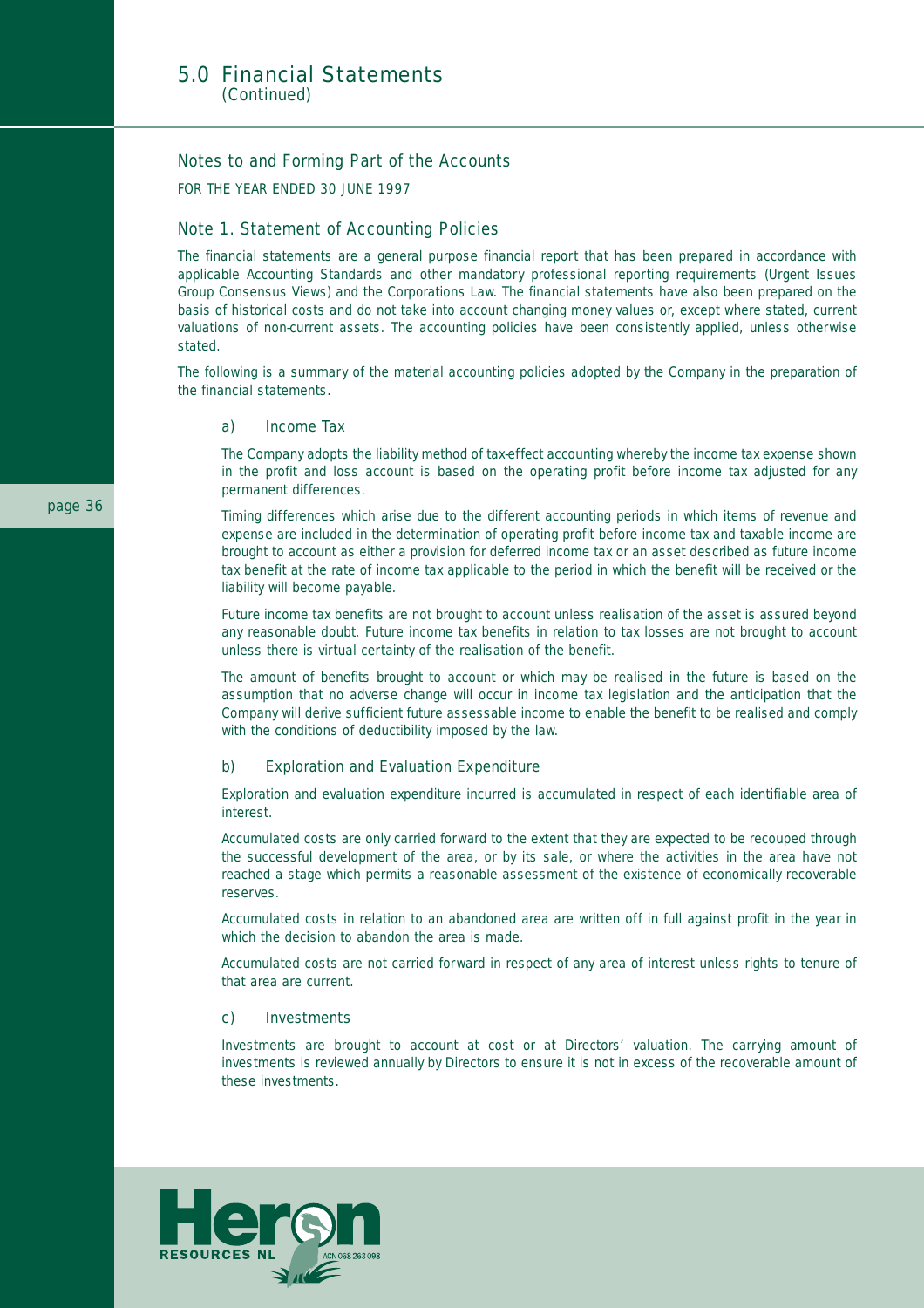#### d) Depreciation

Depreciation is calculated on a straight line or diminishing value basis to write off the net cost of each item of property, plant and equipment over its expected useful life.

#### e) Interests in Joint Ventures

The Company's share of the assets, liabilities, revenue and expenses of joint ventures are included in the appropriate items of the balance sheet and the profit and loss account.

Details of joint ventures are set out in Note 20.

#### f) Employee Entitlements

Liabilities for wages and salaries, annual leave and sick leave are recognised and are measured as the amount unpaid at the reporting date at current pay rates in respect of employees' service up to that date.

A liability for long service leave is recognised and is measured as the present value of expected future payments to be made in respect of services provided by employees up to the reporting date.

Consideration is given to the expected future wage and salary levels, experience of employee departures and periods of service. Expected future payments are discounted using interest rates on national government guaranteed securities with terms to maturity that match, as closely as possible, the estimated future cash outflows.

#### g) Cash

For the purposes of the statement of cash flows, cash includes cash on hand and in banks, and money market investments readily convertible to cash within 2 working days, net of outstanding bank overdrafts.

#### h) Earnings per Share

#### i) Basic Earnings per Share

Basic earnings per share is determined by dividing the operating profit/(loss) after income tax by the weighted average number of ordinary shares outstanding during the financial year, adjusted for bonus elements in ordinary shares issued during the year.

ii) Diluted Earnings per Share

Diluted earnings per share adjusts the figures used in the determination of basic earnings per share by taking into account amounts unpaid on ordinary shares and options and any reduction in earnings per share that will probably arise from the exercise of options outstanding during the financial year.

page 37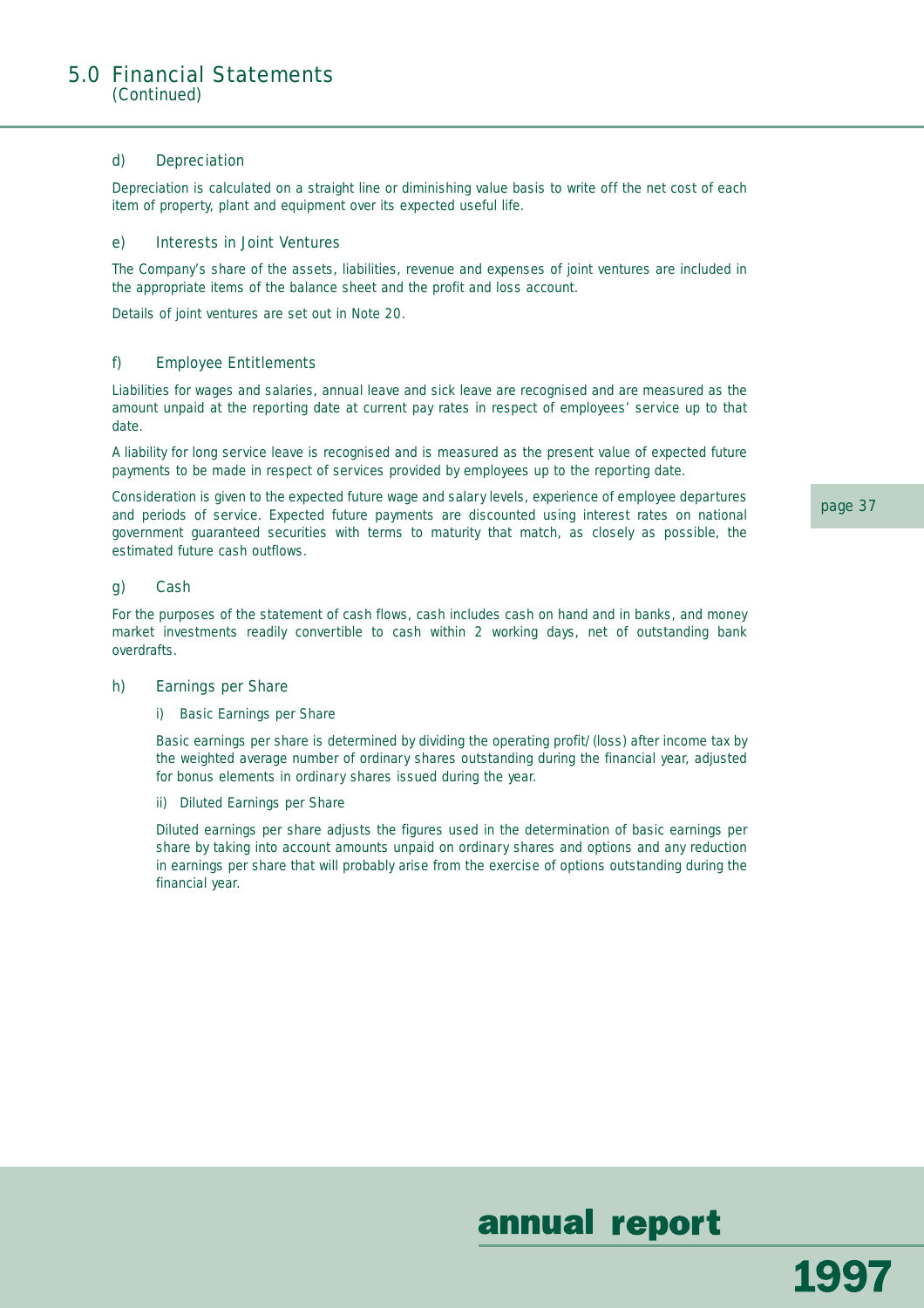#### 5.0 Financial Statements (Continued)

|              |                                                                                                   | 1997       | 1996       |
|--------------|---------------------------------------------------------------------------------------------------|------------|------------|
|              | <b>NOTE 2. OPERATING LOSS</b>                                                                     |            |            |
|              | The operating loss before income tax is arrived at after:                                         |            |            |
| a)           | Charging as Expenses:                                                                             |            |            |
|              | Depreciation                                                                                      | 5,749      |            |
| b)           | Crediting as Income:                                                                              |            |            |
|              | Interest received from other persons                                                              | 383,630    |            |
| $\mathsf{C}$ | Operating Revenue:                                                                                |            |            |
|              | Other operating revenue                                                                           |            |            |
|              | Interest received                                                                                 | 383,630    |            |
|              |                                                                                                   | 383,630    |            |
|              | <b>NOTE 3. ABNORMAL ITEMS</b>                                                                     |            |            |
|              | Included in the operating loss after tax is the following abnormal item:                          |            |            |
|              | Prospectus and share issue costs written off                                                      |            |            |
|              | (no income tax expense applicable)                                                                | 395,930    | 211,070    |
|              | <b>NOTE 4. INCOME TAX</b>                                                                         |            |            |
|              | Prima facie income tax benefit on operating loss reconciles to the income tax expense as follows: |            |            |
|              | Operating loss before tax                                                                         | (282,930)  | (252, 898) |
|              | Prima facie tax at 36%                                                                            | (101, 855) | (91, 043)  |
|              | Non deductible items                                                                              | 150,545    | 76,021     |
|              | Timing differences and tax losses not brought to account                                          |            | 15,022     |
|              | Prior year tax losses brought to account                                                          | (16,099)   |            |
|              | Undeducted exploration expenditure brought to account                                             | (32, 591)  |            |
|              | Income tax expense                                                                                |            |            |

The Directors estimate the potential tax losses and undeducted exploration expenditure entitlements available to be \$1,130,000.

The future income tax benefit arising from tax losses has not been recognised as an asset because recovery is not virtually certain.

The tax benefits will only be obtained if:

- i) the Company derives future assessable income of a nature and of an amount sufficient to enable the benefit from the deductions for the losses to be realised;
- ii) the Company continues to comply with the conditions for deductibility imposed by tax legislation; and
- iii) no changes in tax legislation adversely affect the Company in realising the benefit from the deductions for losses.

![](_page_39_Picture_8.jpeg)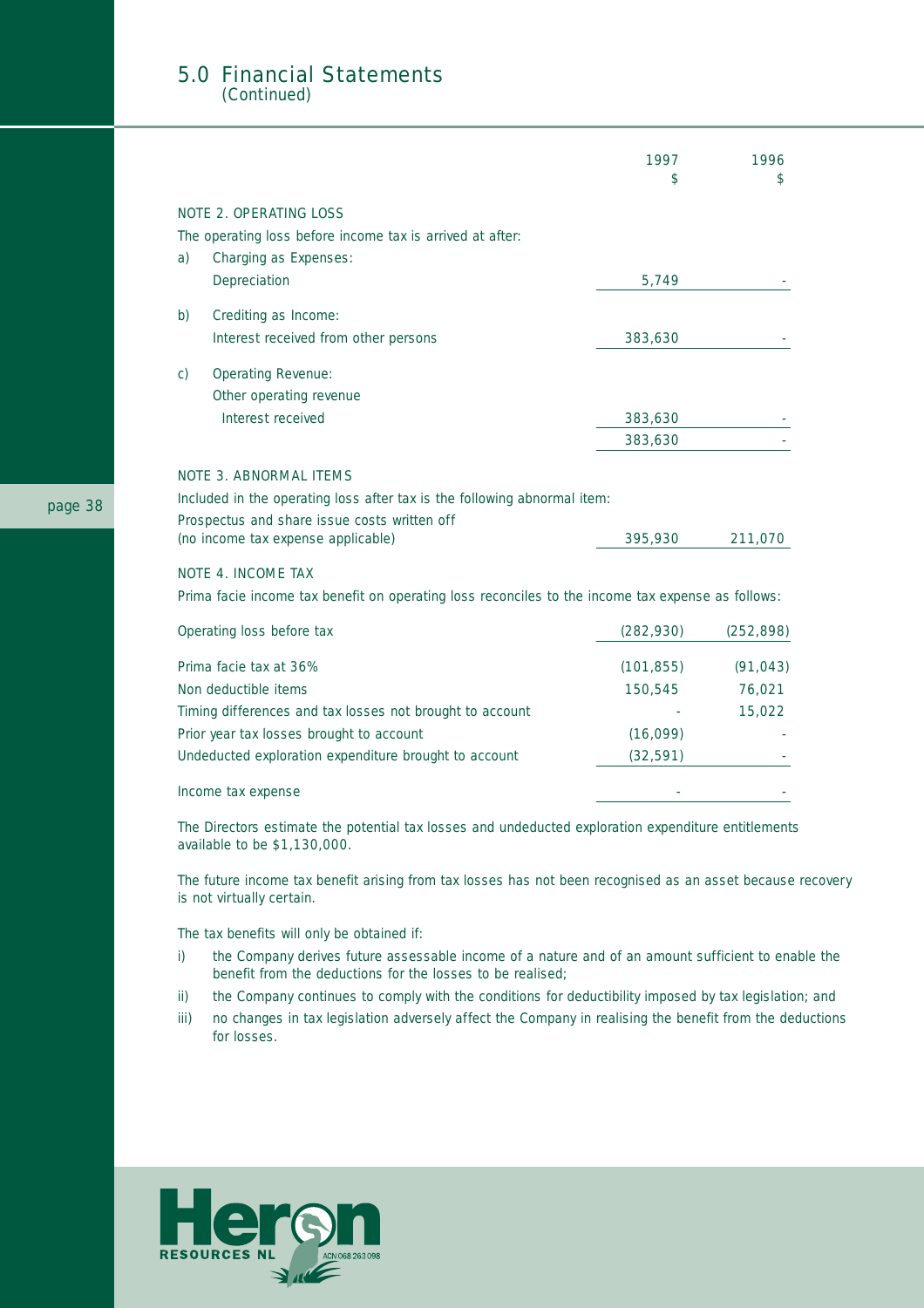### 5.0 Financial Statements

(Continued)

|                                                                                                                                                                                               | 1997<br>\$ | 1996<br>\$ |
|-----------------------------------------------------------------------------------------------------------------------------------------------------------------------------------------------|------------|------------|
| <b>NOTE 5. RECEIVABLE (CURRENT)</b>                                                                                                                                                           |            |            |
| <b>Accrued interest</b>                                                                                                                                                                       | 9,627      |            |
|                                                                                                                                                                                               | 9,627      |            |
| NOTE 6. PROPERTY PLANT AND EQUIPMENT                                                                                                                                                          |            |            |
| Plant and equipment at cost                                                                                                                                                                   | 34,112     |            |
| Accumulated depreciation                                                                                                                                                                      | (982)      |            |
|                                                                                                                                                                                               | 33,130     |            |
| Office equipment at cost                                                                                                                                                                      | 6,285      |            |
| Accumulated depreciation                                                                                                                                                                      | (639)      |            |
|                                                                                                                                                                                               | 5,646      |            |
| Motor vehicles at cost                                                                                                                                                                        | 96,317     |            |
| Accumulated depreciation                                                                                                                                                                      | (4, 128)   |            |
|                                                                                                                                                                                               | 92,189     |            |
| Total property, plant and equipment                                                                                                                                                           | 130,965    |            |
| <b>NOTE 7. NON-CURRENT ASSETS (OTHER)</b>                                                                                                                                                     |            |            |
| Mining tenement acquisition, exploration and evaluation expenditure                                                                                                                           |            |            |
| Balance at beginning of year                                                                                                                                                                  | 5,764,224  | 61,245     |
| <b>Acquisition costs</b>                                                                                                                                                                      | 190,571    | 5,484,246  |
| Exploration and evaluation costs incurred during the year                                                                                                                                     | 1,029,872  | 218,733    |
| Balance at end of year                                                                                                                                                                        | 6,984,667  | 5,764,224  |
| The ultimate recoupment of costs carried forward is<br>dependent upon the successful development and/or<br>commercial exploitation or alternatively, sale of<br>respective areas of interest. |            |            |

#### NOTE 8. ACCOUNTS PAYABLE (CURRENT)

| Trade creditors and accruals            | 32,519 | 411,361 |
|-----------------------------------------|--------|---------|
| NOTE 9. BORROWINGS (CURRENT)            |        |         |
| Amount owing to related party (Note 15) |        | 417,731 |
| NOTE 10. PROVISIONS (CURRENT)           |        |         |
| Employee entitlements                   | 12,490 |         |

page 39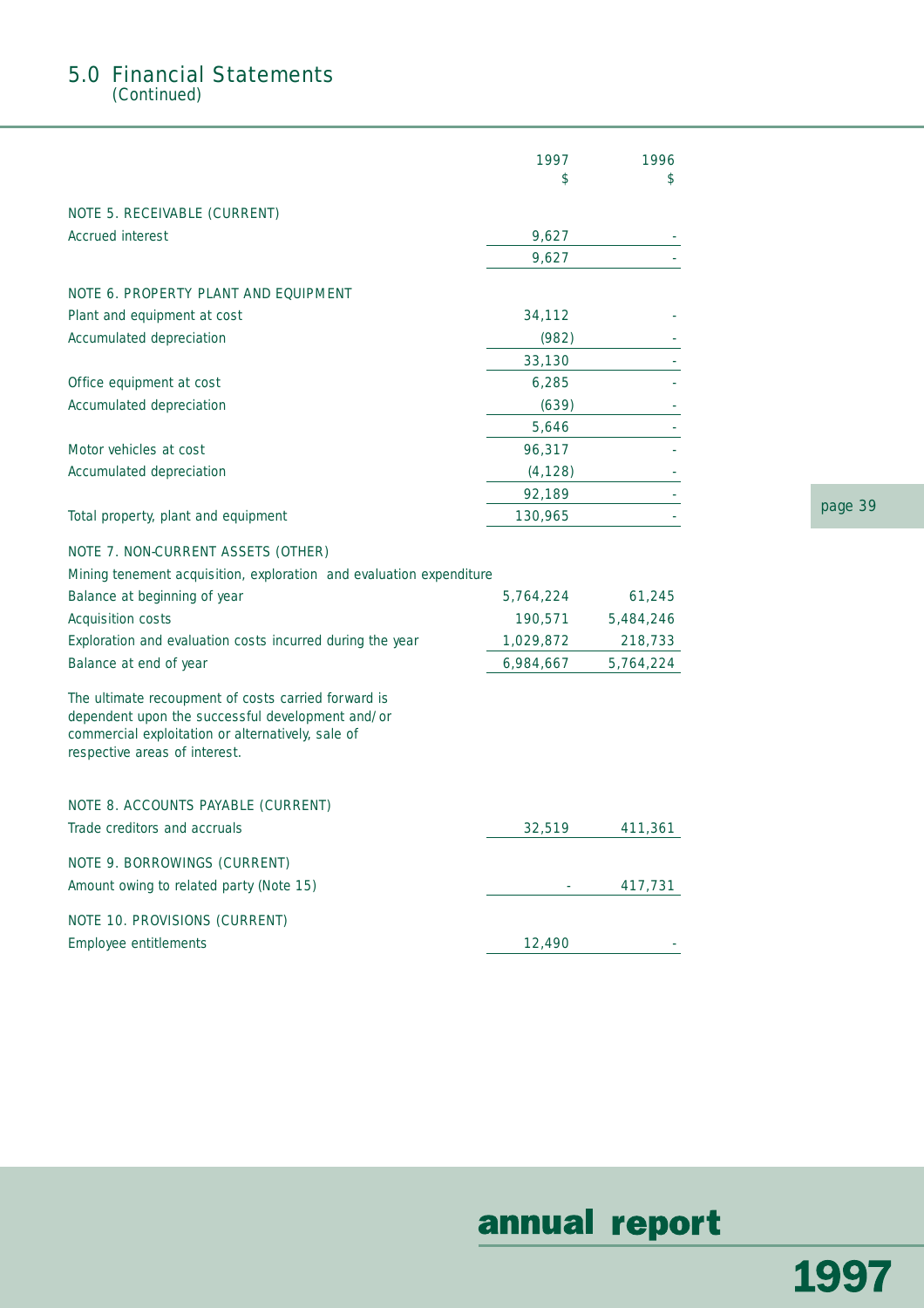#### 5.0 Financial Statements (Continued)

|                                                             | 1997<br>\$  | 1996<br>\$. |
|-------------------------------------------------------------|-------------|-------------|
| <b>NOTE 11. SHARE CAPITAL</b>                               |             |             |
| <b>Authorised Capital</b>                                   |             |             |
| 400,000,000 ordinary shares of \$0.25 each                  | 100,000,000 | 100,000,000 |
| <b>Issued Capital</b>                                       |             |             |
| 54,000,000 (1996 22,000,000) ordinary shares of \$0.25 each | 13,500,000  | 5,500,000   |
| Less: Discount on shares                                    | (299, 999)  | (299, 999)  |
|                                                             | 13,200,001  | 5,200,001   |

Movements in issued and paid up capital during the year are as follows:

|                                 | 1997          |            |  |
|---------------------------------|---------------|------------|--|
|                                 | <b>Number</b> |            |  |
| Balance at beginning of year    | 22,000,000    | 5,200,001  |  |
| Issued pursuant to a prospectus | 32,000,000    | 8,000,000  |  |
| Balance at end of year          | 54,000,000    | 13,200,001 |  |

The purpose of the issue to the public was to raise working capital to fund the Company's exploration programs and operating costs.

As at 30 June 1997 there were on issue 10,000,000 options exercisable on or before 30 June 2000 at \$0.25. A further 285,000 options have been issued to staff subsequent to 30 June 1997 under the Company's Employee Option Plan.

#### NOTE 12. REMUNERATION OF DIRECTORS

Income received, or due and receivable, by Directors

The numbers of Directors whose income was within the specified bands are as follows:

| $$0 - $9,999$                          |            |     |
|----------------------------------------|------------|-----|
| $$10,000 - $19,999$                    | 2          |     |
| $$20,000 - $29,999$                    |            |     |
| \$40,000 - \$49,999                    |            |     |
| \$110,000 - \$119,999                  |            |     |
| <b>NOTE 13. RECONCILIATION OF CASH</b> |            |     |
| Bank overdraft                         | (320, 416) | 830 |
| Cash on hand                           | 416,976    |     |
| Commercial bills                       | 5,476,222  |     |
| Closing cash balance                   | 5,572,782  | 830 |

#### NOTE 14. REMUNERATION OF EXECUTIVES

One executive being a Director received remuneration in the range \$110,000 to \$119,999. In the opinion of the Directors, this is considered to be fair and reasonable.

![](_page_41_Picture_12.jpeg)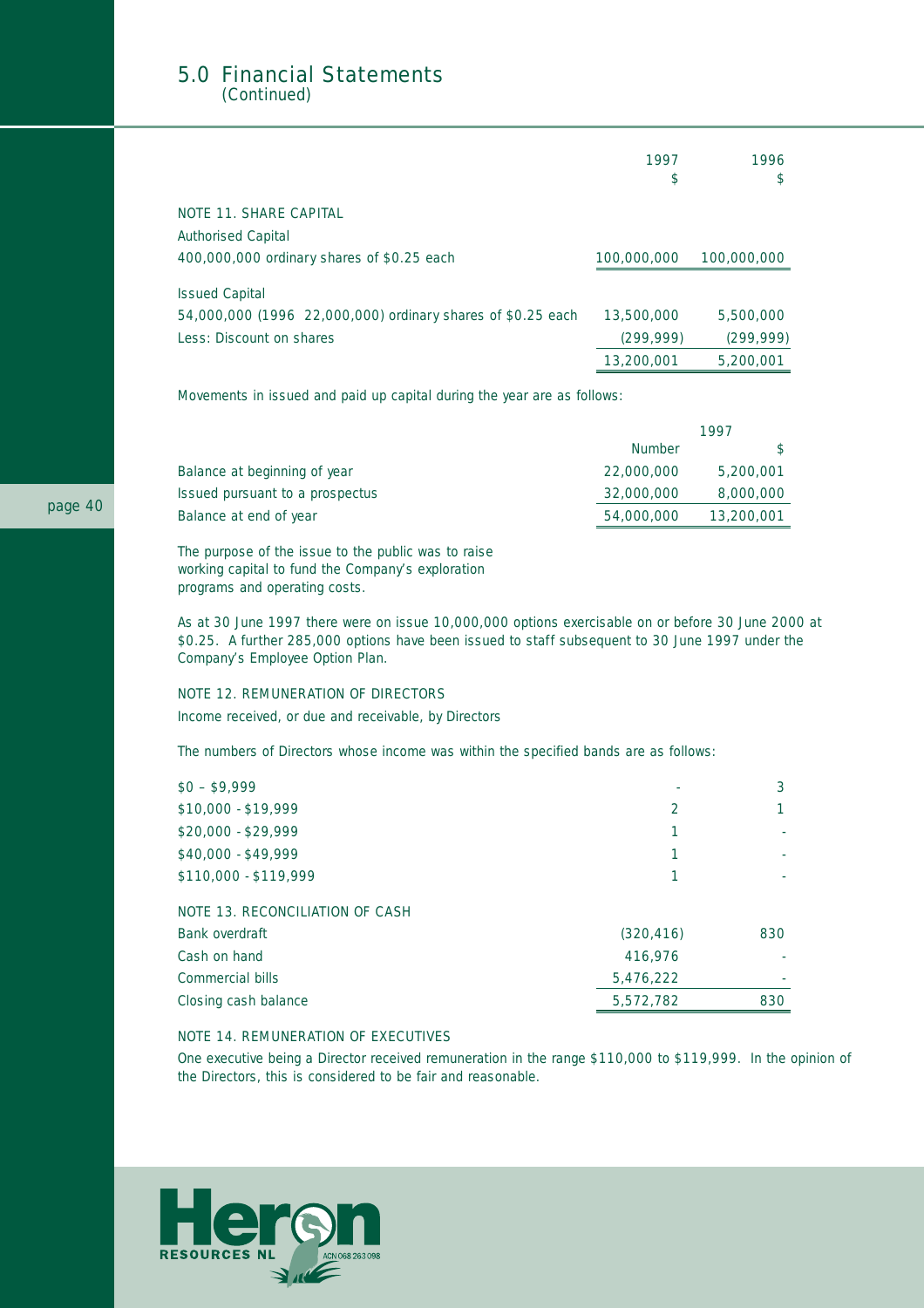#### NOTE 15. RELATED PARTY DISCLOSURES

| a) The Directors of the Company during the financial year were: |                           |
|-----------------------------------------------------------------|---------------------------|
| Rodney Michael Evans                                            |                           |
| Ian James Buchhorn                                              |                           |
| Glenn James Beresford Porter                                    |                           |
| Peter Bamford                                                   | Resigned 9 December 1996  |
| Robert George Colville                                          | Appointed 9 December 1996 |
|                                                                 |                           |

- b) Related party transactions during the period were:
	- i) loans of \$417,731 (1996: Nil) repaid to parties related to IJ Buchhorn;
	- ii) payment of \$167,412 (1996: Nil) to parties related to IJ Buchhorn for acquisition of mineral tenements, being reimbursements of exploration expenditure;
	- iii) amounts paid to parties related to IJ Buchhorn for the provision of secretarial services and office accommodation on normal commercial terms and conditions;
	- iv) fees paid for legal work undertaken by G Porter & Associates, of which GJB Porter is the principal, on normal commercial terms and conditions; and
	- v) residential accommodation was secured by the Company for an executive employee from a party related to IJ Buchhorn on normal commercial terms and conditions.
	- vi) information on remuneration of Directors and Executives of the Company is disclosed in Notes 12 and 14.
- c) Transactions of Directors and Director related entities concerning Shares or Share Options were:
	- i) Aggregate numbers of Shares and Share Options of the Company held directly, indirectly or beneficially by Directors or Director-related entities at balance date:

|                                   | 1997       | 1996       |
|-----------------------------------|------------|------------|
| Ordinary Shares held              | 21,382,252 | 21,021,998 |
| Options over Ordinary Shares held | 9,000,000  | 9,000,000  |

ii) During the year, Directors and Director related entities acquired 400,254 Shares of the Company which were on the same basis as similar transactions with other shareholders.

#### NOTE 16. AUDITORS' REMUNERATION

Amounts received or due and receivable by the auditors for:

| - audit services | 9.658  | 7.000 |
|------------------|--------|-------|
| - other services | 36,592 | 5,000 |

#### NOTE 17. COMMITMENTS FOR EXPENDITURE

#### Exploration Commitments

In order to maintain current rights of tenure to exploration and mining tenements, the Company has the following discretionary exploration expenditure requirements until expiry of tenements. These obligations, which are subject to renegotiation upon expiry of the tenements, are not provided for in the financial statements and are payable:

| Not later than 1 year                         | 1,450,000 | 1,400,000 |
|-----------------------------------------------|-----------|-----------|
| Later than 1 year but not later than 2 years  | 1,450,000 | 1,400,000 |
| Later than 2 years but not later than 5 years | 4,350,000 | 4,200,000 |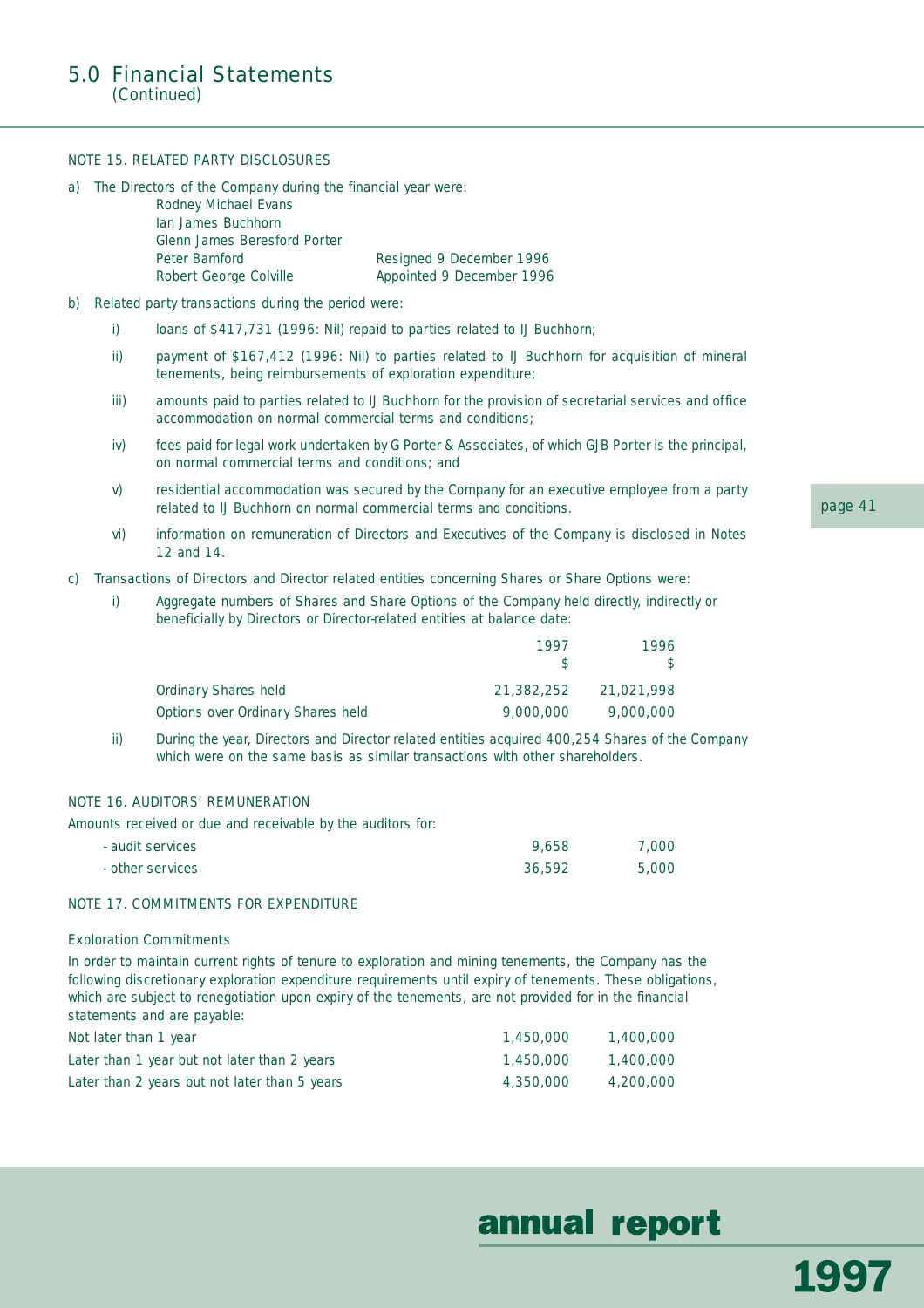#### NOTE 17. COMMITMENTS FOR EXPENDITURE (continued)

If the Company decides to relinquish certain tenements and/or does not meet these obligations, assets recognised in the balance sheet may require review to determine the appropriateness of carrying values. The sale, transfer or farm out of exploration rights to third parties will reduce or extinguish these obligations. Those amounts detailed above do not include expenditure commitments which are the responsibility of joint venture partners (refer Note 20).

#### NOTE 18. CONTINGENT LIABILITIES

Native title claims have been made with respect to areas which include tenements in which Heron Resources NL has interests. The Company is unable to determine the prospects for success or otherwise of the claims and, in any event, whether or not and to what extent the claims may significantly affect the Company or its projects.

#### NOTE 19. SEGMENT INFORMATION

The Company operates in the mineral exploration industry in Australia.

#### NOTE 20. JOINT VENTURE AGREEMENTS

The Company has entered into the following joint ventures:

| <b>Project</b>      | <b>Operator</b>           | <b>Right to Earn</b> | <b>Farm-in Expenditure</b> |
|---------------------|---------------------------|----------------------|----------------------------|
| Scotia Kanowna      | MPI-Outokumpu             | 75%                  | \$1.50m                    |
| Menzies East        | Golden State Resources    | 60%                  | \$0.25m                    |
| Mungari Northwest   | Not formally executed 1   | 50%                  | \$3.00m                    |
| Laverton            | <b>Metex Resources</b>    | 70%                  | \$0.50m                    |
| Mt Morgans          | Metex Resources           | 70%                  | \$0.20m                    |
| Snake Hill          | Connemara Gold Mines      | 70%                  | \$0.30m                    |
| <b>Blister Dam</b>  | Not formally executed 1   | 70%                  | \$0.25m                    |
| <b>Binduli East</b> | Not formally executed 1   | 70%                  | \$0.75m                    |
| G2                  | Crest Resources Australia | 70%                  | \$4.00m                    |
|                     |                           |                      |                            |

\$10.75m

*1 A Letter Agreement has been executed between Heron and the farm-inee, and formal documentation is in preparation*

|                                                                                                                                  | 1997<br>S  | 1996<br>\$ |
|----------------------------------------------------------------------------------------------------------------------------------|------------|------------|
| <b>NOTE 21. EARNINGS PER SHARE</b>                                                                                               |            |            |
| Basic earnings per share                                                                                                         | (\$0.006)  |            |
| Weighted average number of ordinary<br>Shares outstanding during the year used in the<br>calculation of basic earnings per share | 50,668,493 |            |
| As diluted earnings per share is not materially<br>different from basic earnings per share it has not<br>been disclosed.         |            |            |
| Earnings per share has not been calculated for<br>1996 comparison purposes as the Company was                                    |            |            |

not listed on ASX at 30 June 1996.

![](_page_43_Picture_13.jpeg)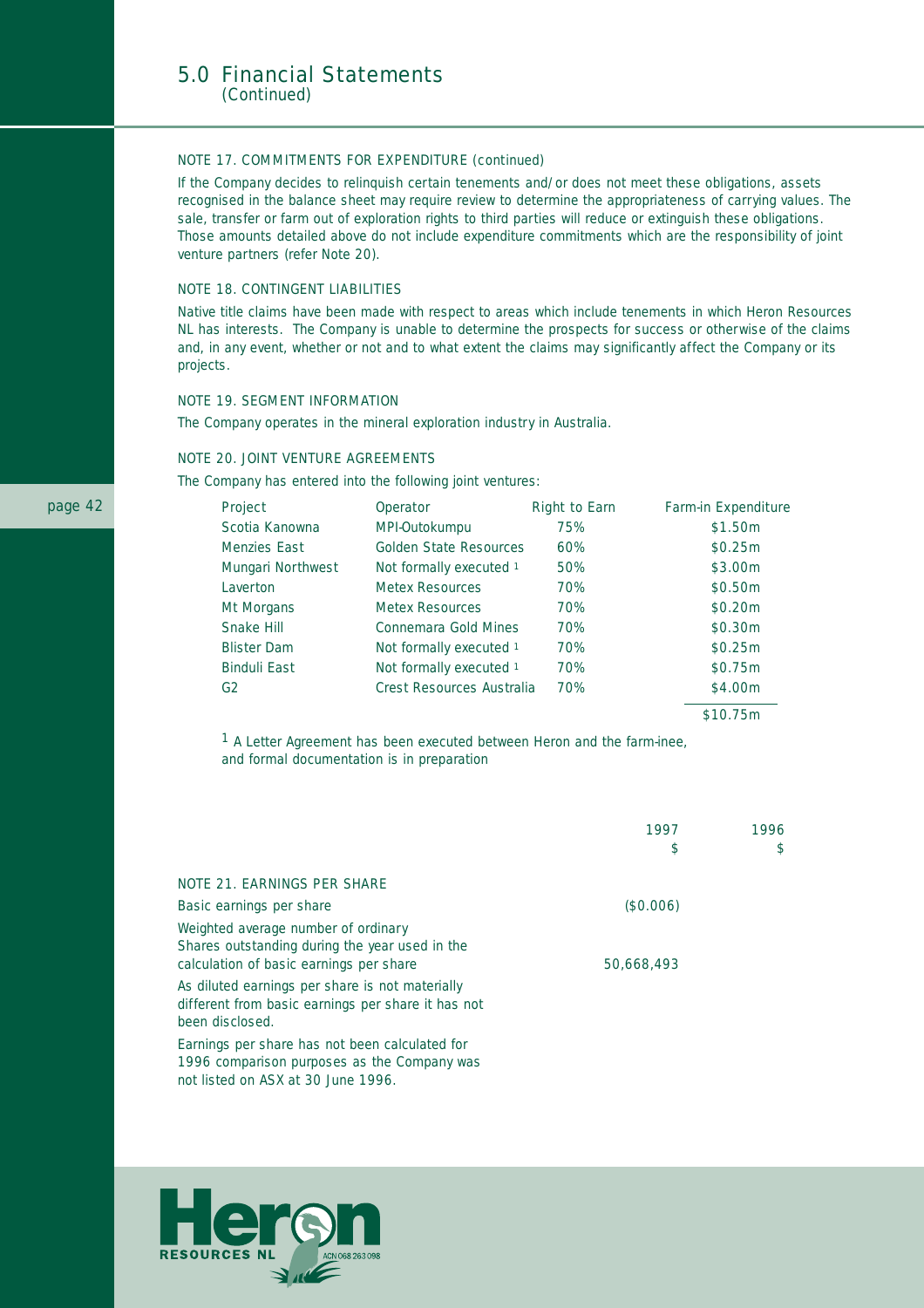#### Directors' Statement

In accordance with a resolution of the Directors of Heron Resources NL, we state that:

In the opinion of the Directors:

- 1. the financial statements set out on pages 33 to 42 are drawn up in accordance with Divisions 4, 4A and 4B of Part 3.6 of the Corporations Law and so as to give a true and fair view of:
	- a) the state of affairs as at 30 June 1997 and the result of the Company for the financial year ended on that date; and
	- b) the other matters with which they deal;
- 2. at the date of this statement there are reasonable grounds to believe that the Company will be able to pay its debts as and when they fall due; and
- 3. the financial statements have been made out in accordance with applicable Accounting Standards.

On behalf of the Board

*Director Director*

 $4 - RIL$ 

R M EVANS **I** J BUCHHORN

Perth, 19 September 1997 **Perth, 19 September 1997** 

annual report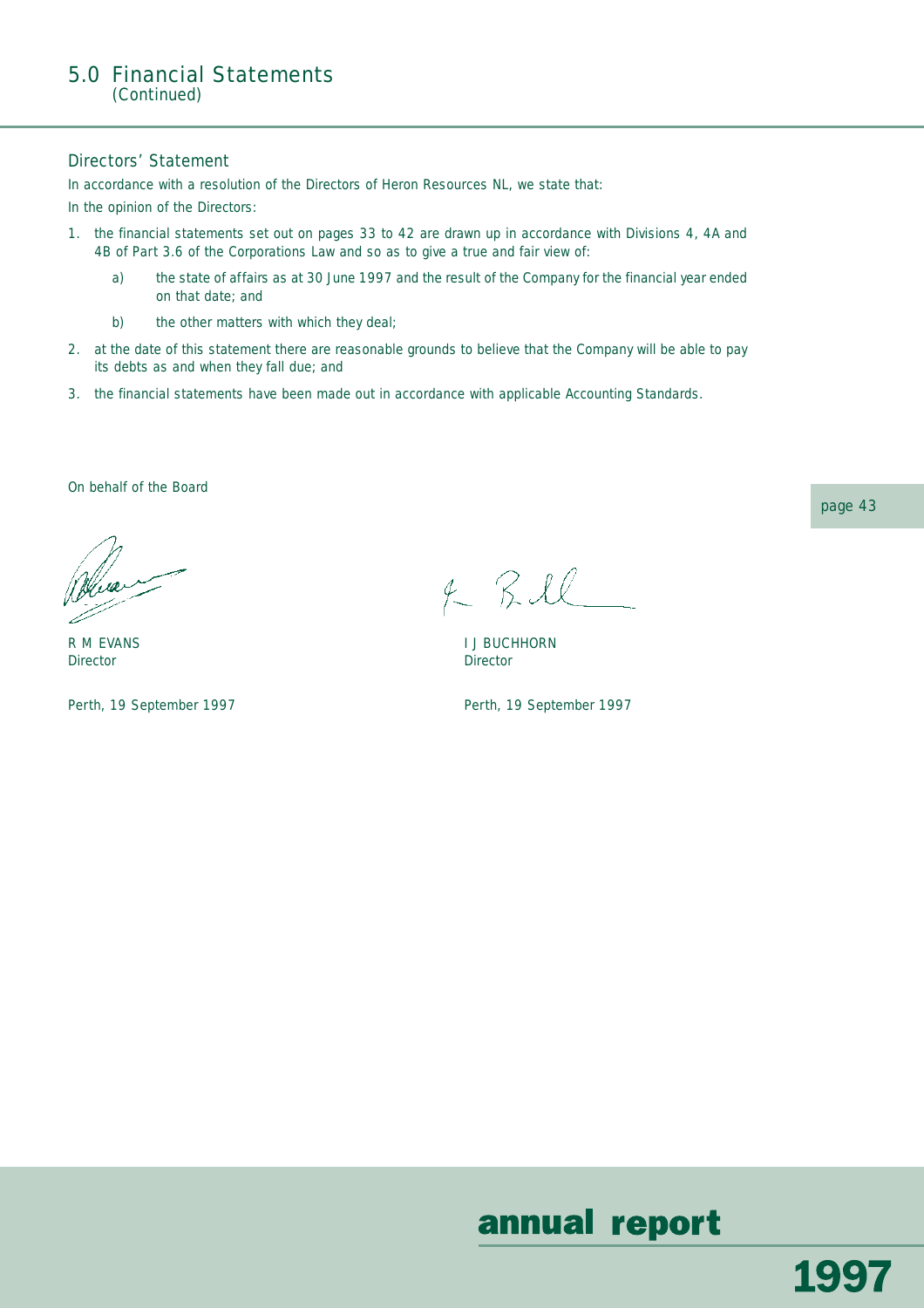### 6.0 Independent Audit Report

To the members of Heron Resources NL

#### **SCOPE**

We have audited the financial statements of Heron Resources NL for the year ended 30 June 1997 as set out on pages 33 to 43 including the Directors' Statement. The Company's Directors are responsible for the preparation and presentation of the financial statements and the information they contain. We have conducted an independent audit of the financial statements in order to express an opinion on them to the members of the Company.

Our audit has been conducted in accordance with Australian Auditing Standards to provide reasonable assurance as to whether the financial statements are free of material misstatement. Our procedures included examination, on a test basis, of evidence supporting the amounts and other disclosures in the financial report and the evaluation of accounting policies and significant accounting estimates. These procedures have been undertaken to form an opinion as to whether, in all material respects, the financial statements are presented fairly in accordance with Accounting Standards and other mandatory professional reporting requirements (Urgent Issues Group Consensus Views) and statutory requirements, so as to present a view which is consistent with our understanding of the Company's financial position, the results of its operations and its cash flows.

The audit opinion expressed in this report has been formed on the above basis.

#### AUDIT OPINION

In our opinion, the financial statements of Heron Resources NL are properly drawn up:

- a) so as to give a true and fair view of:
	- i) the state of affairs as at 30 June 1997 and the loss and cash flows of the Company for the financial year ended on that date; and
	- ii) the other matters required by Divisions 4, 4A and 4B of Part 3.6 of the Corporations Law to be dealt with in financial statements;
- b) in accordance with the provisions of the Corporations Law; and
- c) in accordance with applicable Accounting Standards and other mandatory professional reporting requirements.

Butter Catherine

BUTLER SETTINERI *Chartered Accountants*

gently

COLIN BUTLER *Partner*

Perth, 19 September 1997

![](_page_45_Picture_18.jpeg)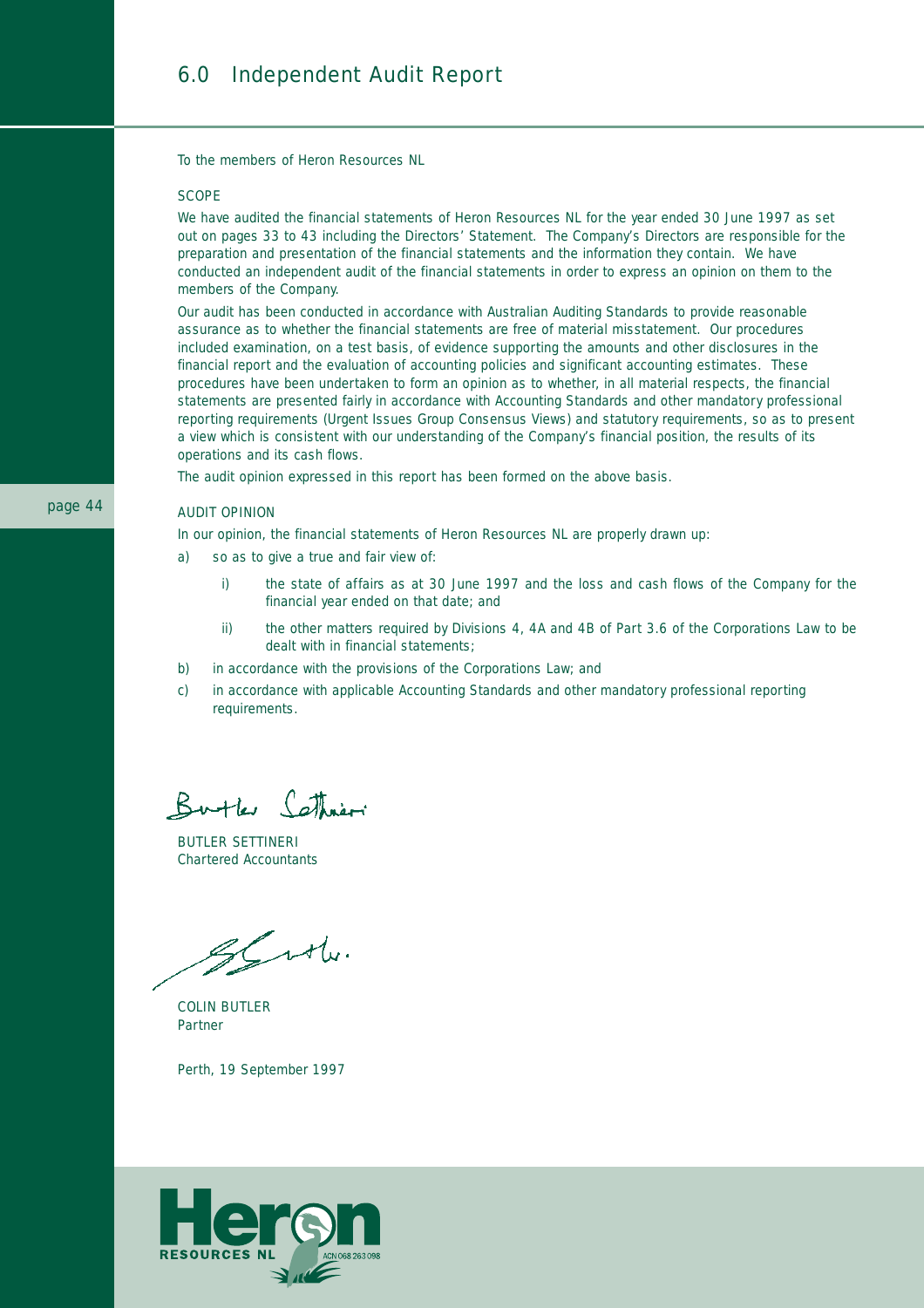### 7.0 Shareholder Information

a) Distribution of Shareholders:

| Size of Holding |    |        | <b>Number of Holders</b> | <b>Shares Held</b> |
|-----------------|----|--------|--------------------------|--------------------|
|                 | ×. | 1000   | 17                       | 11,867             |
| 1001            | ×. | 5000   | 156                      | 579,472            |
| 5001            | ×. | 10000  | 347                      | 3,081,734          |
| 10001           | ×. | 100000 | 576                      | 19,247,628         |
| 100001          | ä, |        | 46                       | 31,079,299         |
|                 |    |        | 1142                     | 54,000,000         |

#### SHAREHOLDER INFORMATION AT 03 SEPTEMBER 1997

- b) The twenty largest shareholders hold 50.54% of the issued fully paid capital of the Company.
- c) Substantial Shareholder who has notified the Company:

|    | <b>Size of Holding</b>         |          |        | <b>Number of Shares</b>  | %                   |
|----|--------------------------------|----------|--------|--------------------------|---------------------|
|    | Hazurn Pty Ltd                 |          |        | 17,500,000               | 32.41               |
| d) | Distribution of optionholders: |          |        |                          |                     |
|    | <b>Size of Holding</b>         |          |        | <b>Number of Holders</b> | <b>Options Held</b> |
|    | 1                              | $\sim$   | 1000   | ٠                        | ٠                   |
|    | 1001                           | $\omega$ | 5000   | ÷                        | ÷                   |
|    | 5001                           | $\sim$   | 10000  | 2                        | 20,000              |
|    | 10001<br>$\mathbf{r}$          |          | 100000 | 8                        | 625,000             |
|    | 100001<br>$\epsilon$           |          |        | 3                        | 9,640,000           |
|    |                                |          |        | 13                       | 10,285,000          |
|    |                                |          |        |                          |                     |

- e) There were 25 Shareholders who held less than a marketable parcel.
- f) The following securities have been classified by ASX as restricted:
	- i) 20,000,000 ordinary Shares of 25 cents each fully paid issued to the vendors of mining exploration properties.
	- ii) 10,285,000 options exercisable at 25 cents each on or before 30 June 2000, issued to the vendors of mining exploration properties; and
	- iii) 1,199,997 ordinary Shares of 25 cents each credited as fully paid issued to seed capital providers and promoters at 10 cents per share.

These securities cease to be restricted on 7 August 1998.

#### VOTING RIGHTS

In accordance with Article 18.1 of the Company's Articles of Association, voting rights are on the basis of a show of hands, one vote for every registered holder and on a poll, one vote for each share held by registered holders.

## annual report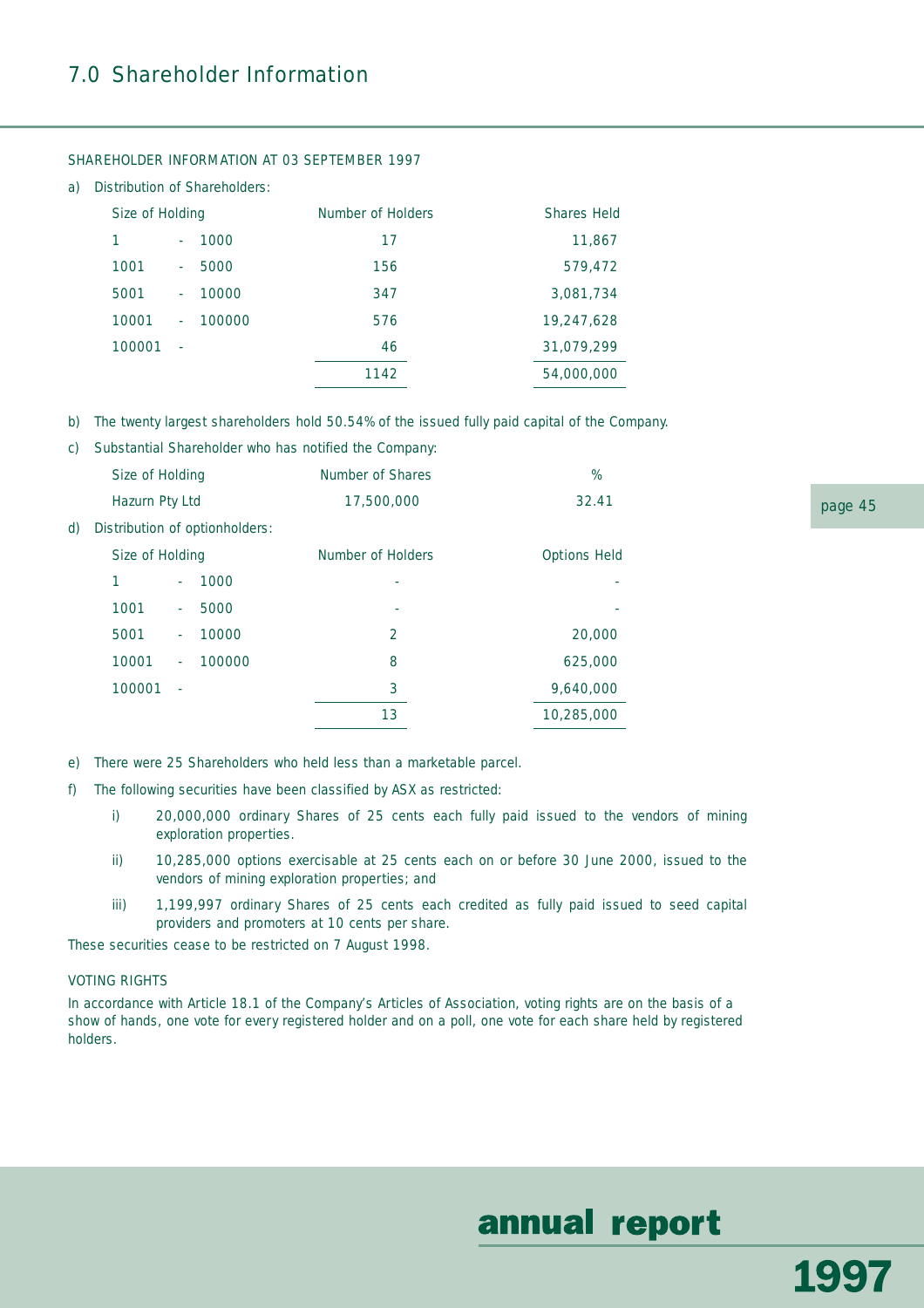#### 7.0 Shareholder Information (Continued)

Twenty Largest Shareholders as at 03 September 1997

|     |                                | <b>Number of Shares</b> | %      |
|-----|--------------------------------|-------------------------|--------|
| 1.  | Hazurn Pty Ltd                 | 17,500,000              | 32.41  |
| 2.  | <b>GHK Mining Pty Ltd</b>      | 1,580,000               | 2.93   |
| 3.  | <b>Buchhorn PJ</b>             | 1,489,998               | 2.76   |
| 4.  | Buchhorn IJ                    | 1,199,999               | 2.22   |
| 5.  | Bronwen Pty Ltd                | 800,000                 | 1.48   |
| 6.  | Sundowner International        | 600,000                 | 1.11   |
| 7.  | Hawke RL                       | 493,333                 | 0.91   |
| 8.  | Leigh BJ                       | 380,000                 | 0.70   |
| 9.  | Allens Business Group Pty Ltd  | 350,000                 | 0.65   |
| 10. | Gianni PR                      | 338,586                 | 0.63   |
| 11. | Falcon Star Holdings Pty Ltd   | 310,000                 | 0.57   |
| 12. | Everest WA                     | 300,000                 | 0.56   |
| 13. | Lee R                          | 295,000                 | 0.55   |
| 14. | Caliga Pty Ltd                 | 280,000                 | 0.52   |
| 15. | Swan River Nominee Corporation | 264,929                 | 0.49   |
| 16. | Rocket Investment Pty Ltd      | 253,000                 | 0.47   |
| 17. | Fincorp Pty Ltd                | 250,000                 | 0.46   |
| 18. | Flaus J and S                  | 206,000                 | 0.38   |
| 19. | Rakshas Pty Ltd                | 200,503                 | 0.37   |
| 20. | Killoran NL                    | 200,000                 | 0.37   |
|     | <b>TOTAL ISSUED SHARES</b>     | 27,291,348              | 50.54% |
|     |                                |                         |        |

Option holders as at 03 September 1997

|     |                             | <b>Number of Options</b> | %      |
|-----|-----------------------------|--------------------------|--------|
| 1.  | Hazurn Pty Ltd              | 8,750,000                | 85.08  |
| 2.  | <b>GHK Mining Pty Ltd</b>   | 740,000                  | 7.19   |
| 3.  | Arancini RJ                 | 150,000                  | 1.46   |
| 4.  | <b>Buchhorn IJ</b>          | 100,000                  | 0.97   |
| 5.  | Crook JA                    | 100,000                  | 0.97   |
| 6.  | Killoran NL                 | 100,000                  | 0.97   |
| 7.  | Kerr I                      | 86,668                   | 0.84   |
| 8.  | Gianni PR                   | 86,666                   | 0.84   |
| 9.  | Hawke RL                    | 86,666                   | 0.84   |
| 10. | Dundas Mining Pty Ltd       | 40,000                   | 0.39   |
| 11. | Rossetto SE                 | 25,000                   | 0.24   |
| 12. | <b>Buchhorn PJ</b>          | 10,000                   | 0.10   |
| 13. | Graham RE                   | 10,000                   | 0.10   |
|     | <b>TOTAL ISSUED OPTIONS</b> | 10,285,000               | 100.0% |

![](_page_47_Picture_5.jpeg)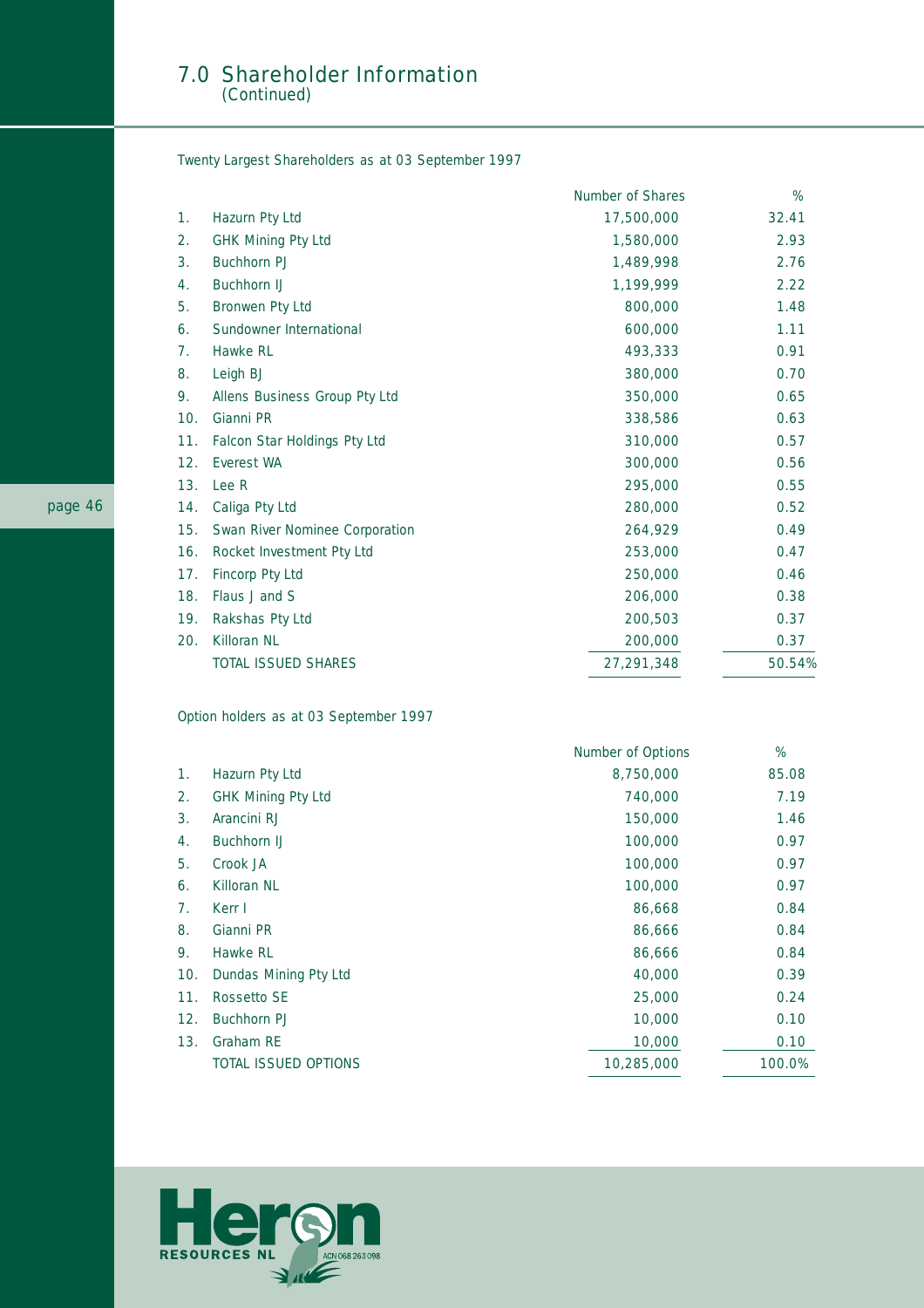### 8.0 Interest In Mining Tenements

| <b>Prospect</b>                                           | Geographic<br>Location  | <b>Tenement</b><br><b>Identifier</b> | Area<br>blocks (EL)<br>ha (ML, PL) | Area<br>km <sup>2</sup> |   | Status Interest<br><b>Held</b> |
|-----------------------------------------------------------|-------------------------|--------------------------------------|------------------------------------|-------------------------|---|--------------------------------|
| <b>SCOTIA KANOWNA DOME PROVINCE</b>                       |                         | Scotia Kanowna Joint Venture Project |                                    |                         |   |                                |
| <b>Black Swan North</b>                                   | 45Km NE of Kalgoorlie   | E27/123                              | $\overline{7}$                     | 8.40                    | G | 100%                           |
| Gindalbie                                                 | 50Km NNE of Kalgoorlie  | E27/145                              | 34                                 | 95.20                   | G | 100%                           |
| Kanowna                                                   | 25Km NNE of Kalgoorlie  | E27/166                              | 10                                 | 13.30                   | A | 100%                           |
| Scotia East                                               | 60Km N of Kalgoorlie    | E27/169                              | 56                                 | 156.80                  | G | 100%                           |
| Scotia East                                               | 55Km NNW of Kalgoorlie  | P24/3459                             | 117.4                              | 1.17                    | G | 100%                           |
| Scotia East                                               | 55Km NNW of Kalgoorlie  | P24/3461                             | 107.8                              | 1.08                    | G | 100%                           |
| Scotia East                                               | 55Km NNW of Kalgoorlie  | P24/3471                             | 167                                | 1.67                    | G | 100%                           |
| Scotia East                                               | 55Km NNW of Kalgoorlie  | P24/3472                             | 152                                | 1.52                    | G | 100%                           |
| Scotia East                                               | 55Km NNW of Kalgoorlie  | P24/3476                             | 195                                | 1.95                    | G | 100%                           |
| Scotia East                                               | 55Km NNW of Kalgoorlie  | P24/3477                             | 153                                | 1.53                    | G | 100%                           |
| Scotia East                                               | 55Km NNW of Kalgoorlie  | P24/3478                             | 166                                | 1.66                    | G | $100\%$ <sup>1</sup>           |
| MPI-Outokumpu right to earn 75%                           |                         |                                      | Subtotal                           | 284.28                  |   |                                |
| <b>SCOTIA KANOWNA DOME PROVINCE</b>                       |                         | <b>Silver Swan North Project</b>     |                                    |                         |   |                                |
| <b>Silver Swan North</b>                                  | 47Km NNE of Kalgoorlie  | P27/1427                             | 150                                | 1.50                    | G | 100%                           |
| Silver Swan North                                         | 47Km NNE of Kalgoorlie  | P27/1428                             | 150                                | 1.50                    | G | 100%                           |
| Silver Swan North                                         | 47Km NNE of Kalgoorlie  | P27/1429                             | 150                                | 1.50                    | G | 100%                           |
| Silver Swan North                                         | 47Km NNE of Kalgoorlie  | P27/1430                             | 150                                | 1.50                    | G | 100%                           |
|                                                           |                         |                                      | Subtotal                           | 6.00                    |   |                                |
| <b>SCOTIA KANOWNA DOME PROVINCE</b>                       |                         | Scotia Kanowna Dome Project          |                                    |                         |   |                                |
| Mulgarrie North                                           | 47Km N of Kalgoorlie    | E24/97                               | 11                                 | 30.80                   | A | 100%                           |
| King of the West                                          | 30Km NNW of Kalgoorlie  | P24/3404                             | 200                                | 2.00                    | G | 100%                           |
| Scotia                                                    | 68Km NW of Kalgoorlie   | P24/3479                             | 28                                 | 0.28                    | G | 100%                           |
|                                                           |                         |                                      | Subtotal                           | 33.08                   |   |                                |
| <b>SCOTIA KANOWNA DOME PROVINCE</b>                       |                         | Menzies East Joint Venture Project   |                                    |                         |   |                                |
| Menzies East                                              | 112Km NNW of Kalgoorlie | P29/1381                             | 128.75                             | 1.29                    | G | 100% <sup>2</sup>              |
|                                                           |                         | M29/231                              |                                    |                         | A |                                |
| Menzies East                                              | 112Km NNW of Kalgoorlie | P29/1413                             | 10                                 | 0.10                    | G | 100% <sup>2</sup>              |
|                                                           |                         | M29/230                              |                                    |                         | A |                                |
| Menzies East                                              | 112Km NNW of Kalgoorlie | P29/1496                             | 169.8                              | 1.70                    | G | 100% <sup>2</sup>              |
| Menzies East                                              | 112Km NNW of Kalgoorlie | P29/1498                             | 135                                | 1.35                    | G | 100% <sup>2</sup>              |
| Menzies East                                              | 112Km NNW of Kalgoorlie | P29/1499                             | 152.39                             | 1.52                    | G | 100% <sup>2</sup>              |
| Menzies East                                              | 112Km NNW of Kalgoorlie | P29/1500                             | 120                                | 1.20                    | G | 100% <sup>2</sup>              |
| Menzies East                                              | 112Km NNW of Kalgoorlie | P29/1520                             | 93.96                              | 0.94                    | G | 100% <sup>2</sup>              |
| Menzies East                                              | 112Km NNW of Kalgoorlie | P29/1521                             | 27.78                              | 0.28                    | G | 100% <sup>2</sup>              |
| Golden State right to earn 60%<br>$\overline{\mathbf{c}}$ |                         |                                      | Subtotal                           | 8.38                    |   |                                |

page 47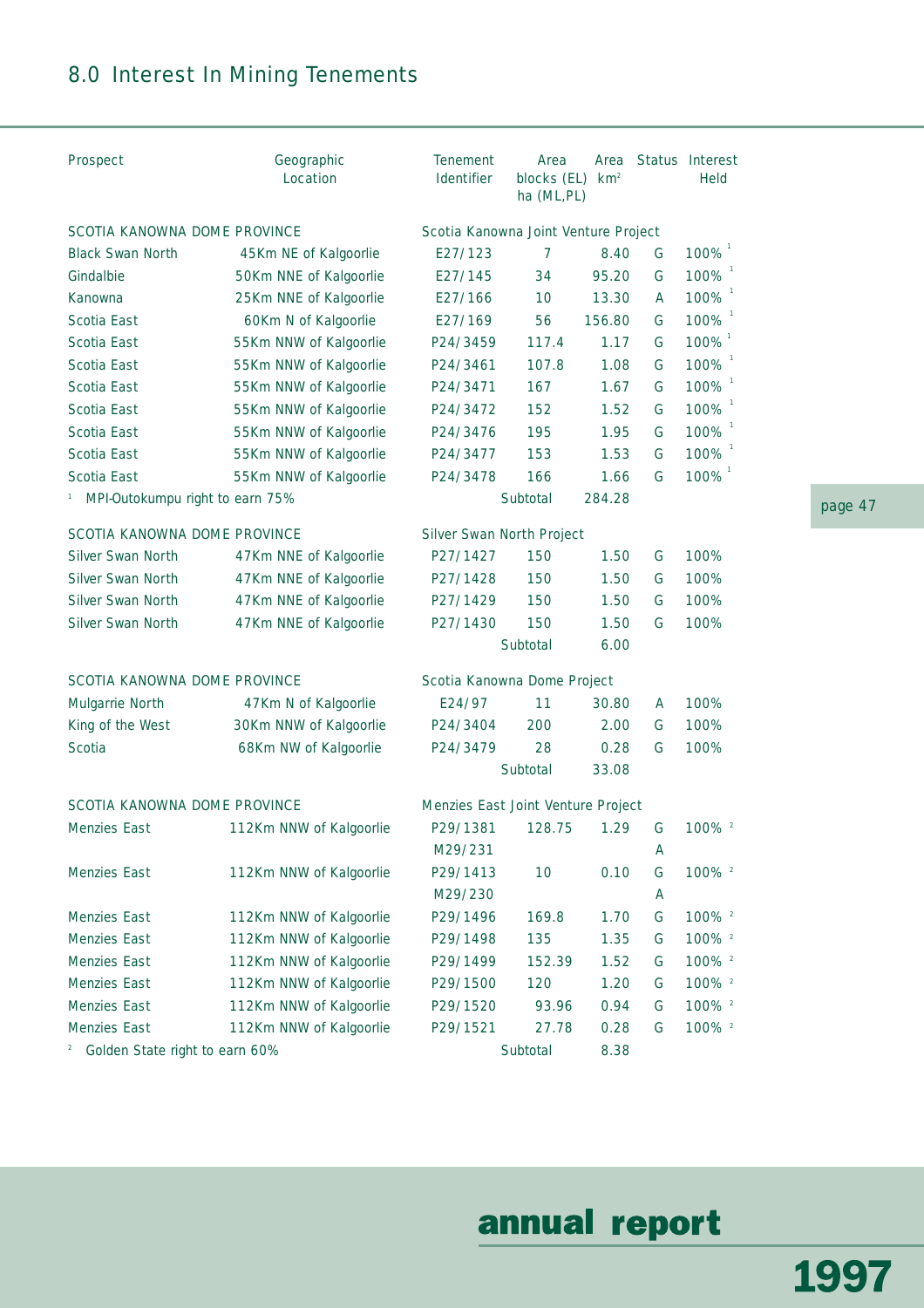#### 8.0 Interest In Mining Tenements (Continued)

| <b>Prospect</b>                     | Geographic<br>Location  | <b>Tenement</b><br>Identifier | Area<br>blocks (EL)<br>ha (ML,PL) | Area<br>km <sup>2</sup> |      | <b>Status Interest</b><br><b>Held</b> |
|-------------------------------------|-------------------------|-------------------------------|-----------------------------------|-------------------------|------|---------------------------------------|
| <b>SCOTIA KANOWNA DOME PROVINCE</b> |                         | Kanowna East Project          |                                   |                         |      |                                       |
| Kanowna East                        | 23Km NE of Kalgoorlie   | P27/1242                      | 201.21                            | 2.01                    | G    | 100%                                  |
|                                     |                         | M27/272                       |                                   |                         | A    |                                       |
| Kanowna East                        | 23Km NE of Kalgoorlie   | P27/1440                      | 2.55                              | 0.03                    | G    | 100%                                  |
|                                     |                         |                               | Subtotal                          | 2.04                    |      |                                       |
| <b>KEITH KILKENNY PROVINCE</b>      |                         | <b>Edjudina Project</b>       |                                   |                         |      |                                       |
| Outcamp Bore                        | 155Km NE of Kalgoorlie  | E31/190                       | 13                                | 34.00                   | G    | 100%                                  |
| Oak Bore                            | 155Km NE of Kalgoorlie  | E31/233                       | 1                                 | 2.80                    | G    | 100%                                  |
| Oak Bore South                      | 155Km NE of Kalgoorlie  | E31/234                       | 1                                 | 2.80                    | G    | 100%                                  |
| Yarri South                         | 135Km NE of Kalgoorlie  | E31/235                       | 3                                 | 8.40                    | G    | 100%                                  |
| Yilgangi East                       | 140Km NE of Kalgoorlie  | E31/236                       | 1                                 | 1.60                    | G    | 100%                                  |
| Wallbrook Hill                      | 125Km NE of Kalgoorlie  | E31/237                       | 7                                 | 18.00                   | G    | 100%                                  |
| Patricia West                       | 155Km ENE of Kalgoorlie | E31/244                       | 6                                 | 16.80                   | A    | 100%                                  |
| Stophanis East                      | 155Km ENE of Kalgoorlie | E31/265                       | 1                                 | 2.80                    | G    | 100%                                  |
| Yerilla North                       | 165Km NNE of Kalgoorlie | E31/278                       | 10                                | 28.00                   | G    | 100%                                  |
| Mt Catherine South                  | 145Km NNE of Kalgoorlie | E31/279                       | 21                                | 58.80                   | G    | 100%                                  |
| Webb Find North                     | 150Km NNE of Kalgoorlie | E31/287                       | 17                                | 47.60                   | A    | 100%                                  |
| Webb Find North                     | 150Km NNE of Kalgoorlie | E31/288                       | 17                                | 47.60                   | G    | 100%                                  |
| <b>Boyce Creek East</b>             | 150Km NNE of Kalgoorlie | E31/304                       | 4                                 | 11.20                   | G    | 100%                                  |
| Outcamp Bore West                   | 150Km NE of Kalgoorlie  | E31/311                       | 12                                | 33.60                   | G    | 100%                                  |
| Yarri East                          | 155Km NE of Kalgoorlie  | E31/312                       | 23                                | 64.60                   | A    | 100%                                  |
| Yarri North East                    | 160Km NE of Kalgoorlie  | E31/313                       | 1                                 | 2.80                    | G    | 100%                                  |
| Yarri North East                    | 160Km NE of Kalgoorlie  | E31/315                       | $\overline{2}$                    | 5.60                    | G    | 100%                                  |
| Edjudina East                       | 160Km NE of Kalgoorlie  | E31/317                       | 13                                | 36.40                   | A    | 100%                                  |
| Pinjin                              | 140Km ENE of Kalgoorlie | E31/263                       | 2                                 | 5.60                    | G    | 100%                                  |
| Stophanis East                      | 150Km ENE of Kalgoorlie | E31/343                       | $\mathbf{1}$                      | 2.80                    | A    | 100%                                  |
| Larkin Well                         | 170Km NNE of Kalgoorlie | E39/641                       | $\overline{2}$                    | 5.60                    | A    | 100%                                  |
| Gairdner West                       | 170Km NNE of Kalgoorlie | E39/642                       | 1                                 | 2.80                    | A    | 100%                                  |
| Larkin West                         | 170Km NNE of Kalgoorlie | E39/643                       | $\overline{2}$                    | 5.60                    | A    | 100%                                  |
| <b>Celebration Bore</b>             | 170Km NNE of Kalgoorlie | E39/644                       | 23                                | 64.40                   | A, B | 100%                                  |
| Kilmore Hill                        | 175Km NNE of Kalgoorlie | E39/648                       | 9                                 | 25.20                   | A    | 100%                                  |
| Mt Remarkable East                  | 155Km NNE of Kalgoorlie | E31/346                       | 1                                 | 2.80                    | A, B | 100%                                  |
| Claypan Dam                         | 155Km NNE of Kalgoorlie | E31/347                       | 1                                 | 2.80                    | A, B | 100%                                  |
| Yerilla Ck Dam                      | 155Km NNE of Kalgoorlie | E31/348                       | 4                                 | 11.20                   | A, B | 100%                                  |
| Deep Well South                     | 170Km NE of Kalgoorlie  | E39/661                       | 1                                 | 2.80                    | A, B | 100%                                  |
| Deep Well North                     | 170Km NE of Kalgoorlie  | E39/662                       | 1                                 | 2.80                    | A    | 100%                                  |
| Deep Well                           | 170Km NE of Kalgoorlie  | E39/663                       | 1                                 | 2.80                    | A    | 100%                                  |

![](_page_49_Picture_2.jpeg)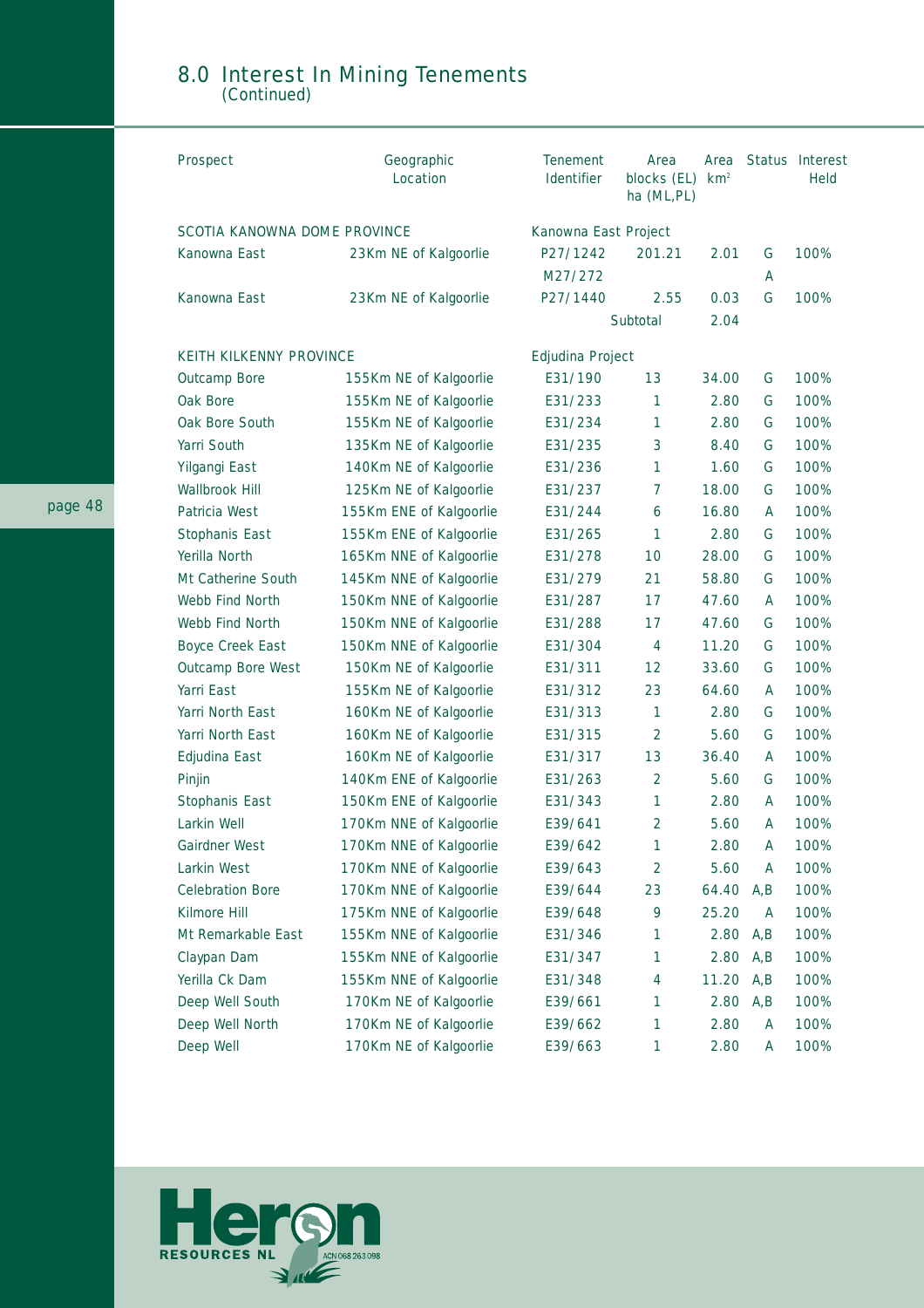### 8.0 Interest In Mining Tenements

(Continued)

| <b>Prospect</b>                          | Geographic<br><b>Location</b> | <b>Tenement</b><br><b>Identifier</b> | Area<br>blocks (EL)<br>ha (ML,PL) | Area<br>km <sup>2</sup> |      | <b>Status Interest</b><br><b>Held</b> |
|------------------------------------------|-------------------------------|--------------------------------------|-----------------------------------|-------------------------|------|---------------------------------------|
| <b>KEITH KILKENNY PROVINCE Continued</b> |                               |                                      |                                   |                         |      |                                       |
| Broken Hill Bore                         | 155Km NE of Kalgoorlie        | E31/352                              | 1                                 | 2.80                    | A    | 100%                                  |
| Clymies Well                             | 155Km NE of Kalgoorlie        | E31/353                              | 13                                | 36.40                   | A,B  | 100%                                  |
| Seddon Bore                              | 155Km NE of Kalgoorlie        | E31/354                              | 6                                 | 16.80                   | A, B | 100%                                  |
| Yarri                                    | 145Km NE of Kalgoorlie        | M31/115                              | 421                               | 4.21                    | G    | 100%                                  |
| Yarri                                    | 145Km NE of Kalgoorlie        | P31/1398                             | 20                                | 0.20                    | G    | 100%                                  |
|                                          |                               | M31/141                              |                                   |                         | А    |                                       |
| Yilgangi Castle                          | 140Km NE of Kalgoorlie        | P31/1414                             | 33.98                             | 0.34                    | G    | 100%                                  |
|                                          |                               | M31/173                              |                                   |                         | Α    |                                       |
| Mt Catherine                             | 145Km NNE of Kalgoorlie       | P31/1470                             | 58                                | 0.58                    | G    | 100%                                  |
| Webb Find                                | 145Km NE of Kalgoorlie        | P31/1487                             | 93                                | 0.93                    | G    | 100%                                  |
| Webb Find West                           | 145Km NE of Kalgoorlie        | P31/1493                             | 27                                | 0.27                    | G    | 100%                                  |
| Porphyry North                           | 155Km NE of Kalgoorlie        | P31/1537                             | 85.33                             | 0.85                    | G    | 100%                                  |
| Stophanis South                          | 150Km ENE of Kalgoorlie       | P31/1546                             | 161                               | 1.61                    | A    | 100%                                  |
| Stophanis South                          | 150Km ENE of Kalgoorlie       | P31/1547                             | 120                               | 1.20                    | A    | 100%                                  |
| Edjudina South                           | 135Km NE of Kalgoorlie        | P31/1548                             | 40                                | 0.40                    | G    | 100%                                  |
| <b>Gardeners Find</b>                    | 170Km NNE of Kalgoorlie       | P39/3691                             | 200                               | 2.00                    | G    | 100%                                  |
| Yarri                                    | 145Km NE of Kalgoorlie        | P31/1483                             | 11                                | 0.11                    | G    | 100%                                  |
| Quondong South                           | 120Km NE of Kalgoorlie        | P31/1489                             | 177                               | 1.77                    | G    | 100%                                  |
| Quondong South                           | 120Km NE of Kalgoorlie        | P31/1490                             | 89                                | 0.89                    | G    | 100%                                  |
|                                          |                               |                                      | Subtotal                          | 631.96                  |      |                                       |
| <b>KEITH KILKENNY PROVINCE</b>           |                               | <b>Mulgabbie Project</b>             |                                   |                         |      |                                       |
| Rough Gap                                | 115Km ENE of Kalgoorlie       | E28/567                              | 8                                 | 16.80                   | G    | 100%                                  |
| Round Hill                               | 125Km ENE of Kalgoorlie       | E28/576                              | 4                                 | 11.20                   | G    | 100%                                  |
| Round Hill                               | 125Km ENE of Kalgoorlie       | E28/577                              | 10                                | 28.00                   | G    | 100%                                  |
| Old Pinjin                               | 120Km ENE of Kalgoorlie       | E28/591                              | 15                                | 42.00                   | G    | 100%                                  |
| Mulgabbie                                | 105Km NE of Kalgoorlie        | E28/604                              | 6                                 | 4.19                    | A    | 100%                                  |
| Mulgabbie                                | 105Km NE of Kalgoorlie        | E28/605                              | 1                                 | 2.80                    | G    | 100%                                  |
| Mulgabbie                                | 105Km NE of Kalgoorlie        | E28/606                              | 4                                 | 11.20                   | G    | 100%                                  |
| Mulgabbie                                | 105Km NE of Kalgoorlie        | E28/607                              | 1                                 | 2.80                    | A    | 100%                                  |
| Rough Gap                                | 110Km ENE of Kalgoorlie       | E28/612                              | 14                                | 39.20                   | G    | 100%                                  |
| Rough Gap                                | 110Km ENE of Kalgoorlie       | E28/613                              | 8                                 | 22.40                   | G    | 100%                                  |
| Rough Gap                                | 110Km ENE of Kalgoorlie       | E28/623                              | 4                                 | 6.58                    | G    | 100%                                  |
| Rough Gap                                | 115Km ENE of Kalgoorlie       | P28/883                              | 144                               | 1.44                    | G    | 100%                                  |
| Rough Gap                                | 115Km ENE of Kalgoorlie       | P28/884                              | 144                               | 1.44                    | G    | 100%                                  |
| Rough Gap                                | 115Km ENE of Kalgoorlie       | P28/886                              | 147                               | 1.47                    | G    | 100%                                  |
| Rough Gap                                | 115Km ENE of Kalgoorlie       | P28/887                              | 199.5                             | 2.00                    | G    | 100%                                  |

page 49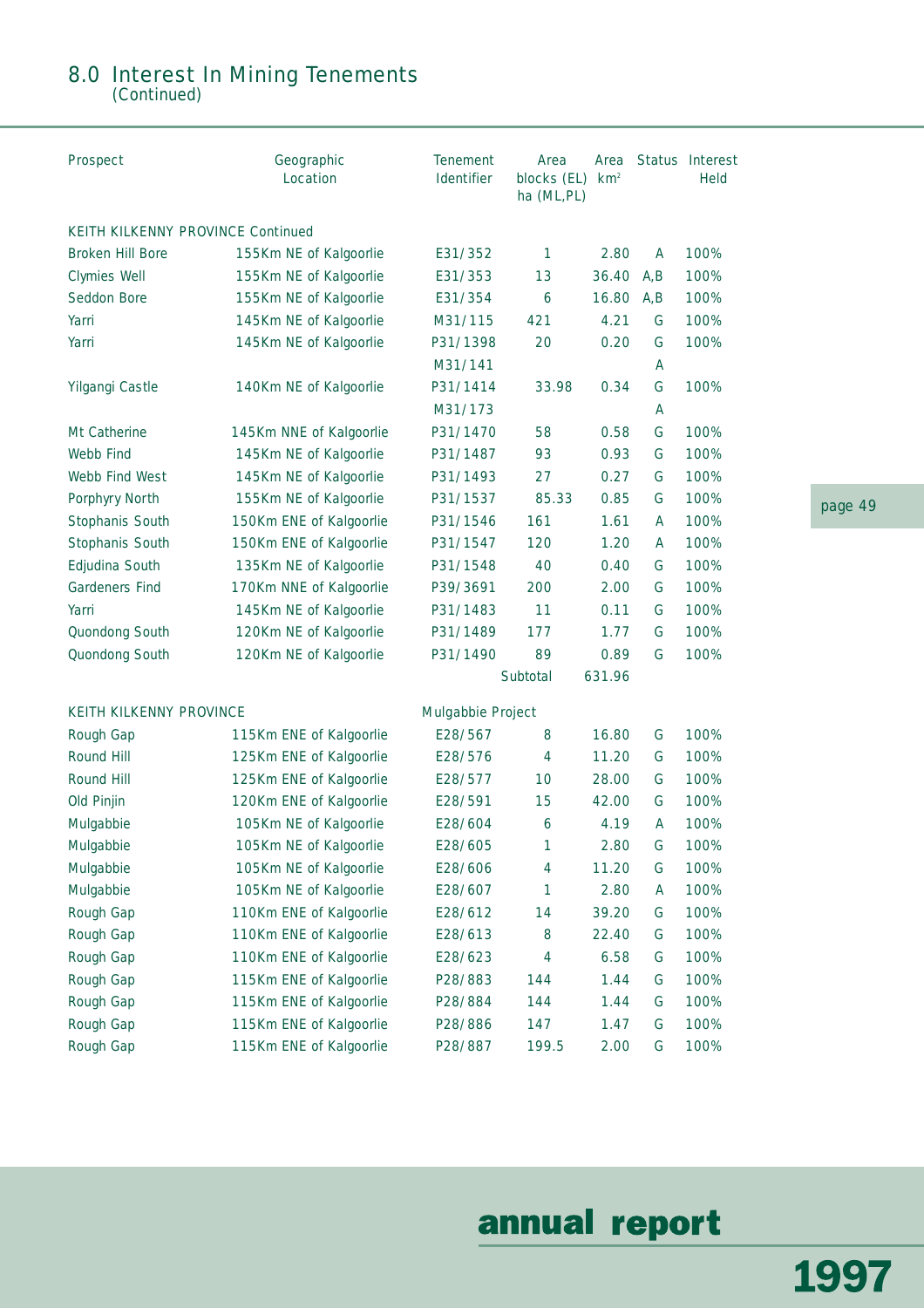### 8.0 Interest In Mining Tenements

(Continued)

| <b>Prospect</b>                          | Geographic<br><b>Location</b> | <b>Tenement</b><br>Area<br><b>Identifier</b><br>blocks (EL) km <sup>2</sup><br>ha (ML, PL) |          | Area   |   | <b>Status Interest</b><br>Held |
|------------------------------------------|-------------------------------|--------------------------------------------------------------------------------------------|----------|--------|---|--------------------------------|
| <b>KEITH KILKENNY PROVINCE Continued</b> |                               |                                                                                            |          |        |   |                                |
| Mulgabbie West                           | 105Km NE of Kalgoorlie        | P28/930                                                                                    | 174      | 1.74   | G | 100%                           |
| Mulgabbie West                           | 105Km NE of Kalgoorlie        | P28/931                                                                                    | 175      | 1.75   | G | 100%                           |
| Mulgabbie West                           | 105Km NE of Kalgoorlie        | P28/932                                                                                    | 160      | 1.60   | G | 100%                           |
| Mulgabbie West                           | 105Km NE of Kalgoorlie        | P28/933                                                                                    | 119      | 1.19   | G | 100%                           |
| Mulgabbie West                           | 105Km NE of Kalgoorlie        | P28/934                                                                                    | 179      | 1.79   | G | 100%                           |
| Mulgabbie West                           | 105Km NE of Kalgoorlie        | P28/935                                                                                    | 152      | 1.52   | G | 100%                           |
| Mulgabbie West                           | 105Km NE of Kalgoorlie        | P28/936                                                                                    | 169      | 1.69   | G | 100%                           |
| Mulgabbie West                           | 105Km NE of Kalgoorlie        | P28/937                                                                                    | 149      | 1.49   | G | 100%                           |
| Mulgabbie West                           | 105Km NE of Kalgoorlie        | P28/938                                                                                    | 200      | 2.00   | G | 100%                           |
| Mulgabbie West                           | 105Km NE of Kalgoorlie        | P28/939                                                                                    | 197      | 1.97   | G | 100%                           |
| Mulgabbie West                           | 105Km NE of Kalgoorlie        | P31/1541                                                                                   | 171      | 1.71   | G | 100%                           |
| Mulgabbie West                           | 105Km NE of Kalgoorlie        | P31/1542                                                                                   | 147      | 1.47   | G | 100%                           |
| Mulgabbie West                           | 105Km NE of Kalgoorlie        | P31/1545                                                                                   | 167      | 1.67   | G | 100%                           |
| Crab Hill                                | 135Km ENE of Kalgoorlie       | P28/923                                                                                    | 138      | 1.38   | G | 100%                           |
| Crab Hill                                | 135Km ENE of Kalgoorlie       | P28/924                                                                                    | 171      | 1.71   | G | 100%                           |
| Crab Hill                                | 135Km ENE of Kalgoorlie       | P28/925                                                                                    | 195      | 1.95   | G | 100%                           |
| Crab Hill                                | 135Km ENE of Kalgoorlie       | P28/926                                                                                    | 164      | 1.64   | G | 100%                           |
| Crab Hill                                | 135Km ENE of Kalgoorlie       | P28/927                                                                                    | 114      | 1.14   | G | 100%                           |
| Rough Gap                                | 115Km ENE of Kalgoorlie       | P28/885                                                                                    | 124      | 1.24   | G | 100%                           |
| Rough Gap                                | 115Km ENE of Kalgoorlie       | P28/888                                                                                    | 87       | 0.87   | G | 100%                           |
| Old Plough Dam                           | 105Km NE of Kalgoorlie        | P31/1482                                                                                   | 187      | 1.87   | G | 100%                           |
|                                          |                               |                                                                                            | Subtotal | 226.90 |   |                                |
| <b>KEITH KILKENNY PROVINCE</b>           |                               | Karonie South Project                                                                      |          |        |   |                                |
| Fraser Range North                       | 180Km SE of Kalgoorlie        | E28/602                                                                                    | 59       | 165.20 | G | 100%                           |
| Karonie South                            | 180Km SE of Kalgoorlie        | E28/631                                                                                    | 70       | 196.00 | G | 100%                           |
| Karonie South                            | 180Km SE of Kalgoorlie        | E28/638                                                                                    | 9        | 25.20  | G | 100%                           |
| Karonie South                            | 180Km SE of Kalgoorlie        | E28/665                                                                                    | 24       | 67.20  | G | 100%                           |
| Fraser Range West                        | 180Km SE of Kalgoorlie        | E63/455                                                                                    | 54       | 151.20 | A | 100%                           |
|                                          |                               |                                                                                            | Subtotal | 604.80 |   |                                |
|                                          |                               |                                                                                            |          |        |   |                                |

![](_page_51_Picture_3.jpeg)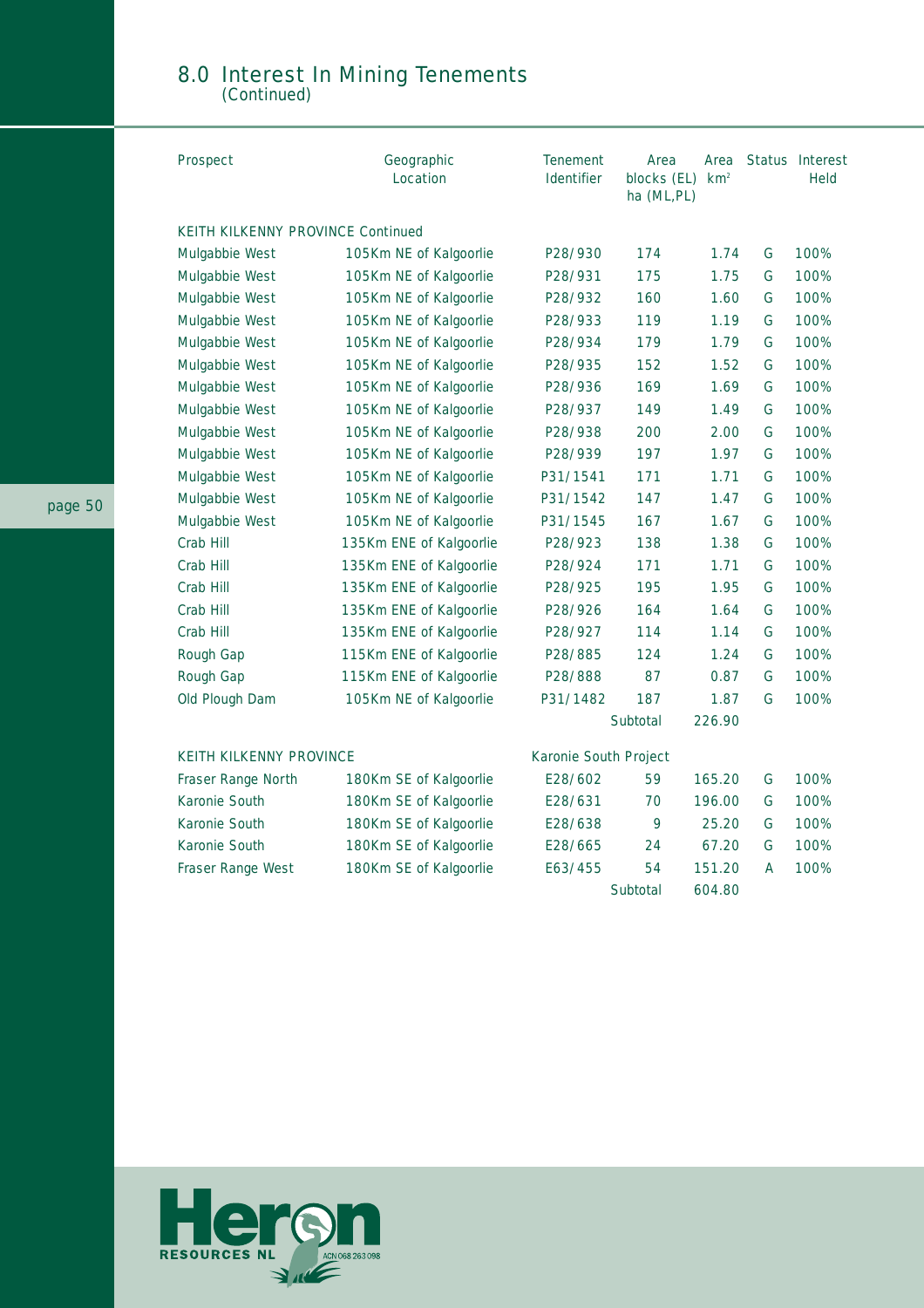#### 8.0 Interest In Mining Tenements (Continued)

| <b>Prospect</b>           | Geographic<br>Location | <b>Tenement</b><br><b>Identifier</b> | Area<br>blocks (EL)<br>ha (ML, PL) | Area<br>km <sup>2</sup> |   | Status Interest<br><b>Held</b> |
|---------------------------|------------------------|--------------------------------------|------------------------------------|-------------------------|---|--------------------------------|
| <b>EMU FAULT PROVINCE</b> |                        | <b>Gindalbie East Project</b>        |                                    |                         |   |                                |
| Kalpini                   | 60Km NE of Kalgoorlie  | E27/129                              | 31                                 | 86.80                   | G | 100%                           |
| Gindalbie South           | 50Km NE of Kalgoorlie  | E27/164                              | 1                                  | 2.80                    | G | 100%                           |
| Kalpini Northwest         | 60Km NE of Kalgoorlie  | E27/170                              | 16                                 | 44.80                   | G | 100%                           |
| Kurnalpi South            | 75Km ENE of Kalgoorlie | E28/647                              | 4                                  | 11.20                   | G | 100%                           |
| Mayday North              | 50Km NE of Kalgoorlie  | E27/182                              | 1                                  | 2.80                    | A | 100%                           |
| Gindalbie South           | 50Km NE of Kalgoorlie  | E27/183                              | 7                                  | 19.60                   | A | 100%                           |
| Garibaldi                 | 45Km NE of Kalgoorlie  | M27/69                               | 75                                 | 0.75                    | G | opt for 100%                   |
| <b>Lindsay Find</b>       | 55Km NNE of Kalgoorlie | P27/1265                             | 120                                | 1.20                    | G | 100%                           |
|                           |                        | M27/305                              |                                    |                         | A |                                |
| Garibaldi                 | 45Km NE of Kalgoorlie  | P27/1400                             | 29                                 | 0.29                    | G | 100%                           |
| Garibaldi                 | 45Km NE of Kalgoorlie  | P27/1401                             | 195                                | 1.95                    | G | 100%                           |
| Garibaldi                 | 45Km NE of Kalgoorlie  | P27/1402                             | 65                                 | 0.65                    | G | 100%                           |
| Gindalbie South           | 50Km NE of Kalgoorlie  | P27/1407                             | 200                                | 2.00                    | G | 100%                           |
| <b>Gindalbie South</b>    | 50Km NE of Kalgoorlie  | P27/1408                             | 200                                | 2.00                    | G | 100%                           |
| Gindalbie South           | 50Km NE of Kalgoorlie  | P27/1409                             | 193                                | 1.93                    | G | 100%                           |
| Gindalbie South           | 50Km NE of Kalgoorlie  | P27/1412                             | 132                                | 1.32                    | G | 100%                           |
| Gindalbie South           | 50Km NE of Kalgoorlie  | P27/1414                             | 107                                | 1.07                    | G | 100%                           |
| Lindsays North            | 55Km NNE of Kalgoorlie | P27/1420                             | 115.3                              | 1.15                    | G | 100%                           |
| Garibaldi                 | 45Km NE of Kalgoorlie  | P27/1424                             | 87                                 | 0.87                    | G | 100%                           |
| Gindalbie South           | 50Km NE of Kalgoorlie  | P27/1446                             | 163                                | 1.63                    | G | 100%                           |
| Gindalbie South           | 50Km NE of Kalgoorlie  | P27/1447                             | 45                                 | 0.45                    | G | 100%                           |
| Wellington North          | 70Km NE of Kalgoorlie  | P27/1448                             | 160                                | 1.60                    | G | 100%                           |
| Wellington North          | 70Km NE of Kalgoorlie  | P27/1449                             | 108                                | 1.08                    | G | 100%                           |
| Wellington North          | 70Km NE of Kalgoorlie  | P27/1450                             | 159                                | 1.59                    | G | 100%                           |
| Wellington North          | 70Km NE of Kalgoorlie  | P27/1451                             | 190                                | 1.90                    | G | 100%                           |
| Wellington North          | 70Km NE of Kalgoorlie  | P27/1452                             | 186                                | 1.86                    | G | 100%                           |
| <b>Wellington North</b>   | 70Km NE of Kalgoorlie  | P27/1453                             | 156                                | 1.56                    | G | 100%                           |
| Kalpini West              | 50Km NE of Kalgoorlie  | P27/1353                             | 47                                 | 0.47                    | G | 100%                           |
| Kalpini West              | 50Km NE of Kalgoorlie  | P27/1354                             | 128                                | 1.28                    | G | 100%                           |
| Kalpini West              | 50Km NE of Kalgoorlie  | P27/1355                             | 176                                | 1.76                    | G | 100%                           |
| Kalpini West              | 50Km NE of Kalgoorlie  | P27/1358                             | 159                                | 1.59                    | G | 100%                           |
| Kalpini West              | 50Km NE of Kalgoorlie  | P27/1359                             | 58                                 | 0.58                    | G | 100%                           |
|                           |                        |                                      | Subtotal                           | 199.33                  |   |                                |

page 51

## annual report

1997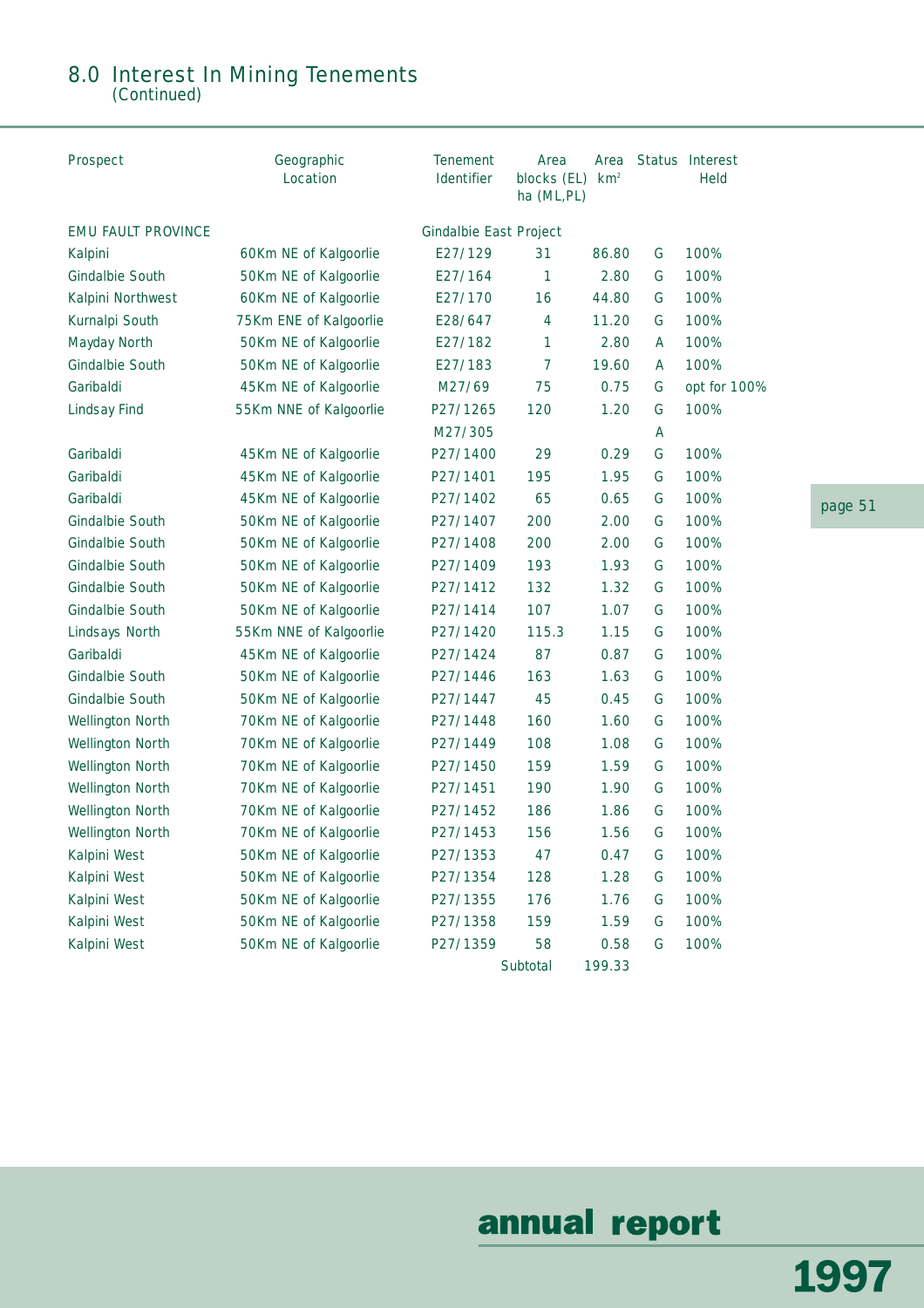### 8.0 Interest In Mining Tenements

(Continued)

| <b>Prospect</b>                  | Geographic<br>Location | <b>Tenement</b><br><b>Identifier</b>    | Area<br>blocks (EL)<br>ha (ML,PL) | Area<br>km <sup>2</sup> |   | <b>Status Interest</b><br><b>Held</b> |
|----------------------------------|------------------------|-----------------------------------------|-----------------------------------|-------------------------|---|---------------------------------------|
| <b>MUNGARI PROVINCE</b>          |                        | Mungari Northwest Joint Venture Project |                                   |                         |   |                                       |
| Mungari Northwest                | 35Km WNW of Kalgoorlie | E15/411                                 | 1                                 | 2.80                    | A | 100%                                  |
| Mungari Northwest                | 35Km WNW of Kalgoorlie | E16/121                                 | 17                                | 47.60                   | G | 100%                                  |
| Mungari Northwest                | 35Km WNW of Kalgoorlie | E16/146                                 | 2                                 | 0.50                    | A | 100%                                  |
| Mungari Northwest                | 35Km WNW of Kalgoorlie | P16/1682                                | 200                               | 2.00                    | G | 100% 3                                |
| Mungari Northwest                | 35Km WNW of Kalgoorlie | P16/1683                                | 130                               | 1.30                    | G | 100%                                  |
| Mungari Northwest                | 35Km WNW of Kalgoorlie | P16/1684                                | 144                               | 1.44                    | G | 100%                                  |
| Mungari Northwest                | 35Km WNW of Kalgoorlie | P16/1685                                | 140                               | 1.40                    | G | 100%                                  |
| Mungari Northwest                | 35Km WNW of Kalgoorlie | P16/1686                                | 191                               | 1.91                    | G | 100%                                  |
| Mungari Northwest                | 35Km WNW of Kalgoorlie | P16/1696                                | 199                               | 1.99                    | G | $100\%$ <sup>3</sup>                  |
| Mungari Northwest                | 35Km WNW of Kalgoorlie | P16/1697                                | 200                               | 2.00                    | G | 100%                                  |
| Mungari Northwest                | 35Km WNW of Kalgoorlie | P16/1811                                | 153                               | 1.53                    | G | 100%                                  |
| Mungari Northwest                | 35Km WNW of Kalgoorlie | P16/1812                                | 104                               | 1.04                    | G | 100%                                  |
| Mungari Northwest                | 35Km WNW of Kalgoorlie | P16/1813                                | 158                               | 1.58                    | G | 100% 3                                |
| Farm-inee right to earn 50%<br>3 |                        |                                         | Subtotal                          | 67.09                   |   |                                       |
| <b>LEONORA LAVERTON PROVINCE</b> |                        | Laverton Joint Venture Project          |                                   |                         |   |                                       |
| <b>Hawkes Nest</b>               | 17Km WSW of Laverton   | E38/831                                 | 6                                 | 16.80                   | G | 100% 4                                |
| Hawkes Nest South                | 17Km WSW of Laverton   | E38/832                                 | 5                                 | 14.00                   | G | 100% 4                                |
| Mt Varden West                   | 54Km N of Laverton     | E38/944                                 | 4                                 | 11.20                   | A | 100%                                  |
| Mt Varden East                   | 45Km N of Laverton     | E38/946                                 | 27                                | 75.60                   | A | 100%                                  |
| Metex right to earn 70%          |                        |                                         | Subtotal                          | 117.60                  |   |                                       |
| <b>LEONORA LAVERTON PROVINCE</b> |                        | Mount Morgans Joint Venture Project     |                                   |                         |   |                                       |
| Mt Morgans Northwest             | 40Km WSW of Laverton   | P39/3454                                | 155.6                             | 1.56                    | G | 100% 5                                |
| Mt Morgans Northwest             | 40Km WSW of Laverton   | P39/3455                                | 195.3                             | 1.95                    | G | 100% 5                                |
| Mt Morgans Northwest             | 40Km WSW of Laverton   | P39/3456                                | 195.3                             | 1.95                    | G | 100% 5                                |
| Mt Morgans Northwest             | 40Km WSW of Laverton   | P39/3457                                | 186                               | 1.86                    | G | 100% 5                                |
| Mt Morgans West                  | 40Km WSW of Laverton   | P39/3466                                | 170.63                            | 1.71                    | G | 100% 5                                |
| Mt Morgans West                  | 40Km WSW of Laverton   | P39/3467                                | 170.63                            | 1.71                    | G | 100% 5                                |
| Mt Morgans West                  | 40Km WSW of Laverton   | P39/3468                                | 170.63                            | 1.71                    | G | 100% 5                                |
| Mt Morgans West                  | 40Km WSW of Laverton   | P39/3469                                | 170.63                            | 1.71                    | G | 100% 5                                |
| Metex right to earn 70%          |                        |                                         | Subtotal                          | 14.15                   |   |                                       |

![](_page_53_Picture_3.jpeg)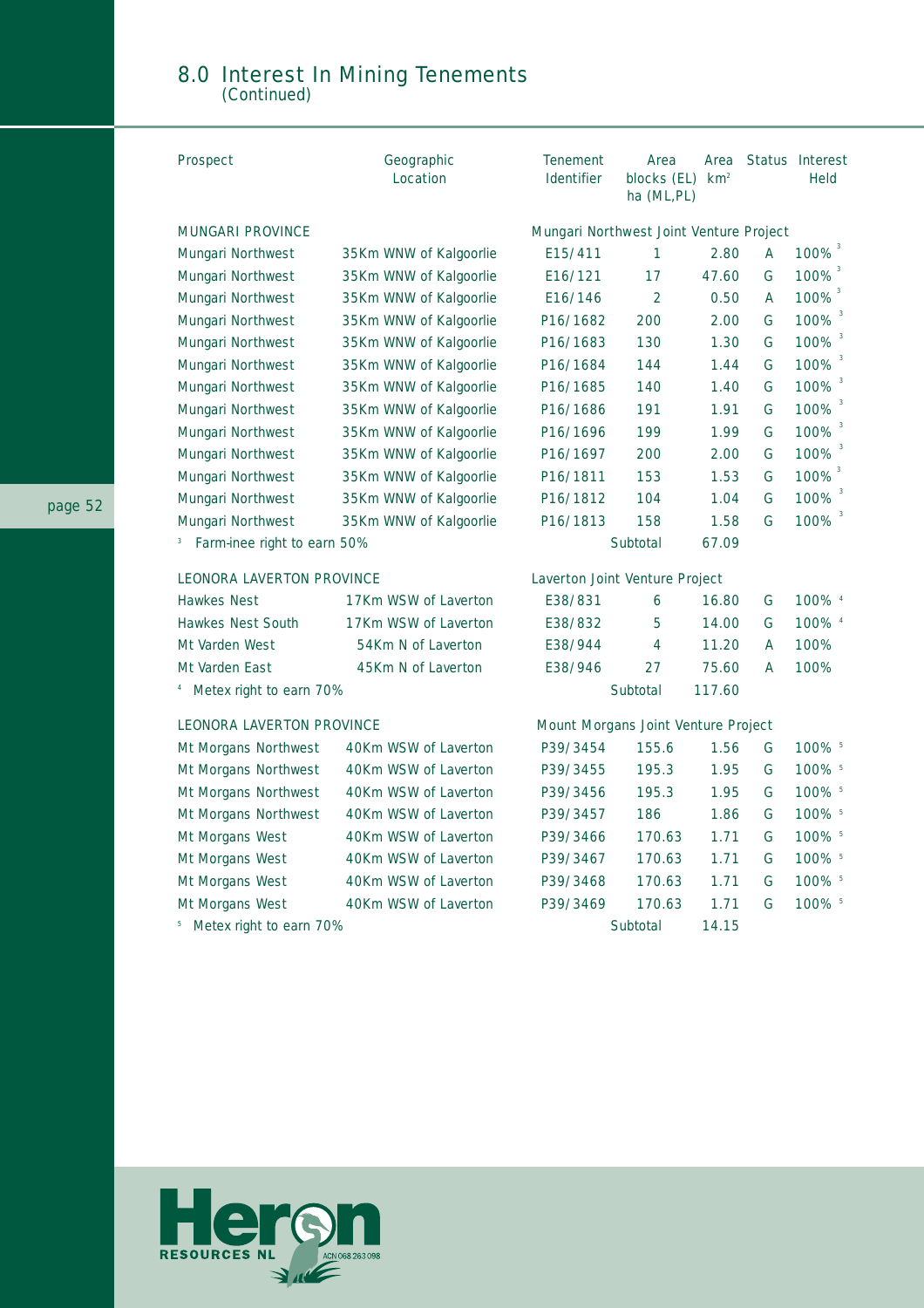#### 8.0 Interest In Mining Tenements (Continued)

Prospect **CEO Geographic** Tenement Area Area Status Interest Location **Identifier** blocks (EL) km<sup>2</sup> Held ha (ML,PL) LEONORA LAVERTON PROVINCE Malcolm Project Horan Lake 15Km SE of Leonora E37/350 5 14.00 G 100% Mt Melita 22Km SE of Leonora E40/72 8 8.00 G 100% Morapoi 53Km S of Leonora E40/88 4 11.20 G 100% Malcolm North 12Km ENE of Leonora P37/5513 120 1.20 G 100% Malcolm North  $12$ Km ENE of Leonora  $P$ 37/5514 120 1.20 G 100% Malcolm North **12Km ENE of Leonora** P37/5515 120 1.20 G 100% Malcolm North 12Km ENE of Leonora P37/5516 120 1.20 G 100% Malcolm North  $12$ Km ENE of Leonora  $P37/5517$  153 1.53 G 100% Malcolm North **12Km ENE of Leonora** P37/5518 175 1.75 G 100% Malcolm North **12Km ENE of Leonora** P37/5519 185 1.85 G 100% Malcolm North 12Km ENE of Leonora P37/5520 190 1.90 G 100% Malcolm North 12Km ENE of Leonora P37/5521 175 1.75 G 100% Malcolm North 12Km ENE of Leonora P37/5522 150 1.50 G 100% Malcolm North 12Km ENE of Leonora P37/5523 185 1.85 G 100% Malcolm North 12Km ENE of Leonora P37/5524 185 1.85 G 100% Malcolm North **12Km ENE of Leonora** P37/5525 183 1.83 G 100% Malcolm North 12Km ENE of Leonora P37/5526 195 1.95 G 100% Malcolm North 12Km ENE of Leonora P37/5527 150 1.50 G 100% Malcolm North **12Km ENE of Leonora** P37/5528 157 1.57 G 100% Malcolm North 12Km ENE of Leonora P37/5529 130 1.30 G 100% Alice Gold Mine **17Km ESE of Leonora** P37/5122 9.71 0.10 G 100% Subtotal 60.23 LEONORA LAVERTON PROVINCE Victory Project Doyle Well 60Km NW of Leonora E37/406 12 10.00 G 100% Mount McClure  $120$ Km NNW of Leonora E36/387 6 16.80 A 100% Mount McClure  $120$ Km NNW of Leonora  $E$ 36/388 2 5.60 A 100% Victory Gold Mine 55Km NW of Leonora P37/5097 17.825 0.18 G 100% Subtotal 32.58 LEONORA LAVERTON PROVINCE Celia Project Ottery Well **180Km NE of Kalgoorlie** E39/581 42 117.60 A,B 100% Safari Bore West 180Km NE of Kalgoorlie E39/656 16 43.91 A,B 100% Subtotal 161.51 MENZIES LEONORA PROVINCE Menzies Leonora Project Union Jack Well 55Km WNW of Leonora E37/498 13 39.11 A 100% Lawrence Find 80Km W of Menzies E30/203 70 196.00 A 100% Subtotal 235.11

page 53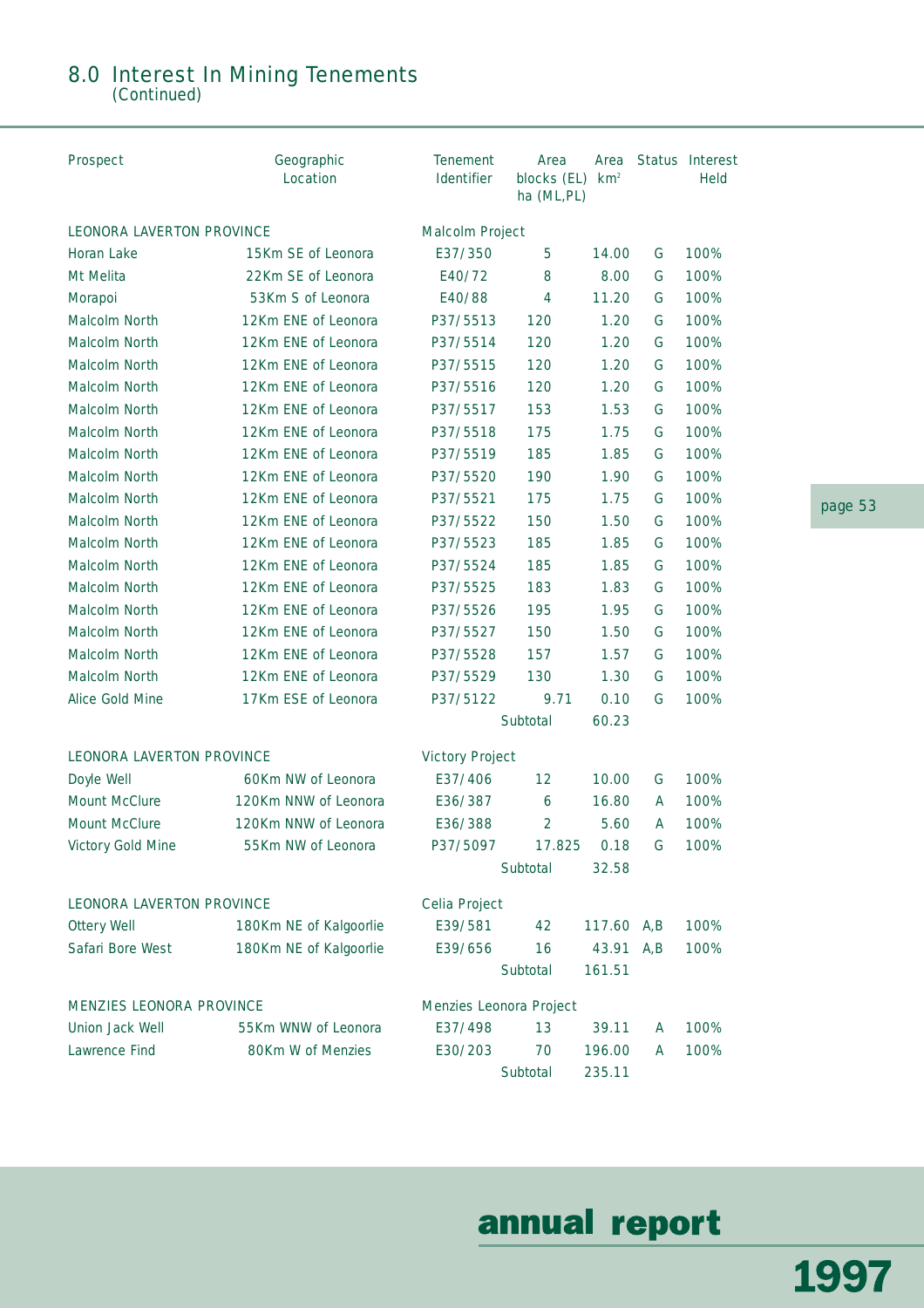#### 8.0 Interest In Mining Tenements (Continued)

| <b>Prospect</b>                  | Geographic<br>Location | <b>Tenement</b><br><b>Identifier</b>     | Area<br>blocks (EL) km <sup>2</sup><br>ha (ML, PL) | Area  |       | <b>Status Interest</b><br><b>Held</b> |
|----------------------------------|------------------------|------------------------------------------|----------------------------------------------------|-------|-------|---------------------------------------|
| <b>IDA FAULT PROVINCE</b>        |                        | <b>Snake Hill Joint Venture Project</b>  |                                                    |       |       |                                       |
| Snake Hill North                 | 140Km NW of Kalgoorlie | E29/290                                  | 5                                                  | 5.00  | G     | 100%                                  |
| Snake Hill                       | 140Km NW of Kalgoorlie | E30/166                                  | 6                                                  | 16.80 | G     | 100%                                  |
| Connemara right to earn 70%      |                        |                                          | Subtotal                                           | 21.80 |       |                                       |
| <b>IDA FAULT PROVINCE</b>        |                        | <b>Blister Dam Joint Venture Project</b> |                                                    |       |       |                                       |
| <b>Blister Dam</b>               | 100Km NW of Kalgoorlie | E24/88                                   | 10                                                 | 28.00 | G     | 100%                                  |
| 7<br>Farm-inee right to earn 70% |                        |                                          | Subtotal                                           |       | 28.00 |                                       |
| <b>IDA FAULT PROVINCE</b>        |                        | <b>Bullabulling Project</b>              |                                                    |       |       |                                       |
| <b>Bullabulling South</b>        | 60Km WSW of Kalgoorlie | E15/541                                  | 7                                                  | 19.60 | A     | 100%                                  |
| <b>Bullabulling South</b>        | 60Km WSW of Kalgoorlie | E15/542                                  | 2                                                  | 5.60  | A     | 100%                                  |
|                                  |                        |                                          | Subtotal                                           | 25.20 |       |                                       |
| <b>NORSEMAN PROVINCE</b>         |                        | <b>Dundas Lake Project</b>               |                                                    |       |       |                                       |
| Dundas Lake                      | 20Km SSE of Norseman   | P63/990                                  | 200                                                | 2.00  | G     | 100%                                  |
| Dundas Lake                      | 20Km SSE of Norseman   | P63/991                                  | 172                                                | 1.72  | G     | 100%                                  |
| Dundas Lake                      | 20Km SSE of Norseman   | P63/992                                  | 120                                                | 1.20  | G     | 100%                                  |
| Dundas Lake                      | 20Km SSE of Norseman   | P63/993                                  | 120                                                | 1.20  | G     | 100%                                  |
| Dundas Lake                      | 20Km SSE of Norseman   | P63/994                                  | 120                                                | 1.20  | G     | 100%                                  |
| Dundas Lake                      | 20Km SSE of Norseman   | P63/995                                  | 120                                                | 1.20  | G     | 100%                                  |
| Dundas Lake                      | 20Km SSE of Norseman   | P63/996                                  | 120                                                | 1.20  | G     | 100%                                  |
| Dundas Lake                      | 20Km SSE of Norseman   | P63/997                                  | 120                                                | 1.20  | G     | 100%                                  |
| Dundas Lake                      | 20Km SSE of Norseman   | P63/998                                  | 120                                                | 1.20  | G     | 100%                                  |
| Dundas Lake                      | 20Km SSE of Norseman   | P63/999                                  | 120                                                | 1.20  | G     | 100%                                  |
| Dundas Lake                      | 20Km SSE of Norseman   | P63/1000                                 | 120                                                | 1.20  | G     | 100%                                  |
| Dundas Lake                      | 20Km SSE of Norseman   | P63/1001                                 | 120                                                | 1.20  | G     | 100%                                  |
| Dundas Lake                      | 20Km SSE of Norseman   | P63/1002                                 | 120                                                | 1.20  | G     | 100%                                  |
| Dundas Lake                      | 20Km SSE of Norseman   | P63/1003                                 | 120                                                | 1.20  | G     | 100%                                  |
| Dundas Lake                      | 20Km SSE of Norseman   | P63/1004                                 | 120                                                | 1.20  | G     | 100%                                  |
| Dundas Lake                      | 20Km SSE of Norseman   | P63/1005                                 | 120                                                | 1.20  | G     | 100%                                  |
| Dundas Lake                      | 20Km SSE of Norseman   | P63/1006                                 | 120                                                | 1.20  | G     | 100%                                  |
| Dundas Lake                      | 20Km SSE of Norseman   | P63/1007                                 | 120                                                | 1.20  | G     | 100%                                  |
| Dundas Lake                      | 20Km SSE of Norseman   | P63/1008                                 | 120                                                | 1.20  | G     | 100%                                  |
|                                  |                        |                                          | Subtotal                                           | 24.12 |       |                                       |

![](_page_55_Picture_2.jpeg)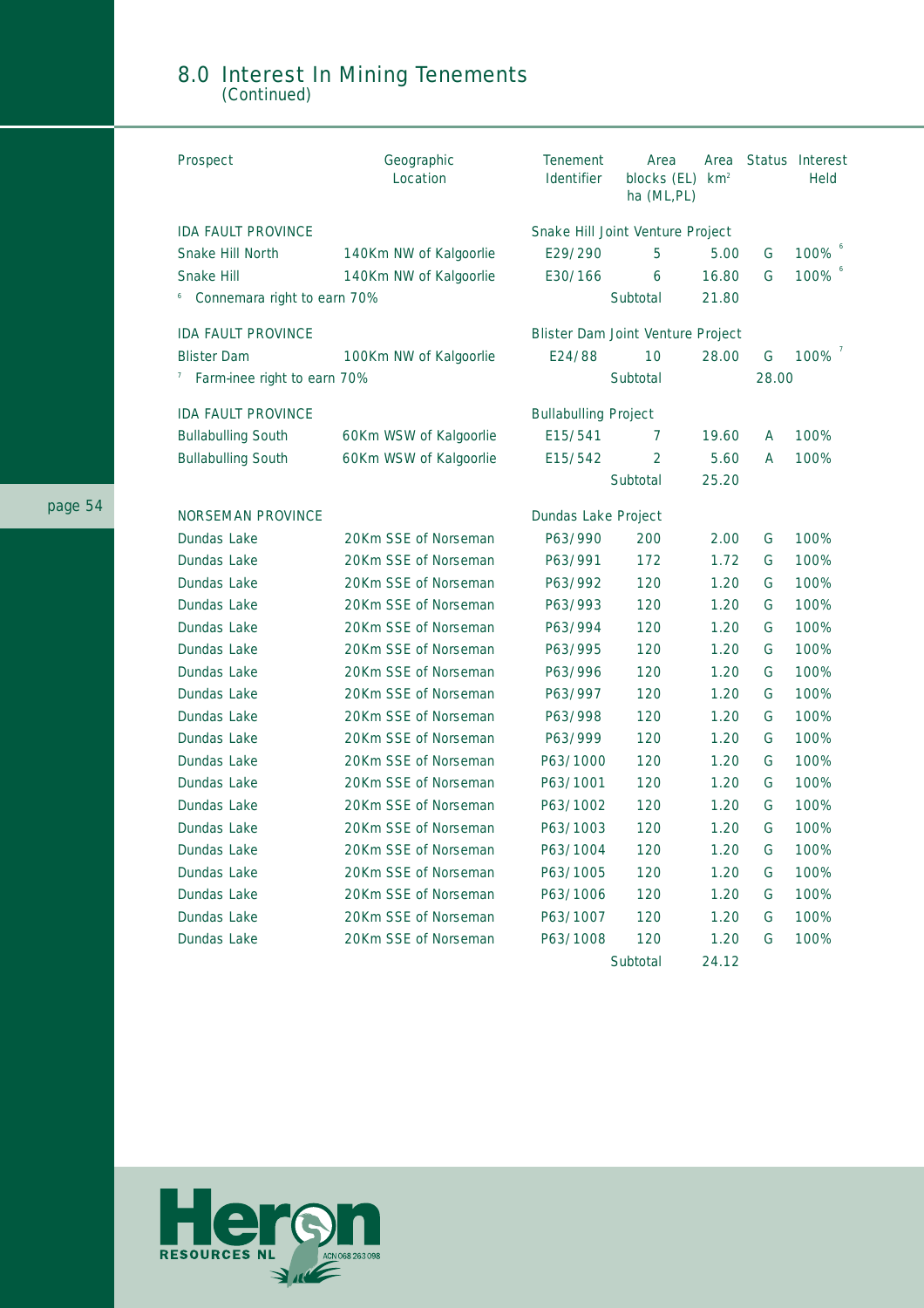## 8.0 Interest In Mining Tenements

(Continued)

| Prospect                                                                       | Geographic<br>Location       | <b>Tenement</b><br><b>Identifier</b> | Area<br>blocks $(EL)$ km <sup>2</sup><br>ha (ML, PL) | Area     |   | Status Interest<br><b>Held</b> |
|--------------------------------------------------------------------------------|------------------------------|--------------------------------------|------------------------------------------------------|----------|---|--------------------------------|
| KAMBALDA DOMAIN PROVINCE                                                       |                              | <b>Binduli East Project</b>          |                                                      |          |   |                                |
| <b>Binduli East</b>                                                            | 5Km SW of Kalgoorlie         | P26/2791                             | 198                                                  | 1.98     | G | 100%                           |
| <b>Binduli East</b>                                                            | 5Km SW of Kalgoorlie         | P26/2792                             | 182                                                  | 1.82     | G | 100%                           |
| <b>Binduli East</b>                                                            | 5Km SW of Kalgoorlie         | P26/2794                             | 160                                                  | 1.60     | G | 100%                           |
| <b>Binduli East</b>                                                            | 5Km SW of Kalgoorlie         | P26/2800                             | 168                                                  | 1.68     | G | 100%                           |
| <b>Binduli East</b>                                                            | 5Km SW of Kalgoorlie         | P26/2801                             | 150                                                  | 1.50     | G | 100%                           |
| <b>Binduli East</b>                                                            | 5Km SW of Kalgoorlie         | P26/2802                             | 173                                                  | 1.73     | G | 100%                           |
| <b>Binduli East</b>                                                            | 5Km SW of Kalgoorlie         | P26/2803                             | 196                                                  | 1.96     | G | 100%                           |
| <b>Binduli East</b>                                                            | 5Km SW of Kalgoorlie         | P26/2814                             | 71                                                   | 0.71     | G | 100%                           |
| <b>Binduli East</b>                                                            | 5Km SW of Kalgoorlie         | P26/2815                             | 196                                                  | 1.96     | G | 100%                           |
| <b>Binduli East</b>                                                            | 5Km SW of Kalgoorlie         | P26/2818                             | 104.38                                               | 1.04     | G | 8<br>100%                      |
| Farm-inee right to earn 70%<br>8                                               |                              |                                      | Subtotal                                             | 15.98    |   |                                |
| SOUTHERN CROSS PROVINCE                                                        |                              | <b>Bungalbin Project</b>             |                                                      |          |   |                                |
| Bungalbin                                                                      | 100 Km NNE of Southern Cross | E77/842                              | 38                                                   | 106.40   | A | 100%                           |
|                                                                                |                              |                                      | Subtotal                                             | 106.40   |   |                                |
| <b>EASTERN GOLDFIELDS SUBTOTAL</b>                                             |                              |                                      |                                                      | 2,839.94 |   |                                |
| <b>GAWLER CRATON PROVINCE</b>                                                  |                              |                                      | <b>G2 Joint Venture Project</b>                      |          |   |                                |
| Crystal Brook                                                                  | Crystal Brook                | EL 2159                              | 1835                                                 | 1835.00  | G | 100% °                         |
| Port Pirie                                                                     | Port Pirie                   | EL 2160                              | 833                                                  | 833.00   | G | 100% °                         |
| <b>GAWLER CRATON SUBTOTAL</b>                                                  |                              |                                      |                                                      | 2,668.00 |   |                                |
| Crest Resources right to earn 70%<br><b>TOTAL TENEMENT AREA km<sup>2</sup></b> |                              |                                      |                                                      | 5507.94  |   |                                |
|                                                                                |                              |                                      |                                                      |          |   |                                |

A = Application

G = Granted

B = Exploration Licence in Ballot

## annual report